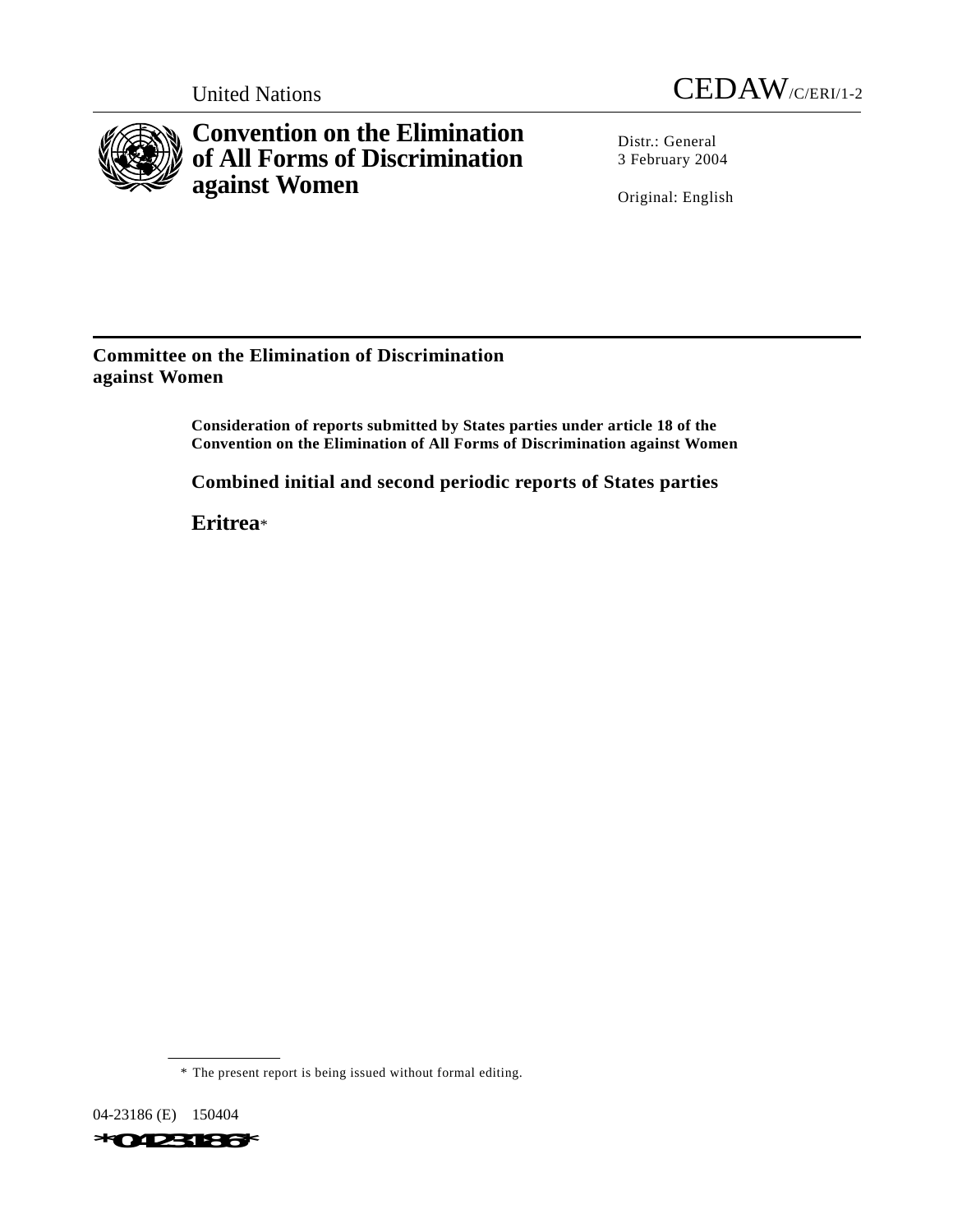## **DRAFT**

### **Initial Report on**

**The Convention on the Elimination of all Forms of Discrimination Against Women (CEDAW)**

### **By the State of Eritrea**

**Under Article 18 of the Convention**

### **Part I**

## **General Information**

### **1.2 Geography, History and Economy1**

### *Geography*

Eritrea, one of the newly independent nations in Africa, lies north of the equator and just north of the Horn of Africa. It is bordered in the South with Ethiopia, the Northwest with Sudan, in the Southeast with Djibouti and in the East with the Red-Sea.

The country has a coastline of more than 1000km (625 miles) and its territory includes more than 350 islands. Eritrea's proximity to the Red-Sea together with its physical features account for its varied climate while the lowlands are characterized by a hot and humid climate, especially along the coast. Eritrea is in the Saharan rainfall zone and receives its heaviest rains from the southwest monsoons. In normal years, rainfall varies from an annual average of 400 mm to 650 mm in the high lands and from 200 mm to 300 mm in the lowlands.

### **History**

On 1 January 1890, Italy set the boundaries of Eritrea and ruled it as a colony until the British defeated the Italians in the African Theater and took over the administration of Eritrea. During World War II, the British made Eritrea an important center for British and American operation in the region.

With Italy's defeat in Second World War, the question of the disposal of its colonies was raised in the United Nations (UN). The UN sent several multinational investigative teams to Eritrea to conduct local survey on the wishes of the people. Different teams came up with different solutions, including dividing Eritrea into various portions and awarding them to Britain, France and Ethiopia; maintaining the protectorate for ten years and then conducting a referendum; and granting full independence. After some years of deliberation, the UN adopted a resolution federating Eritrea with Ethiopia, but guaranteeing Eritreans some democratic rights and autonomy.

<sup>1</sup> Eritrea Demographic and Health Survey, 1995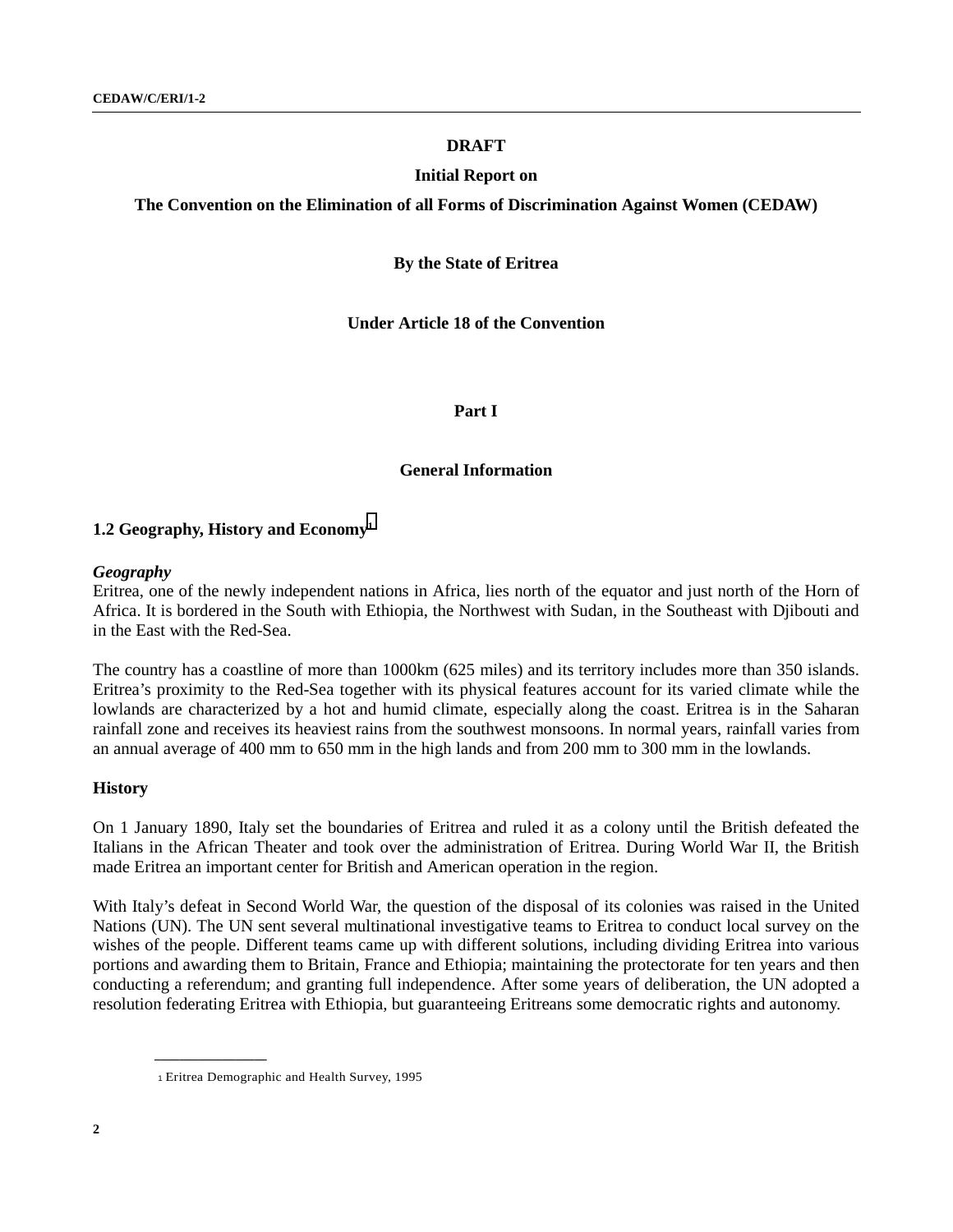However, during the federation with Ethiopia, Emperor Haile Selassie's government systematically violated the rights granted by the UN. In 1961, an armed struggle for independence began after years of peaceful protest against Ethiopian infringements on Eritrean democratic rights and autonomy produced no improvement in a deteriorating situation. The Emperor's transgressions culminated in the unilateral dissolution of the Eritrean parliament and annexation of Eritrea as Ethiopia's fourteenth province in 1962.

In May 1991, 30 years after the struggle for independence began, the Eritrean People's Liberation Front (EPLF) liberated the entire country and established the Provisional Government of Eritrea (PGE).

In April 1993, the PGE conducted an internationally supervised referendum in which 98.5 percent of the population participated; 99.8 percent voted for independence. The head of the UN observer mission said the referendum was ''free and fair at every stage''. Other observer groups confirmed this.

The official Independence Day was inaugurated on  $24<sup>th</sup>$  May 1993 and the independent state of Eritrea became the 183rd member of the United Nations.

The Eritrean Constitutional Commission (ECC) established under the proclamation No.55/1994, mandated to draft the first Eritrean Constitution on the basis of which a democratic order would be established, and which as a basic law, shall be the ultimate point of reference of all the laws of the country, and the final arbiter of all basic issues in dispute, was formed.2 After three years of hard work, drafting and conducting popular consultations the Constituent Assembly which, was established under Proclamation No. 92/1996, ratified the Constitution of Eritrea on May 23, 1997.

## *Economy*

Economically, the thirty-year war of liberation caused decades of lost development as well as the destruction of economic and social infrastructures. In 1995, Eritrea was a low-income developing country with a per capita income of less than US \$200 per year.

Over 70 percent of Eritrea's people depend on traditional subsistence agriculture including crop farming, livestock raising and fishing for their livelihood, although commercial agriculture and fishing have recently been revived. Eritrea's industrial base is extremely backward and narrow as it is made up of small and medium scale consumer-goods producing industries (food, beverages, leather goods, textile, etc).

In November 1994, the Government issued a Macro-Policy statement, which spells out the broad goals and strategies of development for the next twenty years. According to the Macro Policy, "The creation of a modern technologically advanced and internationally competitive economy within the next two decades is an overriding national development objective." The key strategies envisaged in realizing this objective are "*….* human capital formation with education and health as key inputs, export oriented development both in industry and agriculture, infrastructure development to remove critical bottlenecks, environmental restoration and protection and promotion of the private sector."

There are however critical constraints to development. The physical and social, as well as institutional, infrastructure of the country has been severely and negatively affected by the war and the policies of the colonial regimes. Human capital development is low and the technological base is backward. The creation, in

<sup>2</sup> Proclamation on the establishment of ECC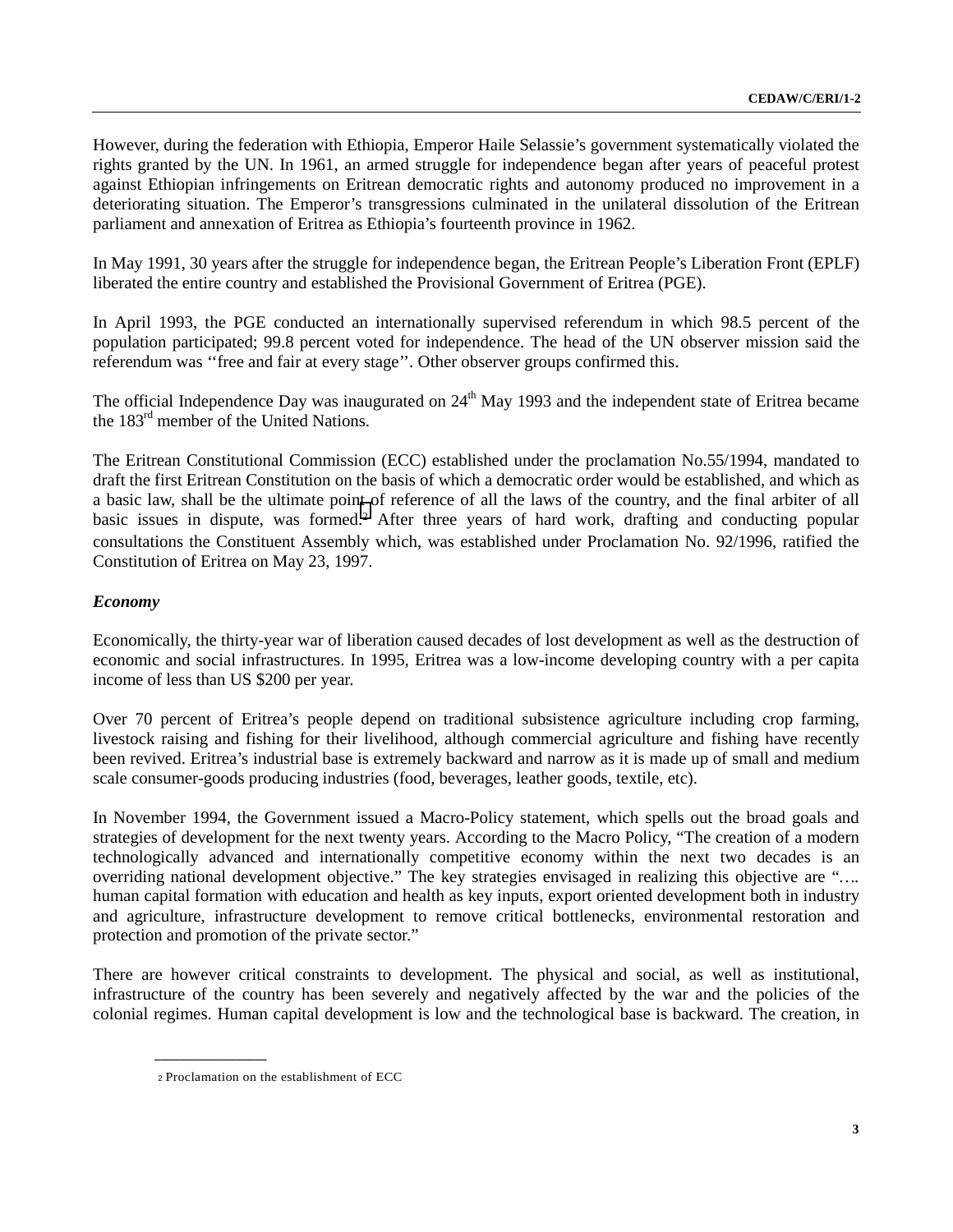this context, of a modern technologically advanced and internationally competitive economy within the next decades thus becomes an overriding national development objective.3

## **1.2 Demography**

## **Population**

Since there has not been any survey or census conducted in the country before or after independence, the population size is not known with any degree of precision. Some rough professional estimates put the country's population in the range of 2.5 to 3.5 million. Estimates of the number of Eritreans living abroad range between 700,000 and 1,000,000. The population is culturally and linguistically diverse, consisting of nine ethnic groups, namely: Afar, Tigre, Tigrigna, Saho, Hidareb, Bilen, Kunama, Nara and Rashaida.

## **Household Composition**

In Eritrea, more than half of the household (53 percent) is headed by a male, a decrease from 69 percent in the 1995 EDHS. Female-headed households have increased from 31 percent in the 1995 EDHS to 47 percent in the 2002 EDHS. The proportion of female-headed households is higher in Asmara and other urban areas (51 to 53 percent) than in rural areas (43 percent). The average household size in Eritrea increased from 4.4 to 4.8 persons. The mean household size is slightly larger in rural area (4.9) than in the urban area (4.7).4

Out of the total economically active population (15-64), almost 50% are female. The sex ratio is 83 and 127 for urban and rural areas respectively, while it is 88 for the whole country. The distribution of the de facto population by broad age groups showed that children under 15 years of age and the population in age group 15- 64 each account for 47 percent and 45 percent of the population respectively, with the remaining population over 65 years of age.5

## **Executive Summary**

- 1. The State of Eritrea has ratified the Convention on the Elimination of all Forms of Discrimination against Women (CEDAW) as an International Legal framework in 1995. Since then, it has been translated into the official language and is widely disseminated among the Eritrean community and particularly among women.
- 2. The establishment of the National Union of Eritrean Women (NUEW) in 1979 with the aim of empowering Eritrean women and fostering their participation in the national liberation movement and social justice was another major step. Currently NUEW is a non-governmental organization mandated to work as women's machinery for the advancement of gender equality. It works in close coordination and cooperation with concerned government sectors, local /International NGO's and the community at large. Among other activities, it has managed to conduct sensitization programs of the constitutional and legal provisions, within the community and women.
- 3. The strong commitment and political will of the government is playing a tremendous role to the full implementation of the Convention and the achievement of gender equality. The Eritrean government has

<sup>3</sup> Macro Policy of the government of Eritrea, 1994

<sup>4</sup> EDHS 2002

<sup>5</sup> EDHS 1995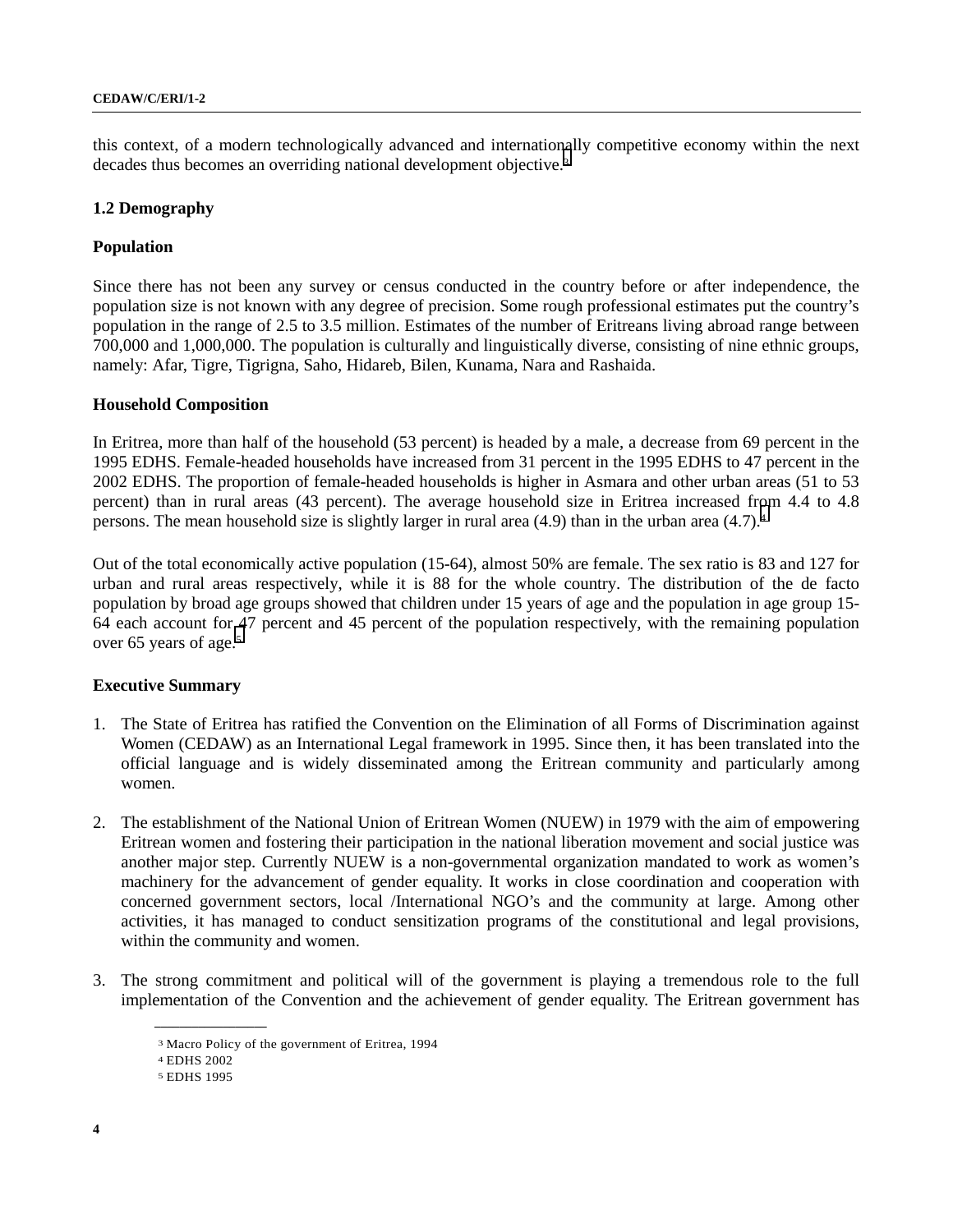done a great deal to guarantee Eritrean women equal opportunities, particularly by adopting legislation to guarantee their status, their role in society and the possibility of enjoying an adequate quality of life. The Macro Policy of Eritrea confirms this by stating that "*the equal right of women will be upheld and all laws that subtract from this right will be changed.''*

- 4. The initial report which was supposed to be submitted one year after the signing and entry into force of the Convention was hindered for various reasons mainly the four years long border war. The Government of Eritrea would hence like to notify and request the consideration of this report as the initial and second subsequent report on the implementation of the convention.
- 5. The implementation of CEDAW is going in tandem with the implementation of the Global Platform of Action adopted at the 4<sup>th</sup> World Conference on Women held in Beijing in Sep.1995. Eritrea was represented in this Conference by an official delegation of 22 Women that included representatives from the Districts, local NGO's, and other civil society.
- 6. A report on Beijing + five depicting the implementation of the Platform of Action and future strategies on the promotion of gender perspectives was submitted to UNDAW in 1999 by the NUEW.
- 7. A five years National Plan<sup>6</sup> of action on gender development has been proposed by NUEW, relevant legal provisions enacted and gender focal points appointed in some Ministries. The NUEW has also managed to organize a strong and effective net work of women within the country and the Diaspora.
- 8. Eritrean women were adequately represented (over 40%) in the ECC, a body mandated to draft the first National Constitution thereby becoming part of the National law making process. The NUEW was also involved in the process of drafting the constitution by actively participating in the gender unit formed under the Social and Cultural Department of the ECC. A woman executive member of the ECC chaired this department. The draft was thoroughly discussed, socialized and amended at the popular consultations held in all regions of the country. The Eritrean women had the opportunity to raise their voice and incorporate their fundamental rights constitutionally. In addition to this NUEW was also involved in various consultation forums organized by the Ministry of Justice law reform committee, in the process of reforming the Civil and Criminal Codes.
- 9. It was a break through in the educational efforts when the Eritrean People's Liberation Front (EPLF) waged a vast campaign on illiteracy as early as the seventies and encouraged women to participate despite the traditional barriers and taboos against learning. Education is indeed a stepping stone towards the liberation and empowerment of women, thus weakening economic, social and cultural barriers that limit their involvement in national development. Currently, the illiteracy rate is 51%, girl's net attendance ratio (NAR) at primary level is 41 percent in urban and 27 percent in rural areas.
- 10. The main causes of morbidity and mortality in Eritrea are preventable diseases. Among the root problems that impact the health status of the population and women in particular, are limited access to potable and clean water; malnutrition; inadequacy of maternal and child healthcare services and inadequacy of reproductive health education and family planning. The Ministry of Health (MoH) has been exerting major interventions to address the health service challenges followed by marked improvements in the status of community health. The health service in Eritrea started during the liberation movement producing barefoot

<sup>6</sup> Proposal NUEW Socio-economic development action plan for 2001-2005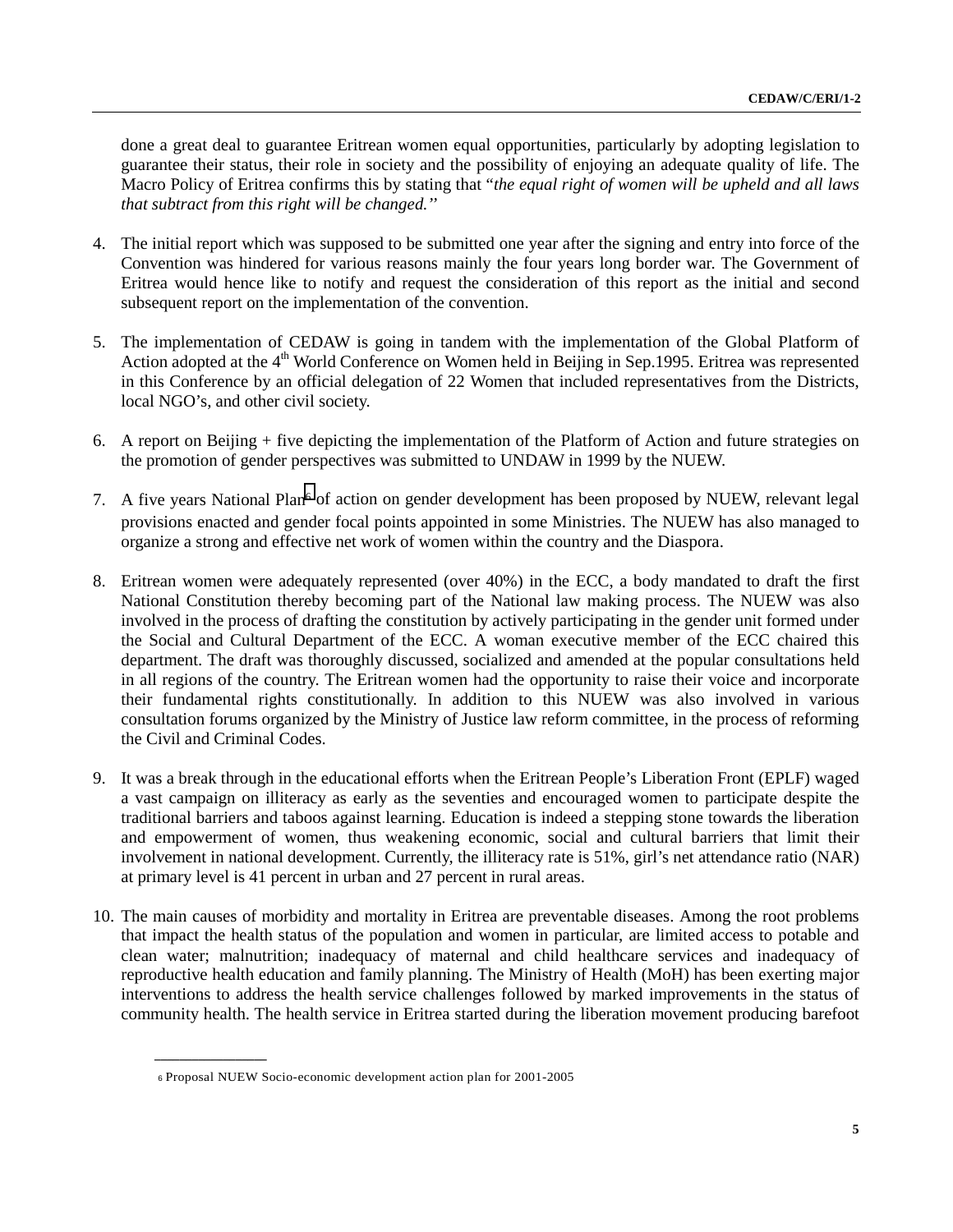doctors, nurses and other qualified health staff. Today's success is founded on the previous unprecedented hard work and achievements of the health unit.

- 11. The majority of Eritrean women are employed in agriculture. The estimated total number of the permanent civil service in Eritrea is 21,000 out of which women comprise 30.02% and 33.5% of the contractual employees. The female share of the economically active population is estimated to be 5.1% professional and technical field, 0.2 in administrative and managerial posts, 5 percent government and clerical, 5.7 in sales, 17.3 in services, agriculture 50 percent and 15.5 in production and related work. Therefore, to improve the employment rate of women the government is taking an equal employment opportunity policy and legislation.
- 12. The border conflict had been a major setback in implementing and expanding all development tasks in general and those that implicate women in particular. The situation has exacerbated the living condition and compelled over half a million Eritreans to be IDPs. Women and children suffered most in this conflict. Thus, such conflict must be resolved peacefully and legally.
- 13. Although some ministries have already established a system of collecting and keeping statistics in a gender-disaggregated style, a consistent approach that embraces all government line ministries, private sector, non governmental organizations and other concerned institutions needs to be integrated and streamlined.
- 14. In the preparation of this report, all government sectors, non-governmental organizations, civil society and other relevant institutions were consulted and involved, allowing them to contribute a commendable input.

### **Part II**

### **Article 1-3: Definition of Discrimination and Policy measures**

The Eritrean Constitution ratified by the Constituent Assembly, on May 23, 1997 places strong commitment to human rights and gives explicit and specific attention to sexual equality and constitutional rights of women. Moreover, it recognizes the heroic role of Eritrean women that ensured the foundation of equality between sexes and forbids any discrimination on the bases of sex at the outset.

The Preamble of the constitution reads as follows:

*Noting the fact that the Eritrean women's heroic participation in the struggle for independence, human rights and solidarity, based on equality and mutual respect, generated by such struggle will serve as unshakable foundation for our commitment to create a society in which women and men shall interact on the basis of mutual respect, solidarity and equality.7*

Article 7(2) – On Democratic Principles - prohibits any form of discrimination against women and reads:

*Any act that violates the human rights of women or limits or otherwise thwarts their role and participation is prohibited.*

<sup>7</sup> The Constitution of Eritrea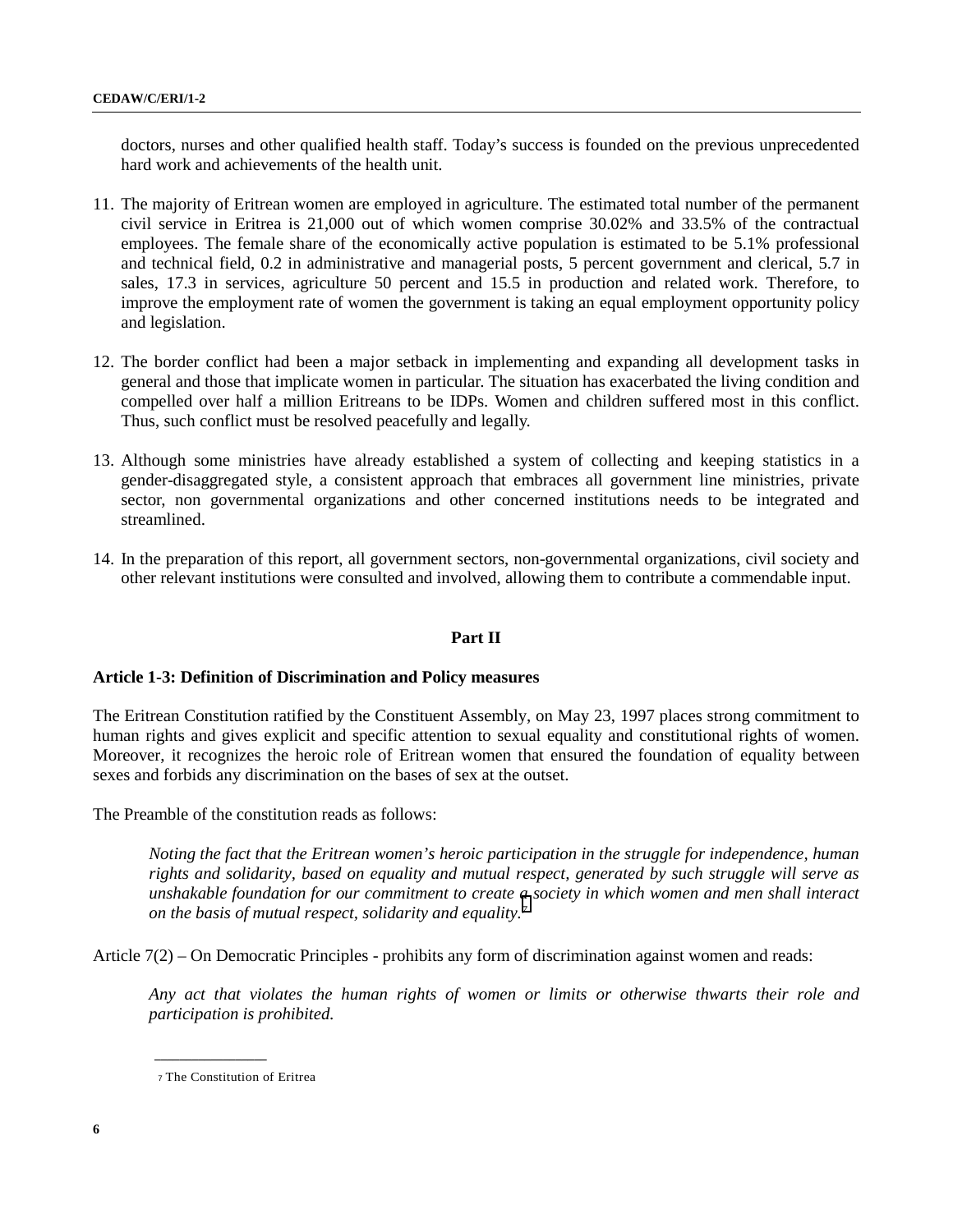This Article is supplemented further by Article 14 on Equality under the Law, reads:

*All persons are equal under the law*

*The National Assembly shall enact laws that can assist in eliminating inequalities existing in the Eritrean Society.*

In line with the principles and provisions of the Constitution various legislation and policy guide- lines were developed. The Macro Policy of the government of the State of Eritrea could be stated as an example which, defined policy objectives on gender issues as follows:

- *a. All efforts will continue to be under taken to sensitize and enhance the awareness of the society on the decisive role of women for the socio-economic, political and cultural transformation of the country.*
- *b. The equal rights of women will be upheld and all laws that subtract this right will be changed*.

The Ministry of Justice established a law reform committee in 1997, which is authorized to revisit reform and or repeal the colonial Civil and Penal Code. The new code is therefor under the process of being drafted. Nevertheless the colonial code, which was has been adopted and reformed in 1991(right after independence), stipulates under the law reform proclamation No.1/1991 that all discriminatory clauses and connotations should be excluded protective legal measures included instead, henceforth it is called the Transitional Code of Eritrea (TCE). To mention a few of these measures:

- Marriage is based on the free consent of both partners, and needs no parental consent. The legal age for marriage was raised to 18 years from 15.
- Women can enter into marriage freely and are afforded equal rights as men.
- Bride price and abduction became prohibited by law.
- Articles 708-721 of the colonial Civil Code, on irregular unions, have been abolished because they do not provide any legal protection of women's rights upon marriage, divorce and succession.
- The death penalty commuted to life imprisonment for convicted women who may be pregnant or have children under three years was abolished.
- Abortion, although still punishable under the Penal Code, is permitted in situations where a physician can certify that the woman will suffer grave and permanent damage due to severe physical and mental stress, or when the pregnancy has resulted from rape or incest.
- Rape is punishable under the law with a maximum sentence of imprisonment of up to 15 years. Pornography and other indecent and obscene exposures are also punishable under the penal code.
- Article 635, which, bluntly glorifies the marital power of the husband, was automatically repealed and was replaced by Art.45 of EPLF's family law which recognizes the equal rights and status of both the sexes, and keeps the interest of the children and mother of the family.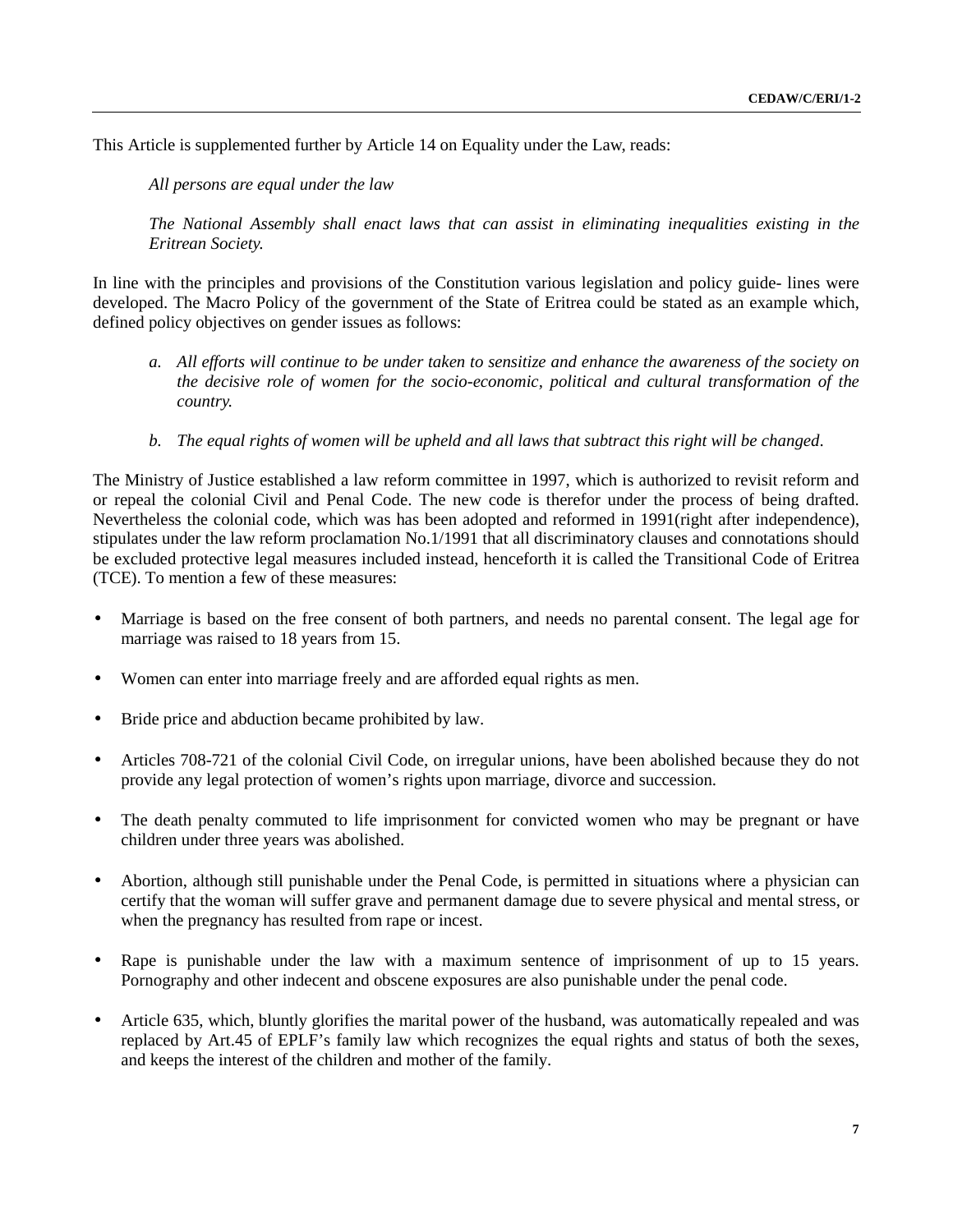A New proclamation of land tenure, No. 58/1994 aiming to abolish the traditional land tenure system, was legislated. It will be discussed under Article 14 of the convention.

The new Labor Proclamation of Eritrea No.118/2001 has been legislated. It provides for the legal protection of women in employment and will be discussed further under Article 12 of the Convention.

The National Service Act No.82/95 was proclaimed in 1995 indicating that all Eritrean citizens above 18 years of age regardless of sex have the obligation to serve in national service. To this effect girls are currently serving in the line of duty under the national service programs.

## **Article 4: on Special Measures (Affirmative Action)**

The Eritrean Constitution had made it clear under Article 7 paragraph 1 that:

*It is a fundamental principle of the State of Eritrea to guarantee its citizens broad and active participation in all political, economic, social and cultural life of the country.*

In addition to this, the National Charter,<sup>8</sup> the ideological guideline and principal document of People's Front for Democracy and Justice (PFDJ), magnifies the issue of women as a major social issue and explicitly states:

*A society that does not respect the rights and equality of women can not be a truly liberated society. During the years of struggle, big changes occurred for Eritrean women. Seen as weak and passive creatures, of less value than man, the Eritrean woman transformed herself into a formidable fighter when her erstwhile-suppressed strength was allowed to express itself. Our revolution would not have succeeded without their participation.*

Despite the traditional barriers the role of women in the society and nation building was further acknowledged, the charter states "*the role of women in society and in the family should be given greater recognition. Eritrea can not modernize without the full participation of women…Eritrea must be a country where both genders live in equality, harmony and prosperity*."

These are the basic principles and ideological belief of the government upon which the right's of Eritrean women is founded and embedded.

In the EPLF 3<sup>rd</sup> Congress of 1994, extremely important resolutions were passed in reference to women's rights. To mention but few:

Resolution XI -on enhancing social position of women states:

- *1. The congress reaffirms its categorical rejection of all ideas and practices that oppress women and detract from,*
- *2. The Congress resolves to struggle to draw up and implement programs to enable women to consolidate their political and social status, guarantee their economic freedom by enhancing their role in production and broaden their access to education and training so that they may become self sufficient and maximize their contribution.*

<sup>8</sup> National charter for Eritrea, approved third congress EPLF, 1994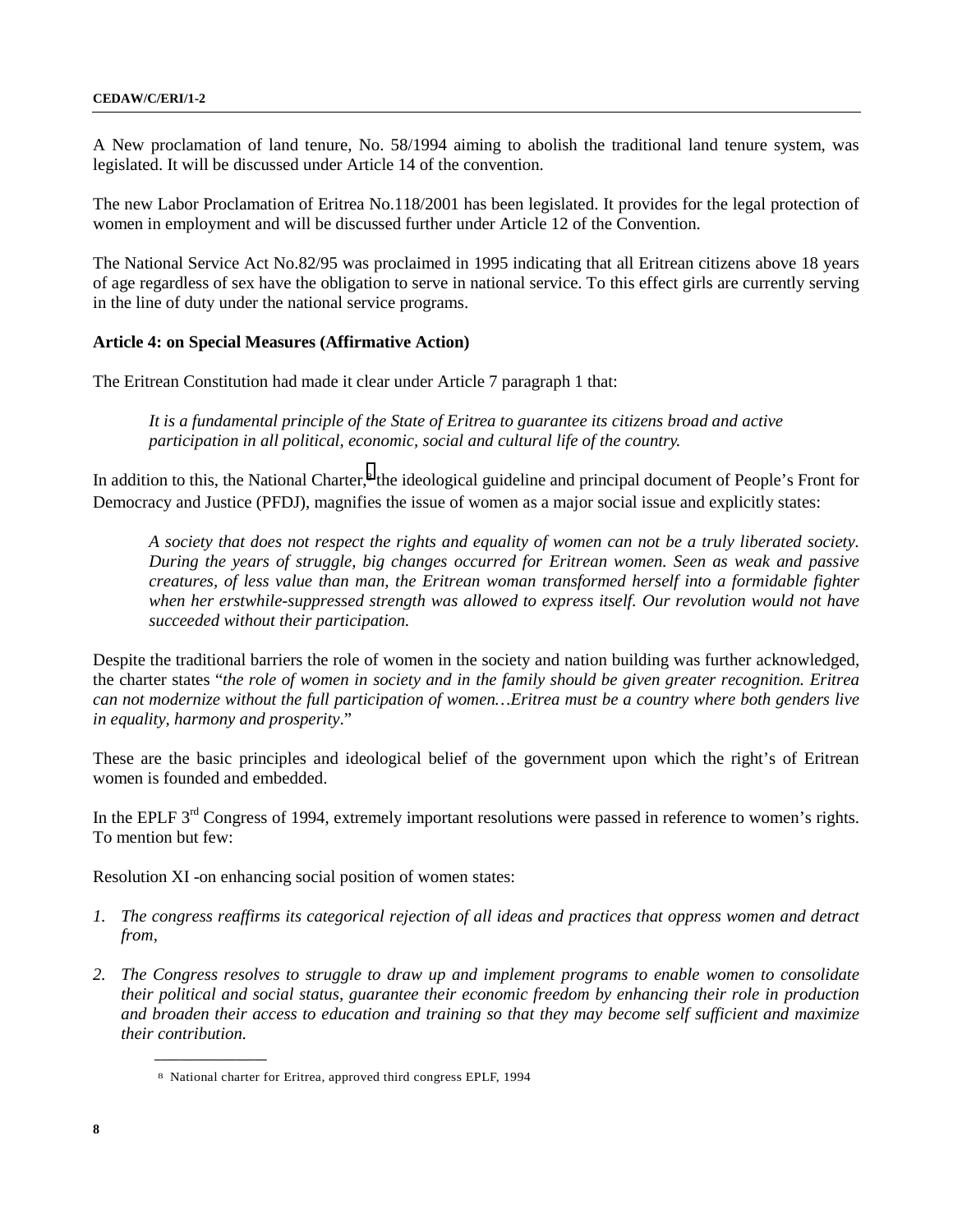To attain the desired level of participation however, it is imperative that certain affirmative measures be adopted, since the traditional values, practices and attitudes are so deeply entrenched that they are likely to hinder any progress made towards gender equality. The government of Eritrea agrees (as it is clearly stated in the Convention), that affirmative action is a temporary special measure aimed at accelerating the de facto equality between men and women.

The approach of the affirmative action measures can be generally categorized as the inclusion of women in important government decision making bodies and general affirmative actions used to boost women/girls participation in social, economic and cultural aspects of society and overall development processes thereby closing the existing gender-gap. For instance:

- 1) Introducing a quota system both in District Assemblies and National Parliament elections. 30% of the National Parliament seats are reserved for women. To this effect today women hold 30.5% seats in the District Assemblies of which 93% came through the quota system.
- 2) Allocating rewards in cash and in kind to parents in the remote areas who would send daughters to primary schools.
- 3) All development projects proposed from community would grant funds, only if women's interest and participation are explicitly incorporated i.e. 50 percent of the beneficiaries must be women etc.
- 4) Land Tenure committees and other rural development initiatives should include women.
- 5) Employment oriented technical and vocational training courses are specifically organized for women to ensure their participation in non-traditional jobs.
- 6) To keep the gender balance and encourage girls participation in higher education, slightly lower entry scores (if 2 points for boys 1.8 points for girls for instance) in university, nursing school, technical school are introduced.
- 7) All Sport Federations to reserve seat for women etc.

Special attention should also be given to the development of gender sensitive approaches and the inclusion of women's concern in policy formulation and program implementation. For instance, the Ministry of Education (MoE) introduced gender training classes for all headmasters, teachers and other educational officers to widen their perspective and sensitize them to gender issues in the context of promoting girls' education and enable them to easily identifying and avoid discriminatory attitudes and social practices. Of course this does not hold true to all government sectors.

To this end a comprehensive National Gender Policy framework and corresponding plan of action that cuts across all sectors and institutions to foresee the implementation of gender mainstreaming through affirmative actions is an immediate task that the government of the State of Eritrea is planning to undertake fully.

### **Article 5: Measures on Gender Stereotyped roles**

Traditionally women are considered as supplementary rather than vital members of the family. Men's control over women is reinforced by religious and traditional barrier strongly enshrined in customary laws and taboos.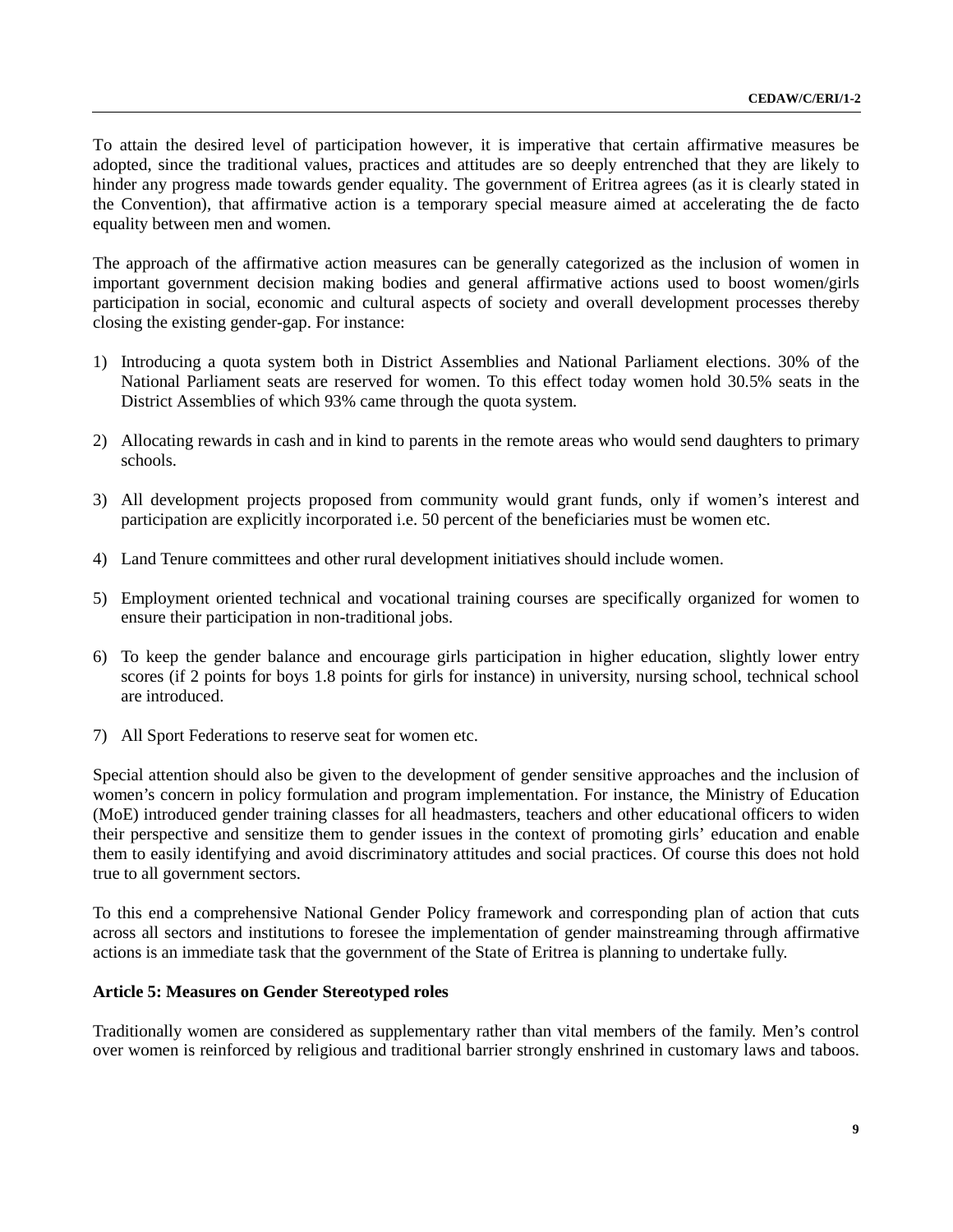#### **CEDAW/C/ERI/1-2**

There are certain myths and proverbs that play a major psychological role in directing and shaping the current stereotyped roles of women in society. To mention a few:

### *'As Donkey has no horns, women have no hearts'*

meaning that women have no wisdom and no sense of judgement. This is one of the dominant proverbs in traditional Eritrea that has been inculcated in society over several generations. This encouraged and continues to encourage male members of a family to be the decision-makers and assume superior roles while women remain inferior and marginalized, restricted deliberately to domestic duties.

*When a son is born they ululate seven times and for a girl three times i.e.* a baby girl is considered a mere liability to the family. A mother of a son is socially praised accepted while a mother of baby girl is rejected and neglected. Hence a girl is marginalized and discriminated as she begins to join her community, on the day of her birth.

Women, and indeed girls, were brought up with many restrictions: they were not allowed to participate in the so called 'male roles' i.e. never had been village chiefs; never joined social gatherings, had little or no schooling; are not expected to jump or laugh loudly; restricted from standing in village courts (they could only be represented by a male relative) etc. All this contributed towards shaping the existing inferior female stance in the Eritrean society today.

Enormous efforts were made by the EPLF during the national liberation struggle (as early as 1977) to break all traditional barriers, eliminate social prejudices and encourage new roles of women. Indeed, the inception of the concept of equal status of women and men started to emerge.

For the first time in their history, Eritrean women were allowed to join the liberation movement taking up arms and fighting side by side with their male counterparts; organize themselves into women's organizations; participate in democratic elections of village councils becoming decision-makers within their communities; own land in the new land tenure system; participate in rural schools; participate in literacy campaigns for women etc. This revolutionary action dramatically changed the traditional role of women and promoted their equal status in Eritrean society paving a way for the notion of equal access and opportunity in life.

### *The NUEW*

The founding of NUEW as a mass organization of women in the effort of organizing and strengthening Eritrean women's role and participation was a major leap towards women's liberation efforts. Soon after its founding congress in 1979, its membership and network expanded dramatically within and outside Eritrea embracing women with various social backgrounds. Through this organization women's participation in the armed struggle for independence was enhanced and a solid foundation of equal opportunity and participation of women in all walks of life was laid.

The mission of NUEW is to ensure that all Eritrean women confidently stand for their rights and equally participate in the political, economic, social and cultural spheres of the country and share the benefits.

The objective is to

- 1. Eliminate all forms of discrimination against women
- 2. Create an environment conducive to the effective and meaningful participation of women in all sectors of national development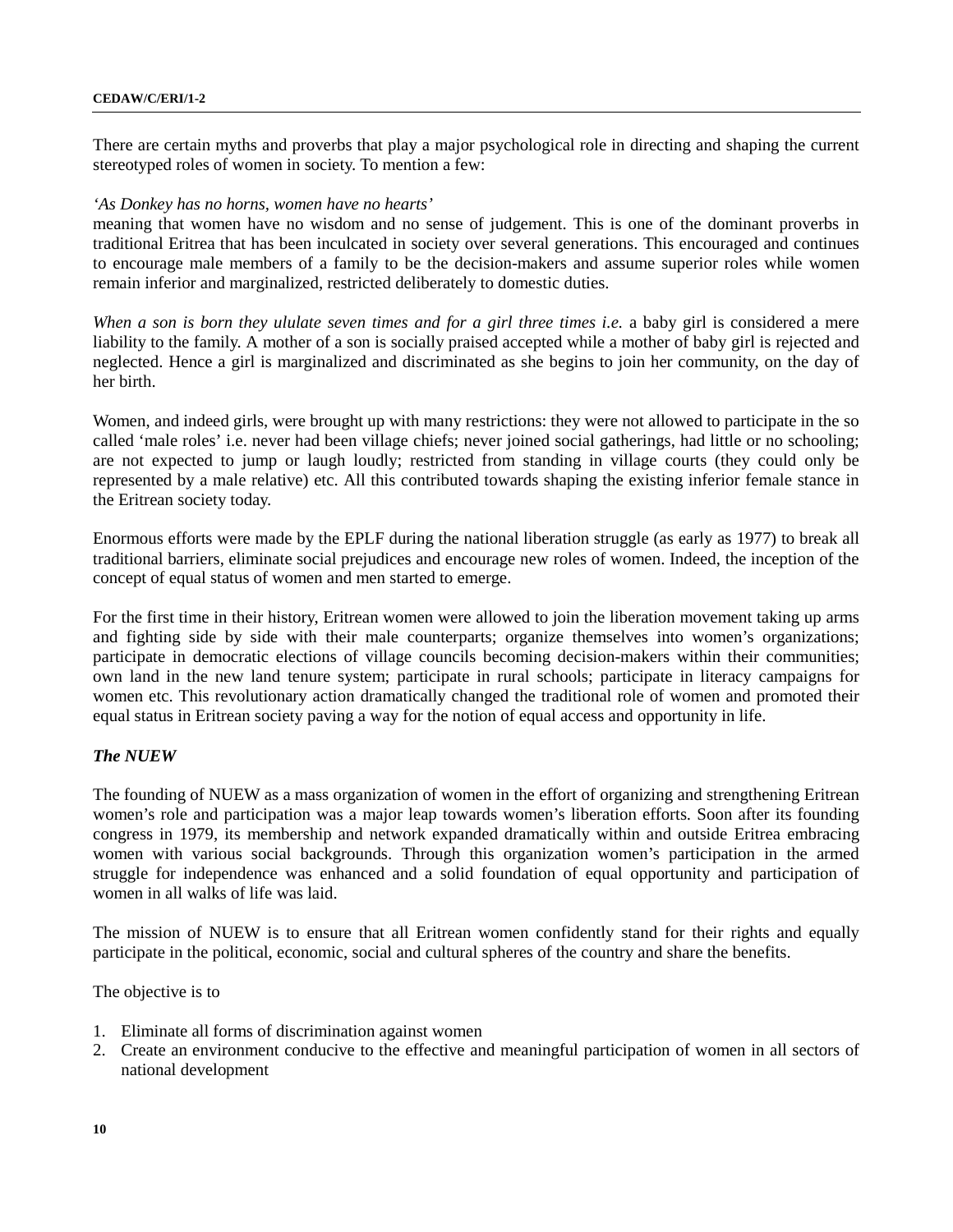- 3. Enhance the quality of life for women as well as the community at large
- 4. Sensitize and enhance gender awareness to women and society at large
- 5. Eradicate illiteracy among women, and provide skills training
- 6. Build the institutional capacity of NUEW
- 7. Ensure and increase women's participation in decision making and political leadership
- 8. Improve women's health and fight against harmful traditional practices
- 9. Strive to have a productive, creative workforce of women who can play a decisive role in the national economy
- 10. Conduct research on women's issues and disseminate relevant information
- 11. Promote women's legal rights
- 12. Strive to alleviate and socialize domestic chores.

In order to meet its goals and objectives, the NUEW initiated a lot of projects and programs contributing extensively towards changing the status of women in social, political, economic and legal matters.

However, NUEW needs to be empowered structurally to play an extensive role in monitoring the effective gender mainstreaming activities within the government sectors and other agencies.

Bearing in mind that ensuring women's right is not an exclusive responsibility of women and their organizations, other government and non-government entities are also contributing their input towards women's development agendas.

The Ministry of Education for instance, has taken concrete action to combat gender stereotyping within the education system i.e. revising and engendering curriculum, printing new text-books featuring progressive roles of girls/women ; and organizing gender sensitization workshops for school personnel. Nevertheless, little has changed at the level of professional education since the rate of achievement for girls at higher levels of education is insufficient.

To a certain extent, there currently exists, certain media coverage of some of these issues on Eritrean TV and Radio Broadcasting Agencies. Panel discussions on social issues, stories of female role models and their success stories, a reserved column featuring women's role in the national daily news paper and broadcasting radio dramas in an attempt to nullify and diminish the perceived sex stereotype roles are organized. However, a consistent and well-organized media program is required to obtain fundamental change on the well-entrenched attitudes and social prejudices within the Eritrean Community. Certainly, inculcating a new perception will not be an easy task and should be a long-term plan that is well budgeted by concerned government sectors.

Certain regulations and administrative measures taken by the government of the state of Eritrea contributed enormously in changing the stereotype sex roles of women. Abolishing child marriage and limiting the minimum age marriage for girls to 18; ensuring equal access to primary schools for all children aged seven and above, making education free and compulsory; and giving equal opportunity or treatment of employment and maternity protection and benefits under the labor proclamation No.118/2001, are basic interventions that are shaping the changing attitude of Eritrean society.

When the Eritrean Constitution was being drafted, a controversial issue was raised with regards to the wording of the document. It was then agreed that for technical linguistic reasons (to avoid he/she style) a male wording would be used. However to avoid any confusion and abuse the wording of the document the commission decided to dedicate an article of clarification. Article 5 on Gender Reference was deliberately incorporated to reassure that the document is not gender biased or stereotyped and reads: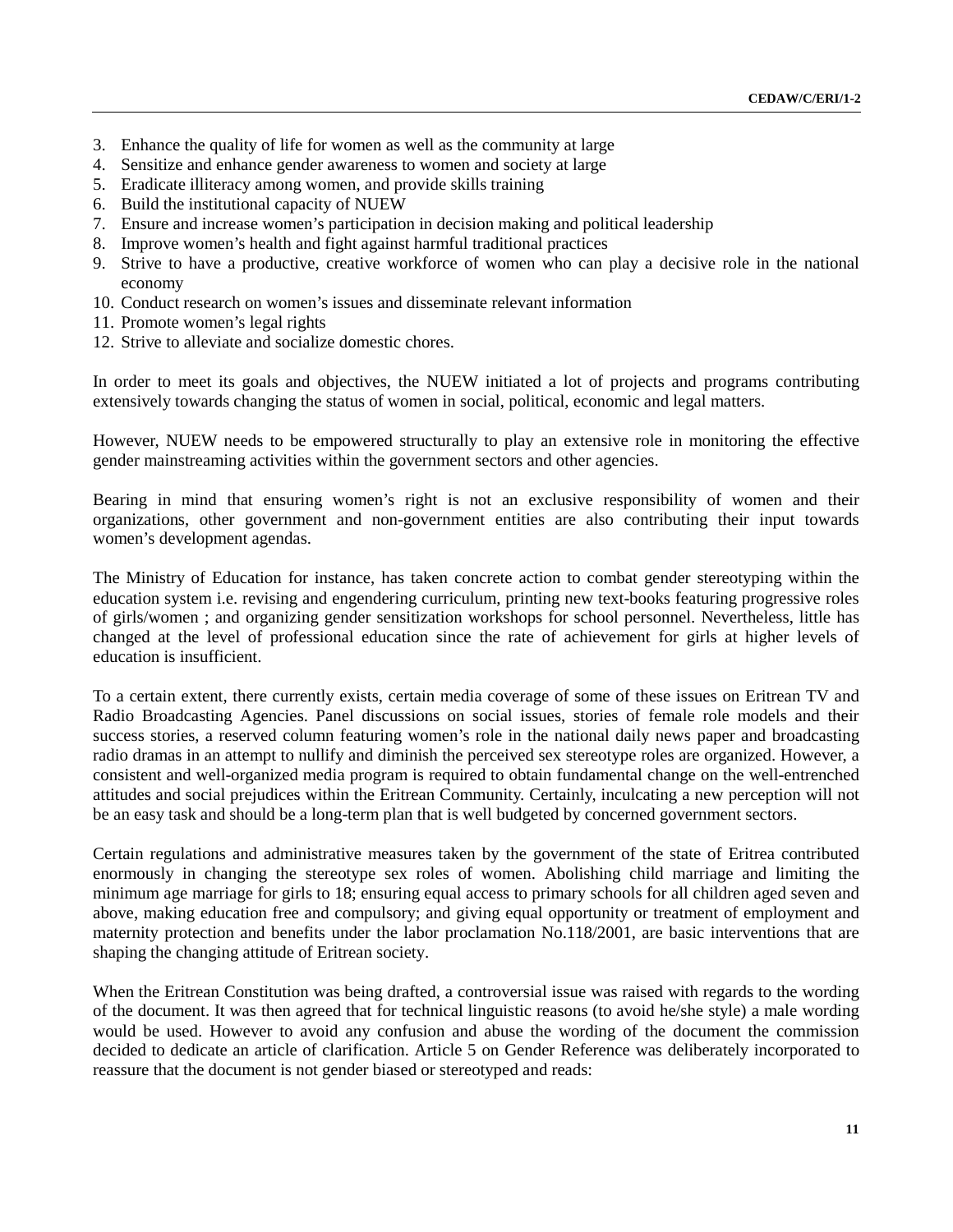*Without consideration to the wording of any provision in this constitution with reference to gender, all of its articles shall apply equally to both genders.*

Traditionally maternity and child rearing is considered as the sole function of a mother not as a social function or a common responsibility of both parents. Mothers and girls are obliged to carry the domestic load and are discouraged from participating in any social and political aspects of life. However, through the course of time, family education and cultural transformation, parents are beginning to bear common responsibility. This change is more vivid among parents with education compared to parents with no education.

The Eritrean Constitution under article 22- on *Family affairs*, clearly stipulates that the family is the natural and fundamental unit of society; that men and women of full legal age shall have the right to found a family freely and that they shall have equal rights and duties as to all family affairs. It further states the complementary role of the parents and children in a family, which is the foundation of Eritrean society.

*3. Parents have the right and duty to bring up their children with due care and affection; and, in turn, children have the right and the duty to respect their parents and to sustain them in their old age.*

In case of divorce the Eritrean family law gives legal protection to children by providing provisions of child custody, maintenance and support by both the parents. Children are entrusted to their mother up to the age of five years, unless there is a serious reason to decide otherwise.

In addition to this the government of Eritrea ratified the Convention of Child Rights (CRC) in 1994. In view with that family education and popular consultations are organized to popularize the provision of CRC and to grant proper understanding that the interest of the children is primordial consideration in all cases and that both parents should be held responsible in the upbringing and development of their children.

Bearing in mind that constitutional and legal protective measures need to be augmented by family life education, different concerned government sectors and non-governmental organizations are involved in awareness raising activities to promote the proper understanding of maternity as a social function and the common responsibility of parents to care for their children.

The NUEW through its health education activities among women and community, promotes the widespread understanding of the family as a fundamental unit of society; the complementary and interdependent nature of women and men in a family; the mutual sharing of parental responsibility of children, domestic work, economic life and other family concerns. This program was conducted in 286 villages for over 19,800 participants in the last three years.

Conducting family education among the community is more effective and efficient when multi-sectoral or an integrated approach is followed as a pattern. So far, there is no inter-sectoral program developed and conducted with the aim of changing the prejudice on women and girls. In the future the NUEW could play a spearhead role in mainstreaming effective programs to this end.

There are certain programs that are currently taking-off such as early childhood development (ECD) a project focusing on child development and the role of parents and society. HAMSET (HIV/AIDS, Malaria, Sexually Transmitted disease and Tuberculosis) is another project that basically aims at reducing transmission of HAMSET diseases but with a component of family education and gender training. Ministries of Health, Education, Labor and human welfare, Agriculture, Fisheries, NUEW, NUEYS etc. are widely involved in both the activities.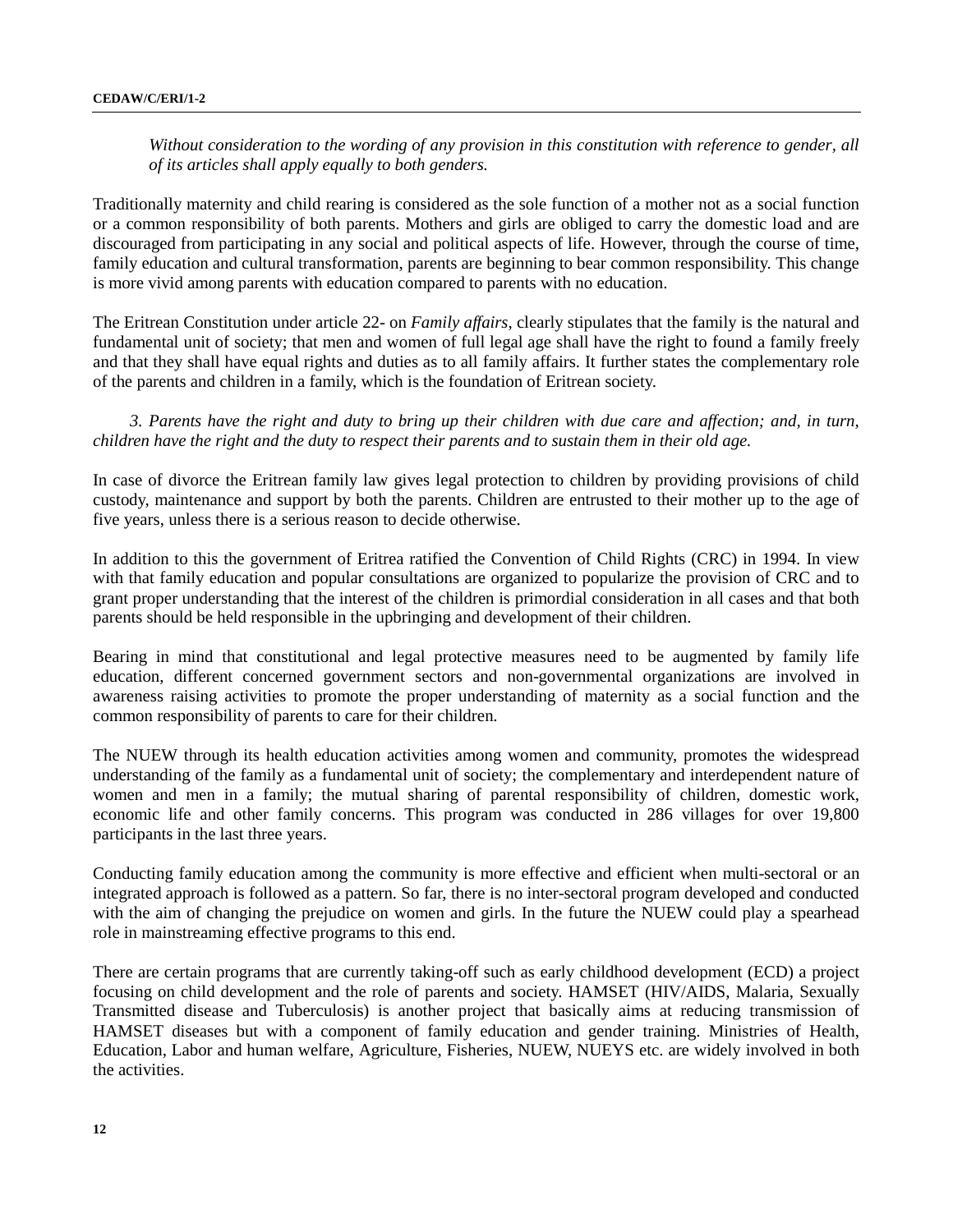## **Article 6: Women Trafficking**

Any form of trafficking in women, infants and young persons is prohibited by law and is considered a criminal act. Traffic is considered an act of human exploitation and involvement in organization, arrangements or provisions of any kind for the traffic is punishable.

The criminal code stipulates further, whosoever, for gain, or to gratify the passion of another:

- *a) traffics in women or infant and young person, whether by seducing them, by enticing them, or by procuring them or other wise inducing them to engage in prostitution even with their consent; or*
- *b) keeps such a person in disorderly house or left her out to prostitution is punishable under the transitional criminal code.(Art. 605)*

It is a known fact that young women seem to be involved in prostitution mostly for economic reasons (high unemployment rate, school dropouts, poverty etc) and the influence of the growing trend of the Tourism Industry in the country. Although the Ministry of Tourism does not encourage mass tourism, it is still recommended to develop a safety and protection strategy to minimize the effects of tourism based prostitution.

It is a controversial issue whether to consider a prostitute a criminal as a person, and on the other hand register and license prostitution as a commercial sex work (as was during colonial era). Currently, soliciting by prostitutes, leaving on the earnings of prostitution, the enslavement of women for sexual purposes and keeping of brothels is prohibited by law.

Article 604 on habitual exploitation of the immorality of others stipulates:

*Whosoever, for gain, makes a profession of or lives by procuring or on the prostitution or immorality of another, or maintains, as a landlord or keeper, a disorderly house, is punishable.*

Underage prostitution and traffic is barely seen nevertheless, it needs to be substantiated by facts, hence a comprehensive research will be required in the future.

Pornography as an act of immorality, public indecency and outrage against morals is a crime (Art. 608); and whosoever makes imports or exports, transports, receives, possesses, displays in public, offers for sale or hire, distributes or circulates writings, images, posters, films or other objects which are obscene or grossly indecent, or in any other way traffics or trades in them, is punishable under the law (Art. 609/a).

Currently there are certain on going initiatives focused on reducing and or diminishing prostitution by creating alternative jobs addressing the various social and economic causes. The Ministry of Labor and Human welfare (MoLHW) is the responsible body in implementing government policy in this regard by organizing rehabilitation programs for the victims of prostitution in the country.

The government is undertaking prevention and rehabilitation programs of commercial sex workers (prostitutes) through the Ministry of Labor and Human Welfare (MoLHW). The objective of the program being:

- 1. to rehabilitate commercial sex workers who were drifted to become prostitutes due to social and economic problems
- 2. undertake preventive programs by identifying the root cause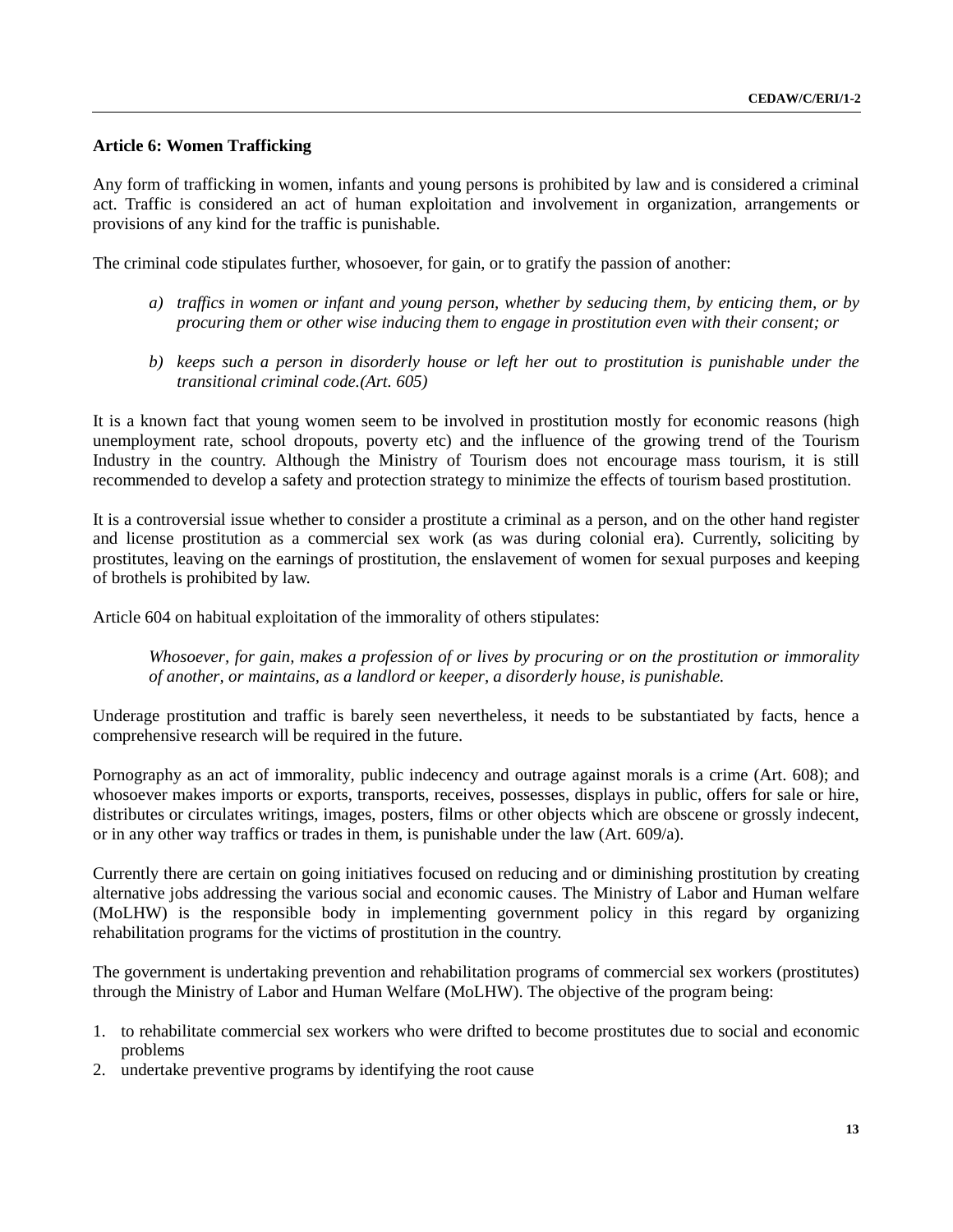- 3. sensitize and empower communities to support the rehabilitation programs
- 4. health education on HIV/AIDS and STD

This program began in 1999 and various counseling services and employment focused vocational training had been provided. So far over 132 commercial sex workers (CSW) have been rehabilitated after acquiring marketable skills, and over 740 young CSW throughout the country are currently engaged in rehabilitation activities of the ministry.9

There is also a pilot project on the "*rehabilitation of commercial sex workers*'' running under one of the local NGOs<sup>10</sup> with a limited capacity. Here, prostitutes are encouraged to resign from such acts and are provided consultations on HIV/AIDS and other sex related diseases as well as marketable skills training. So far about ninety women have joined the rehabilitation program and thirty have started a new life engaged in small-scale business. Over one hundred prostitutes were interview and all most all said that they are ready to abort prostitution as a means of leaving if they are supported with other alternative means.

A joint program on *safe life* in connection with HIV/AIDS has been launched by the Ministry of Health, NUEW, NUEYS and other stakeholders in an attempt to reduce unsafe sex, prostitution and to discourage young women and men's involvement in such acts.

### **Article 7: Women in Politics and Public life**

Eritrean women's participation in the political arena began with the inception of the national liberation struggle. Women constituted over 30% of the National liberation army during the liberation movement in the Eritrean Peoples Liberation Front.

What was achieved during the liberation movement was sustained after the independence of the nation by guaranteeing women constitutional rights to participate in any position of leadership, to vote and to run as candidates in elections for any political seat in the National Assembly as well as Regional and Village Assemblies.

Article 7 paragraph 4 of the Constitution states:

*Pursuant to the provision of this constitution and laws enacted pursuant thereto, all Eritreans, without distinction, are guaranteed equal opportunity to participate in any position of leadership in the country.*

The Constitution on the - Right to Vote and to be a candidate to an elective office- reads further

*Every citizen who fulfils the requirements of the electoral law shall have the right to vote and to seek elective offices (Article 20)*

*All Eritrean citizens, of eighteen years of age or more, shall have the right to vote (Article 30 of the Constitution)*

<sup>9</sup> MoLHW Sex workers Rehab. Program

<sup>10</sup> The Lutheran Church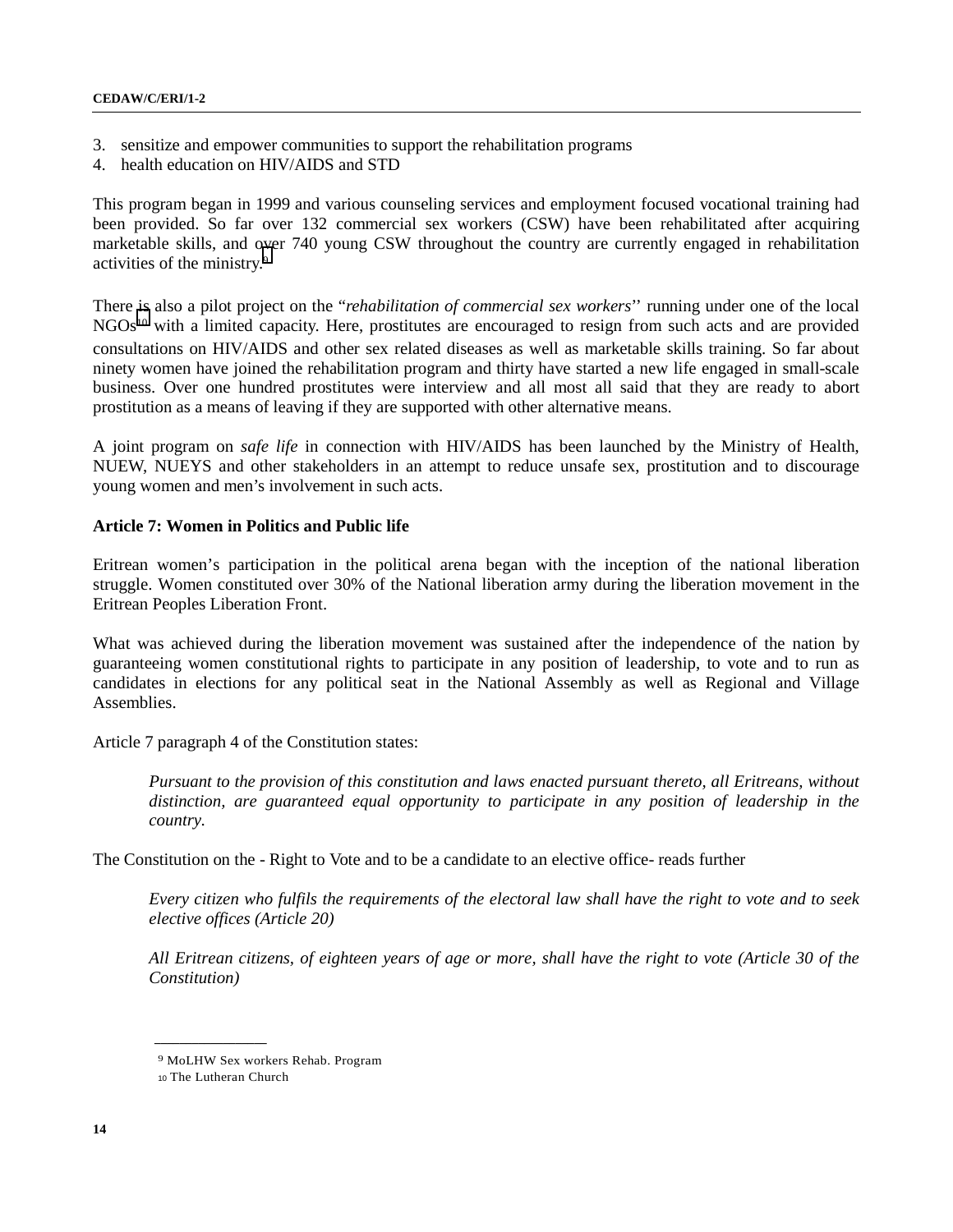Although the Constitutional and legislative provisions do not hinder women from running in elections and holding decision-making positions in government and private organizations, in reality however, there are very few women in political, in public life and other top positions.

The participation of women in political campaigns and constitutional processes has been pivotal and probably more pronounced than that of men. However, the relative number of women holding different levels and positions of authority in political institutions remains low. Constitutional and legal measures of 'affirmative action' have been taken to redress this imbalance. But 'affirmative action' should not be misconstrued as a lasting and permanent solution. It is in deed a stopgap measure that will be resorted to, so as to create a level playing field. It is not otherwise a solution or an end in itself. In this spirit, we have to ensure its rigorous application until we reach the desired stage where women can compete on an equal footing.

> *Address by H.S. President of Eritrea, Isaias Afewrki, at 20th Anniversary of NUEW Nov.27 1999*

The government introduced the quota system (as an affirmative action) to boost the participation of women in political decision making bodies at the grassroots level as well as national levels. The proclamation No.86/1996 on the formation of Regional Assemblies stipulates that 30% of the seats would be reserved for women and that they will also contest on the remaining 70% seats. The impact of the quota system marked remarkable change in the degree of women's participation in the political affairs. For instance women's participation in the regional assemblies increased from 20% in 1996 to 30% in 1998 i.e. out of 399 members of regional assembly in six regions 122 are women.

Women constitute 22.2% of the National Assembly and an average of 30.5% in the six Zoba<sup>11</sup> Assemblies. The break down shows in Zoba Maekel 37%; Zoba Debub 30%; Zoba Anseba 28%; Zoba Gash-Barka 29.7%; Zoba Southern Red Sea 27% and 29.5% in Northern Red Sea.

In all the previous election processes at national and regional levels the female voter turn out was very high. Election for village council of administration is currently taking place across all the sub-regions in the country without reserving seat or applying quota system, for the first time. The election is free and democratic where eligible members of the village (men, women) are running for office in open contest basis. Although it is not possible to compile the statistics in this report, women seem to get certain votes based on their capacity to lead and administer the village community.

Today, Eritrean women's participation in National Parliament stands among the highest compared to women's share in other African countries. According to the women in Parliament, world classification statistics of Nov.2002, Mozambique (30%); South Africa (29.8%); Ruwanda (25.7); Namibia (25%); Uganda (24.7%); Seychelles (23.5%); Eritrea (22%) are among the highest while the rest African countries range between 0.0 to 19 percent.

<sup>11</sup> *Zoba* meaning Region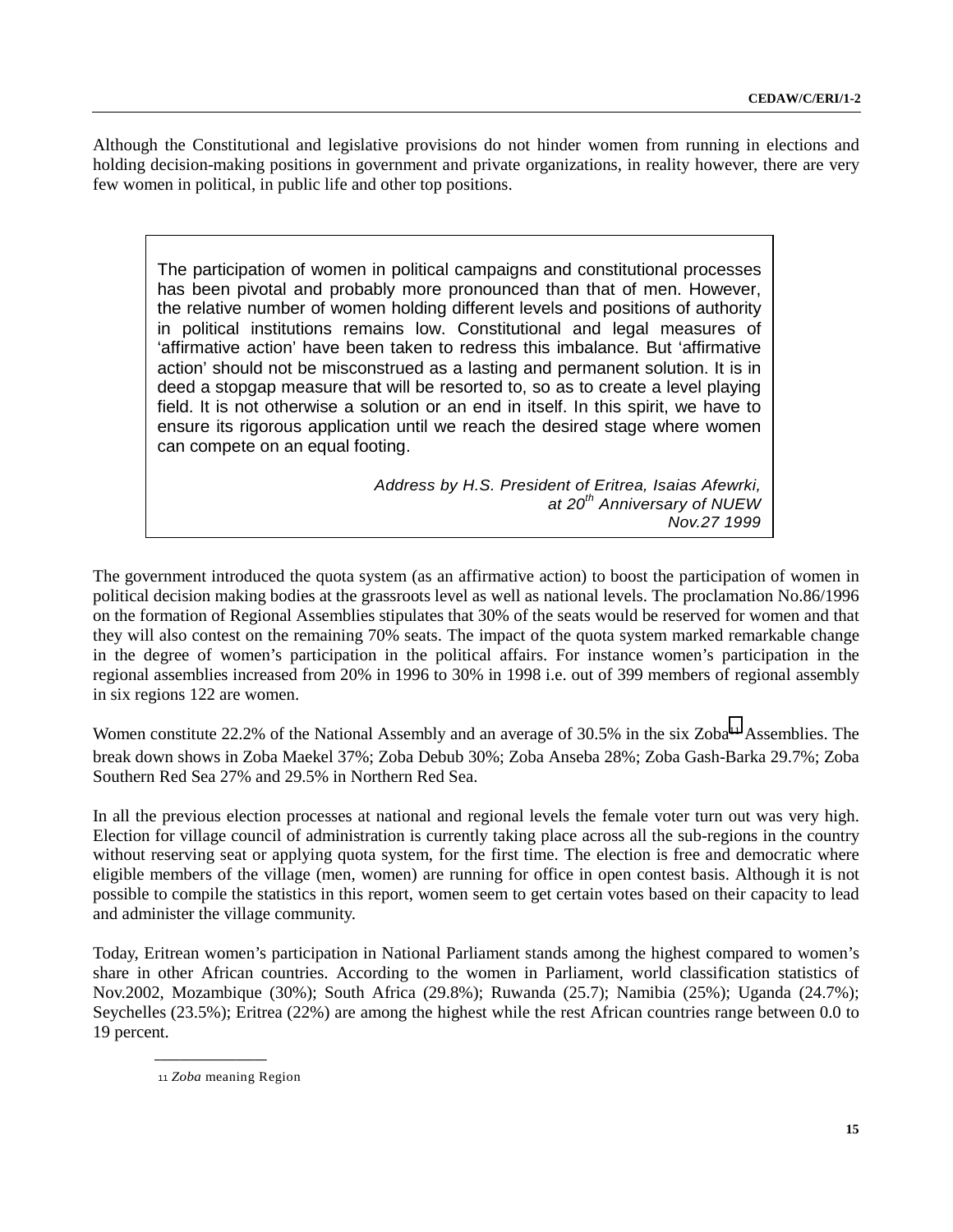To further ensure women's equal access to and full participation in power structure and decisions making several women are appointed to higher positions. Currently there are three women Ministers (18% of the Cabinet of Ministers) holding the position of Justice Minister, Labor and human welfare and Tourism. In addition to this there are some High-court Judges, Attorneys, Director-generals and Directors.

There are 3 women out of 19 members in the Politburo (15.7%) of PFDJ and 12 women out of 75 Central Committee members (16%). Women played and are playing a remarkable role in the political activity of the country. Almost fifty- percent of the members of PFDJ within the country and the Diaspora are women.

| N <sub>0</sub> | Government                |                 | 1998         |                 |                          | 2002         |                 |
|----------------|---------------------------|-----------------|--------------|-----------------|--------------------------|--------------|-----------------|
|                | Post                      | No. of<br>Women | <b>Total</b> | $%$ of<br>Women | No. of<br>Women          | <b>Total</b> | $%$ of<br>Women |
| 1.             | National Assembly         | 33              | 150          | 22%             | 33                       | 150          | 22%             |
| 2.             | <b>Ministers</b>          | $\overline{c}$  | 17           | 11.7%           | 3                        | 17           | 17.6%           |
| 3.             | Director Generals         | ۰               | ٠            |                 | $\overline{\phantom{0}}$ | ۰            |                 |
| 4.             | Directors                 |                 |              |                 |                          |              |                 |
| 5.             | Regional Governor         | $\overline{0}$  | 6            | 0%              | $\overline{0}$           | 6            | 0%              |
| 6.             | Sub Regional Gov.         | 3               | 53           | 5.7%            | NA                       | <b>NA</b>    | NA              |
| 10.            | Ambassadors               | $\overline{c}$  | 18           | 11.1%           |                          | 30           | 3.3%            |
|                | Councelors                |                 | 13           | 8%              |                          | 9            | 11%             |
|                | Consulate general         |                 | 6            | 10.7%           |                          | 5            | 20%             |
|                | <b>First-Secretaries</b>  | 0               | 19           | 0%              | $\overline{c}$           | 26           | 7.6%            |
|                | $69 - 69$<br>Second       |                 | 31           | 3.12%           | $\overline{c}$           | 37           | 5.4%            |
|                | Third $\overline{\cdots}$ | $\overline{c}$  | 23           | 8.0%            | 5                        | 9            | 55.5%           |
| 11.            | High court Judges         | 14              | 89           | 16%             | 3                        | 25           | 12%             |
|                | Regional court Judges     | --              | --           | --              | 5                        | 41           | 12%             |
|                | Sub/Region Judges         |                 |              |                 |                          |              |                 |
|                |                           | --              | --           | --              | 5                        | 23           | 21.7%           |
| 12.            | Attorneys                 |                 |              |                 | 9                        | 54           | 16.6%           |

Table 1: Gender breakdown in higher government posts

 *Source: MoL, MoJ and MoFA*

The Army (Ground, Air and Naval forces), Civilian Police, Immigration Police etc. have been generally considered male profession. Eritrean women's participation during the liberation movement was however, a unique phenomenon, where women comprised 30% of the National Liberation Army and played an unprecedented role that left a strong impact in the current formation of the defense force and women's participation.

To this effect, to date, women's participation in the national defense force is tremendous both in the regular army, the reserve army and the national service. Currently women comprise 3.09% in the ground-force; 3.30% in the Naval force; 8.92% in the Air force; 10.36% administration/support staff within the Ministry and over 400 women officers operational in the Military. Eritrean women's presence in the Police Force reaches 19.6% and they comprise 7.9% of the total Police Officers category.

Women are also fairly represented in the NGO community such as NCEW and NUEYS the national organizations that represent respectively the workers and youth/students in the country. Out of 39 members of Central Committee in the NUEYS, for instance women comprise 30.7% with one in the executive position. Women comprise 27% at NCEW Central Committee and one in the executive committee. Both organizations have established a gender unit in their structure which is toddling up and taking concrete actions towards women's advancement.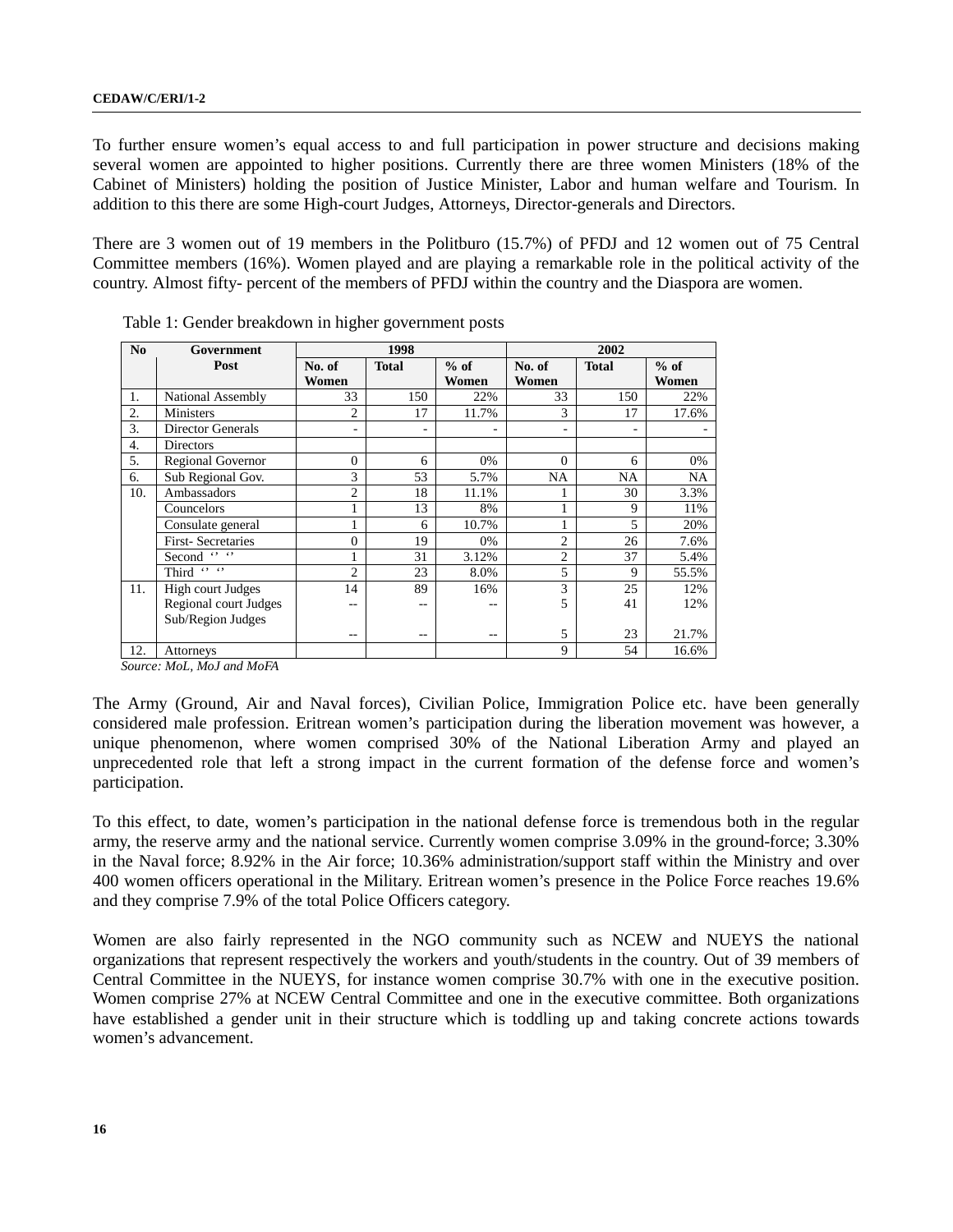There are various professional public organizations such as Teachers Union, Nurses, Doctors, Engineers associations, Sport Federations, Trade/business Associations, Chamber of Commerce etc. where women have marked active participation. However, these organizations are urban centered and automatically rule out the majority of women in the rural and semi urban areas. For obvious cultural reasons women in the rural vicinity are still marginalized from participating in such associations.

### **Article 8: Representation at the International level**

Women have in principle equal access to diplomatic and international posts with men. In practical terms however, they seem to be less represented. There are at present thirty foreign missions, of which a woman heads only one. It is a mere fact that women do not enjoy ample representation in the work of International Affairs of the country, especially in higher positions within the administration and foreign mission. They comprise only 10% of the foreign mission. Following table illustrates further.

| Sr. | <b>Foreign Missions</b>            | Women | Men | % Women |
|-----|------------------------------------|-------|-----|---------|
| 1.  | <b>Minister-</b> Director Generals | Non   | 8   | 0%      |
| 2.  | Heads of Mission (Ambassadors)     |       | 29  | 3%      |
| 3.  | Minister-Counselors                |       | 9   | 10%     |
| 4.  | Consulate General                  |       |     | 16%     |
| 5.  | <b>Directors</b>                   |       | 13  | 7%      |
| 6.  | 1 <sup>st</sup> Secretaries        |       | 24  | 7.6%    |
| 7.  | $2nd$ Secretaries                  |       | 35  | 5%      |
| 8.  | $3rd$ Secretaries                  |       | 4   | 55.5%   |
| 9.  | Attaches                           |       | 4   | 20%     |
|     |                                    | 14    | 131 | 10%     |

Table 2: Women in International Affairs

 *Source: Ministry of foreign Affairs Sep. 2002*

Compared to 1998 statistics on foreign mission, there is a slight improvement in women's participation particularly on the level of the First and Second Secretaries. The UN and International organizations desk within the Ministry, one of the major posts, is currently headed by a female director.

Although there is inadequate comprehensive record on government foreign delegations, women (Ministers, directors, members of Parliament, leaders of mass organizations etc) generally do participate and represent the government in various international forums and bilateral/multi lateral delegations depending most often on whether they are on the field of expertise required.

Eritrean women via NUEW represent the government in the UN commission on the status of Women (CSW); to the Committee on the elimination of all forms of Discrimination Against women, UNIFEM, IGAD women's Affairs, FAWE and other Regional women's organizations.

Of course, there needs to be more commitment and effective plan to encourage women's participation in the field of international relations. Young women should be guided, empowered and prepared professionally, in a deliberate manner, to be diplomats and represent the country internationally.

### **Article 9: Nationality/Citizenship**

Eritrean women enjoy equal rights with men to acquire, change or retain their nationality.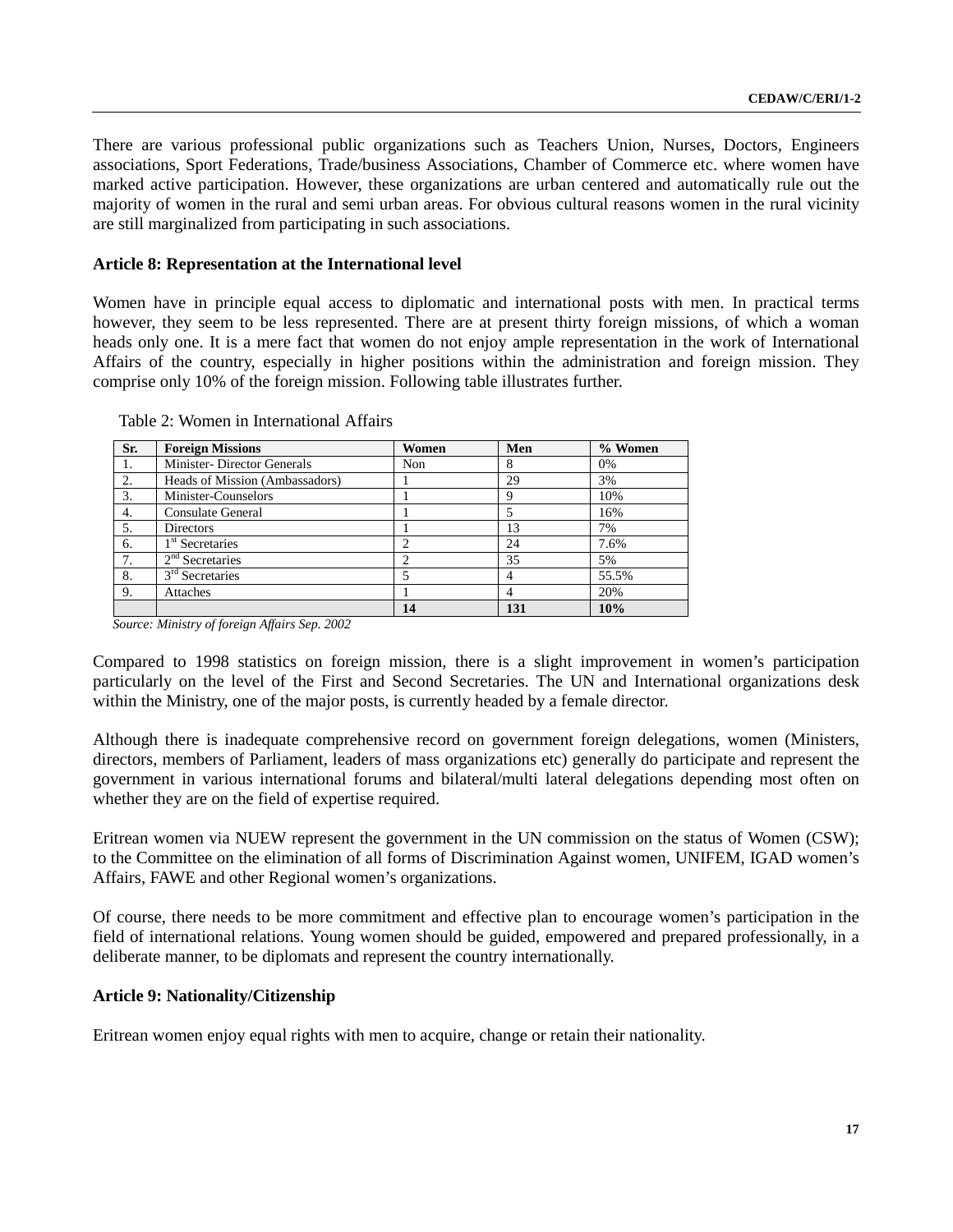Although details of Citizenship right are elaborated further in the Citizenship Act, the foundation is basically laid in the Constitution itself. Article 3 -on Citizenship reads:

Paragraph one: *Any person born of an Eritrean father or mother is an Eritrean by birth.*

Paragraph three: *The details concerning citizenship should be regulated by law.*

Accordingly, the Citizenship Act that was proclaimed under proclamation No.21/1992 is the most gender sensitive regulation and is widely implemented without serious obstacles. It states that, Eritrean nationality can be acquired by birth, by naturalization, by adoption and by marriage.

All traditional and customary laws were revoked and practices that provided that children born out of wedlock, or from non-Eritrean father could not acquire or confer nationality from their mothers, were instantly ruled out.

If an Eritrean woman marries a foreigner, she does not automatically lose her citizenship unless she herself changes her nationality. By the same token, a foreign citizen does not automatically acquire an Eritrean nationality by marrying an Eritrean woman, but can get citizenship by naturalization in due process after applying through proper channels.

Any individual born in Eritrea is an Eritrean Citizen. In addition, any individual born in Eritrea from unidentified parents is also an Eritrean Citizen.

A woman can obtain a national passport independently without the consent of her spouse. Nevertheless, in case their children will be travelling and require passport the consent of both the parents is requested. This holds true for wedlock child and the consent of his/her single parent is required.

A woman can adopt an alien child and grant him/her an Eritrean nationality.

In its totality, there are no gender-related problems in the issue of nationality.

## **Article 10: Education**

Eritrea's current formal education is based on a four-tier system, known as the 5-2-4-4 system that will be replaced by 6-2-4-4 system beginning this year. In this system the primary education will consist of six years of schooling, two years of junior secondary education, four years of secondary and four years of higher/university education. Informal education and literacy are also provided.

The Eritrean Constitution in Article 21(1) of Chapter III – on Fundamental Rights, Freedom and Duties stipulates as follows:

*Every citizen shall have the right equal access to publicly funded social services. The State shall endeavor, within the limits of its resources, to make available to all its citizens health, education, cultural and other social services.*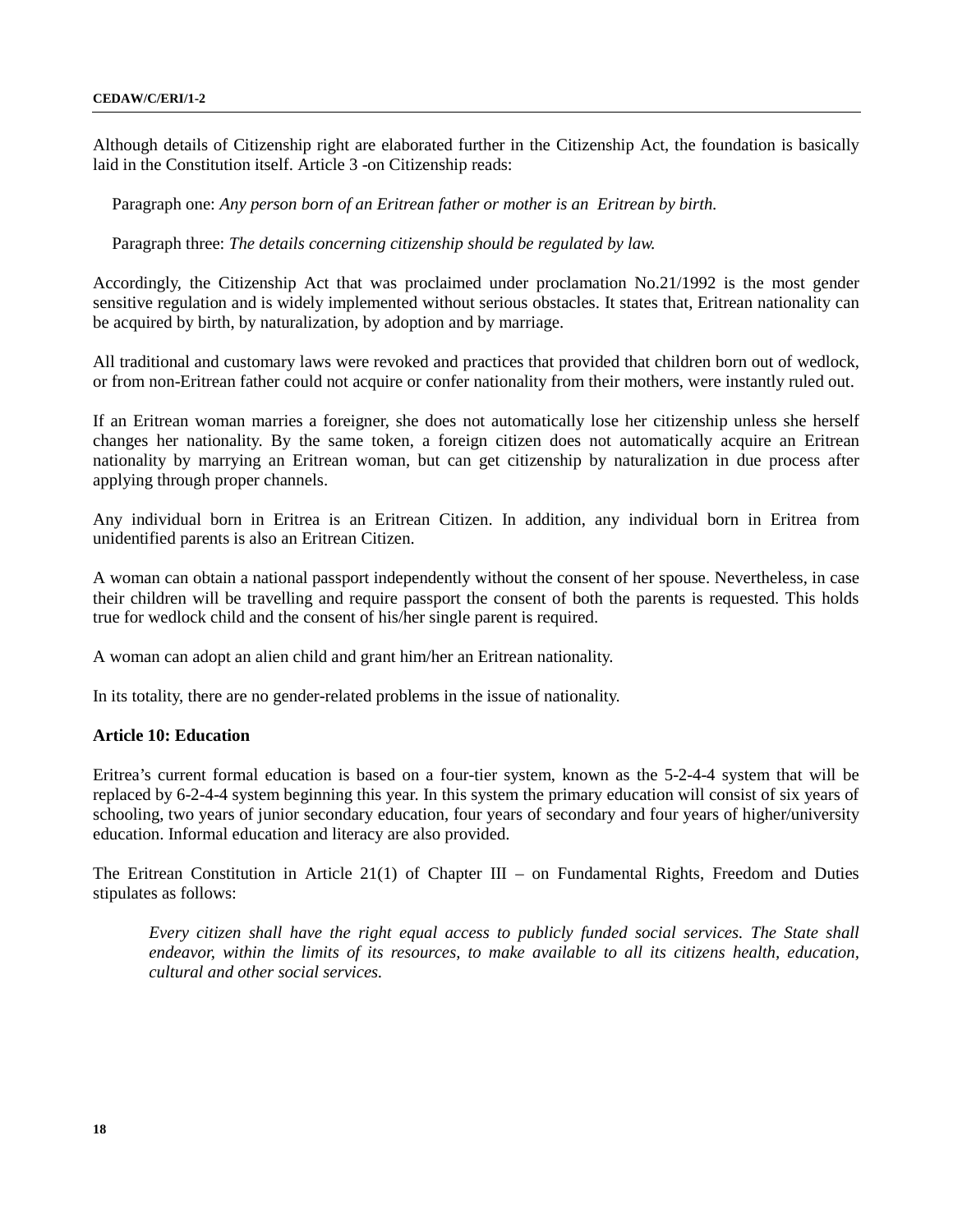The education policy of the MoE aims:-

To promote equal opportunity in terms of access, equity, relevance and continuity of education to all school aged children.<sup>12</sup>

To this effect, Eritrean women enjoy the legitimate right to equal access and opportunity with men in the field of education. Educational policy of the state of Eritrea ensures Free and Compulsory basic education for all without any distinction between sexes. All schools, Pre-primary to University follow co-educational system where all students attend in mixed classes at all levels. Nevertheless, in some remote areas a pilot project of girls' boarding schools is being introduced in an attempt to resolve the problem of distance of schools for girls at Middle and Secondary levels.

The education system expanded rapidly after the independence of the country. Construction of new schools and rehabilitation of existing ones increased markedly, the number of Primary schools for instance increased from 258 in 91/92 to 579 in 2000/01 i.e. over 55% increment. Currently there are 91 Pre-schools, 667 Primary, 142 Middle, 43 Secondary schools, 10 technical schools, 3 special schools, 2 Teacher training school and 874 literacy program centers stretched across the country.<sup>13</sup> Most of the schools are government owned and about 10 percent are privately run schools. Nevertheless, almost all Pre-primary schools are missionary or community run schools. There is only one University where women are poorly represented, i.e. about 14 percent.

In general terms, there have been marked changes in the educational situation of girls in the last few years, however more intervention would be required to improve the existing status. According to the EDHS 2002, 52 percent of women have no education (compared to 67% in 1995 EDHS); 27 percent have attended primary school (23% in 1995); 8.5 percent Middle school; 10.7 percent secondary school; and more than 0.9 percent have higher education. At this stage the educational opportunities are concentrated mainly in urban areas nevertheless the MoE is striving to expand the system in the rural and remote areas to provide extensive coverage.

The ministry of education holds statistics disaggregated by gender which makes it easier to follow and read the status of women in education and to undertake appropriate policy measures to close the gap and promote women's participation. The following table shows girls participation at different school years in government schools.

<sup>12</sup> MoE, Education Brief March 1998

<sup>13</sup> Eritrea: Basic Education statistics 2000/01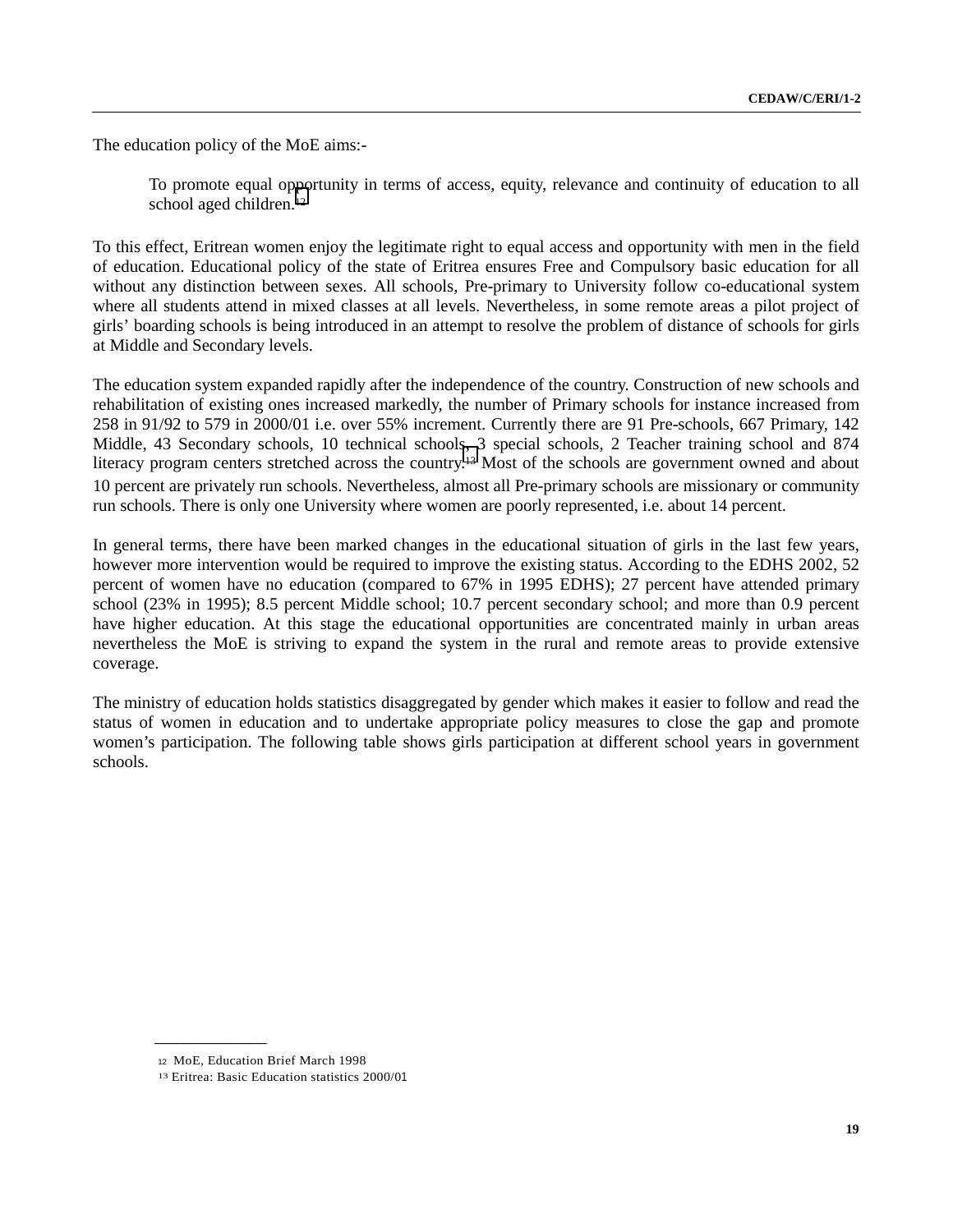| <b>Grades</b>         | 1998/99      |        |       | 1999/2000 |        |               | 2000/2001 |        |               |
|-----------------------|--------------|--------|-------|-----------|--------|---------------|-----------|--------|---------------|
|                       | <b>Total</b> | F      | F%    | T         | F      | $\frac{0}{0}$ | T         | F      | $\frac{0}{0}$ |
| Pre-primary           | 11581        | 5413   | 46.7% | 11.885    | 5704   | 47.9%         | 12436     | 5896   | 47%           |
| Primary               | 261963       | 118385 | 45.2% | 295941    | 133045 | 45.0%         | 298691    | 134168 | 45%           |
| Junior/Middle         | 67021        | 29290  | 43.7% | 74317     | 33284  | 44.8%         | 70966     | 32320  | 45.5%         |
| Secondary             | 47533        | 17756  | 37.4% | 59626     | 22093  | 37.1%         | 63951     | 23596  | 36.8%         |
| Technical/            | 908          | 140    | 15.4  | 1018      | 147    | 14.4%         | 1306      | 291    | 22%           |
| vocational            |              |        |       |           |        |               |           |        |               |
| <b>Business</b>       | 187          | 62     | 33%   | 190       | 58     | 30.5%         | 295       | 107    | 36%           |
| and                   |              |        |       |           |        |               |           |        |               |
| Commerce              |              |        |       |           |        |               |           |        |               |
| Music<br>Agriculture, | NA           | NA     |       | 265       | 85     | 32.0%         | 128       | 46     | $35.9\%$ **   |
| and Art school        |              |        |       |           |        |               |           |        |               |

### Table 3: Girl's enrollment rate

*Source: Compiled from Ministry Education basic education statistics*

*\*\*Does not include agriculture*

These statistics indicate that there is no marked gender distinction in school enrolment at pre-primary, primary and middle school levels and it also shows that for the last five years girls' participation has been tremendously increasing especially at primary level. It is also well noted that girl's enrolment at primary has almost doubled in 98/99 *(118,385)* compared to 91/92 *(69,236).*

However, if we see the net attendance ratio (NAR)<sup>14</sup> by region or by urban and rural backgrounds of female students, there is a marked difference that requires attention, meaning that girls in urban are attending better than girls in rural at all levels and the 45% enrollment rate at Primary and Middle school level does not really represent girls in rural area.

Table 4: Female school attendance ratio by background<sup>15</sup>

| <b>School level</b> | Urban | Rural    |
|---------------------|-------|----------|
| Primary             | 41.5  | 27.2     |
| Middle              | 38.1  | $9_{.1}$ |
| Secondary           | 36.6  | 8.4      |

And in reference to technical vocational schools the participation is still very low and needs serious intervention. See the following table.

14 NAR for primary is the percentage of the primary-school age (7-11) population that is attending school. And the same applies for middle and secondary levels. 15 EDHS 2002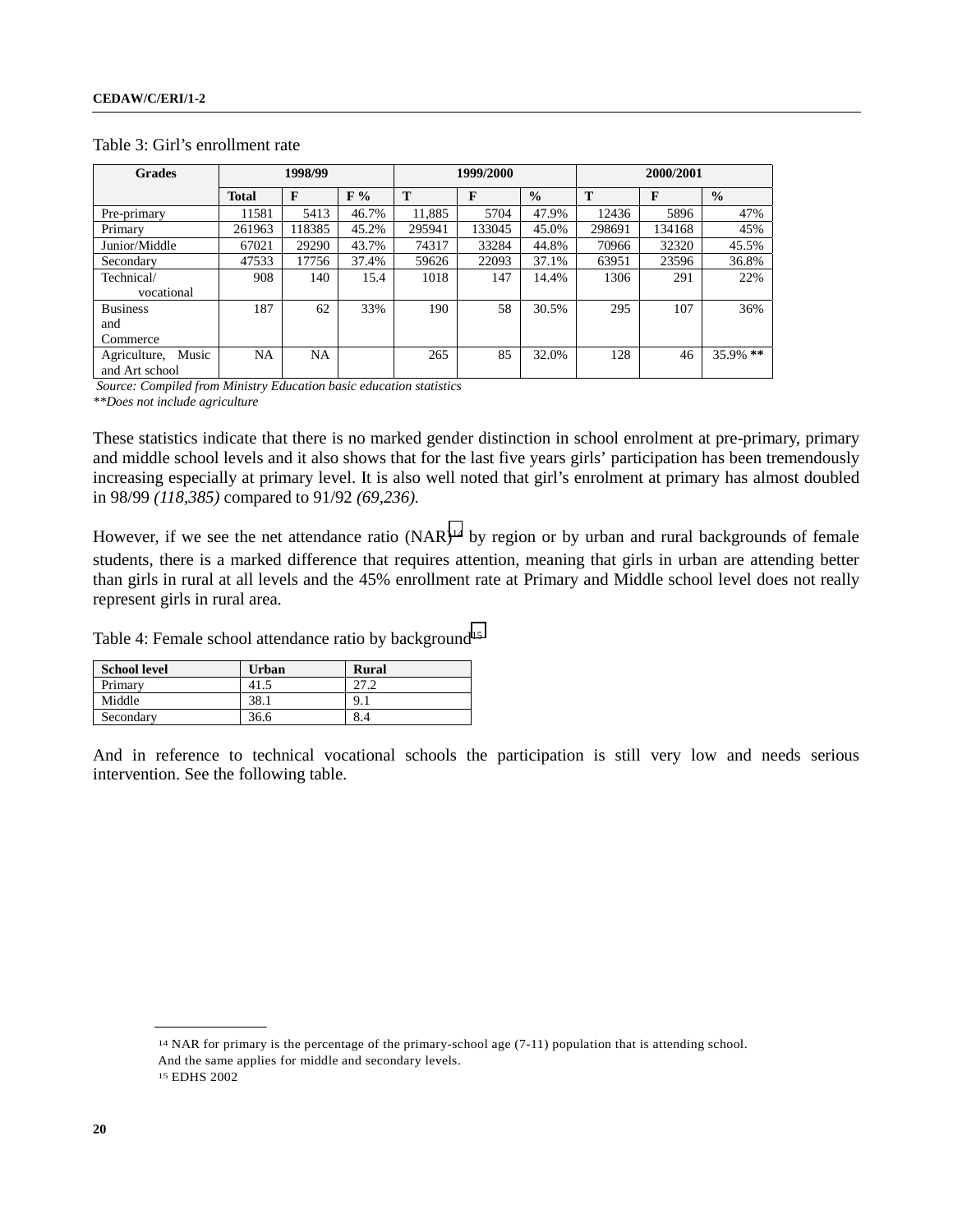## Table 5: Girls in TVET

|                            |              | <b>Advanced level</b> |          |  |  |  |  |
|----------------------------|--------------|-----------------------|----------|--|--|--|--|
| <b>Trade/Shop</b>          | <b>Total</b> | <b>Female</b>         | Female % |  |  |  |  |
| Machine shop               | 64           | 3                     | 4.6%     |  |  |  |  |
| Accounting                 | 100          | 35                    | 35%      |  |  |  |  |
| <b>Banking and Finance</b> | 61           | 16                    | 26%      |  |  |  |  |
| Management                 | 65           | 13                    | 20%      |  |  |  |  |
| Secretarial Science        | 69           | 43                    | 62%      |  |  |  |  |
|                            |              | <b>Basic level</b>    |          |  |  |  |  |
| General Agriculture        | 33           | 3                     | 9%       |  |  |  |  |
| Agro-mechanic              | 18           | $\theta$              | 0%       |  |  |  |  |
| Animal Science             | 17           | 14                    | 82%      |  |  |  |  |
| <b>Plant Science</b>       | 5            | $\theta$              | 0%       |  |  |  |  |

*Source: Basic education statistics 2000/01*

The Ministry is planning to improve girl's participation in this area and has developed a national strategy on TVET reform which, asserts.16

- Increase the enrolment of female participants in TVET program to 30% by the end of academic year 2006
- All gender stereotyped skills training courses will be integrated by the year 2006
- Two vocational and gender counseling and guidance officers will be recruited for the purpose of orienting schools and communities for maximum female and minority participation
- All training courses will be open to women

### *School dropout rates and repeaters*

**\_\_\_\_\_\_\_\_\_\_\_\_\_\_\_\_\_\_**

The degree of achievement for girls at primary level is much higher than that of boys. However, the higher they go the less the achievement and the higher the withdrawal status. This has been a serious issue in the agenda of MoE and there is an undergoing plan of conducting a research to determine the reasons for girls having lower promotion rates and higher repetition rates than boys once they reach higher grades.

According to the policy of MoE, if a student fails twice in a given class he/she is not allowed to continue. Hence the dropout list includes students not only those who had left school on their own personal reasons but also repeaters who failed to accomplish at any level. There is no comprehensive data in the MoE that indicates the number of pregnant girls at high school level and their status.

Nevertheless, although it is not codified in Legal Education Act, girls have administrative protection in case of pregnancy and are not dismissed and have the right to attend and resume their schooling what so ever. In practical term however, once girls are engaged in early marriage or unwanted teenage pregnancy they become reluctant to continue learning.

<sup>16</sup> Eritrea education and training sector note, 8 July 2002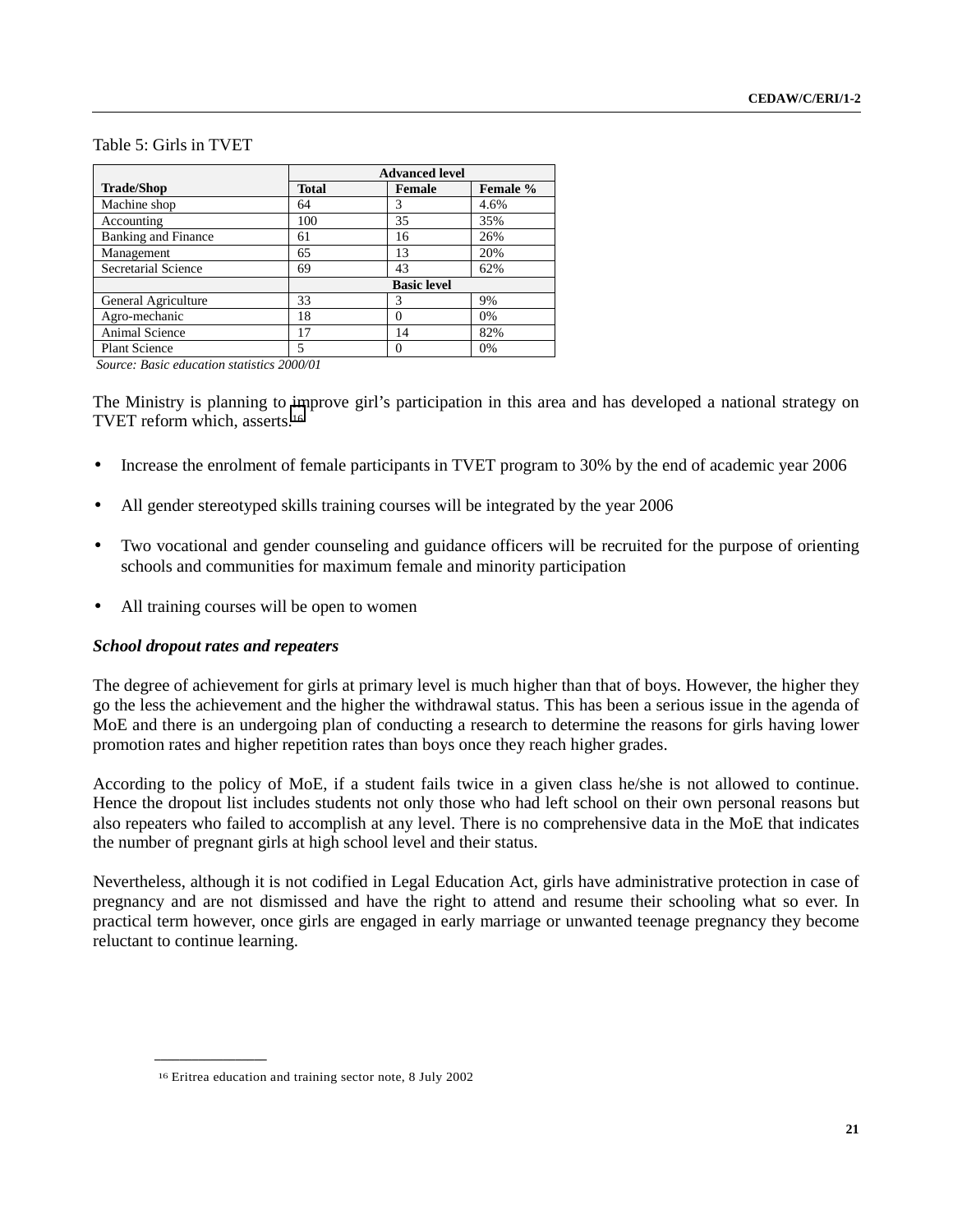| <b>Grades</b>                                        |                           | 1998/99 | 1999/2000 |          |  |  |
|------------------------------------------------------|---------------------------|---------|-----------|----------|--|--|
|                                                      | Male %<br><b>Female</b> % |         | Male %    | Female % |  |  |
| Elementary                                           | 20.43                     | 22.32   | 14.3      |          |  |  |
| Junior                                               | 16.29                     | 27.22   | 16.9      | 24.0     |  |  |
| 20.42<br>Secondary                                   |                           | 36.55   | 15.6      | 23.8     |  |  |
| Course Ministra Education basis education statistics |                           |         |           |          |  |  |

Table 6: Repeaters by grade and gender

*Source: Ministry Education basic education statistics*

Table 7: Withdrawal by grade and gender

| <b>Grades</b> |                           | 1998/99 | 1999/2000 |                 |  |  |
|---------------|---------------------------|---------|-----------|-----------------|--|--|
|               | Male %<br><b>Female</b> % |         | Male %    | <b>Female</b> % |  |  |
| Elementary    | 9.39                      | 8.7     | 13.3      | 12.7            |  |  |
| Junior        | 9.51                      | 8.05    | 20.8      | 14.1            |  |  |
| Secondary     | 0.03                      | 7.39    | 26.0      | 12.5            |  |  |

*Source: Ministry Education basic education statistics*

Generally speaking certain in-school and out-of-school factors (domestic chores, distance from home to school, effects of poverty, lack of parental support, early marriage, pregnancy etc.) are the rational behind high rate of repetition and withdrawals at all grades among female students. It is amazing though to see that withdrawal is more exercised by boys than by girls, and even much higher at secondary level. The Ministry of education is planning to conduct an in-depth research and assessment to identify and address the root-cause and recommend strategic action plan to minimize the level of repeaters and withdrawals and increase the rate of internal efficiency in schooling.

To increase the participation of parents in the school program and to help them become part of the over all development of the school system, schools are encouraged to establish Parent Teachers Committee (PTC). The impact of these PTCs depended on the level of the commitment invested by each committee. In practical terms, some tend to address the low participation of girls and seek local solution while some focus on logistical support in schools.

### *Women in Educational Posts*

The MoE is one of the Public sectors where female participation is evident. In the teaching profession womens' participation at primary level (35-40 percent) is higher compared to the secondary and middle school levels which, is 11 and 12 percent respectively. However, in technical schools (ten across the country) women teachers are barely existent, only 5 percent. There is a marked change at TTI level that was only 6 percent in 1998/99 and improved to be 30 percent in 2000/01. Pre-primary seems to be over dominated by female teachers. Refer to the following table.

| <b>School levels</b> | 1998/99 |        |       | 1999/2000 |                    |       | 2000/01 |      |       |  |
|----------------------|---------|--------|-------|-----------|--------------------|-------|---------|------|-------|--|
|                      | F%      | Female | Total | F%        | Fem                | Total | F%      | Fem  | Total |  |
| Pre-primary          | 97%     | 312    | 321   | 98%       | 314                | 320   | 97.5%   | 318  | 326   |  |
| Primary              | 34.9%   | 1951   | 5576  | 37.4%     | 2330               | 6229  | 36%     | 2710 | 6668  |  |
| Middle               | 12.3%   | 149    | 208   | 12.7%     | 167                | 1312  | 11.6%   | 160  | 1377  |  |
| Secondary            | 1.4%    | 112    | 982   | 10.4%     | 109                | 1047  | 9.6%    | 115  | 1188  |  |
| <b>TTI</b>           | 7.8%    |        | 38    | 6.25%     | $\mathcal{L}$<br>∠ | 32    | 29.7%   | 11   | 37    |  |
| Tech. and            | 3.9%    | 4      | 101   | 8.6%      | Q                  | 104   | 5.2%    | Q    | 173   |  |
| Vocational           |         |        |       |           |                    |       |         |      |       |  |

Table 8: Female School Teachers

*Source: Ministry Education essential education indicators 00/01*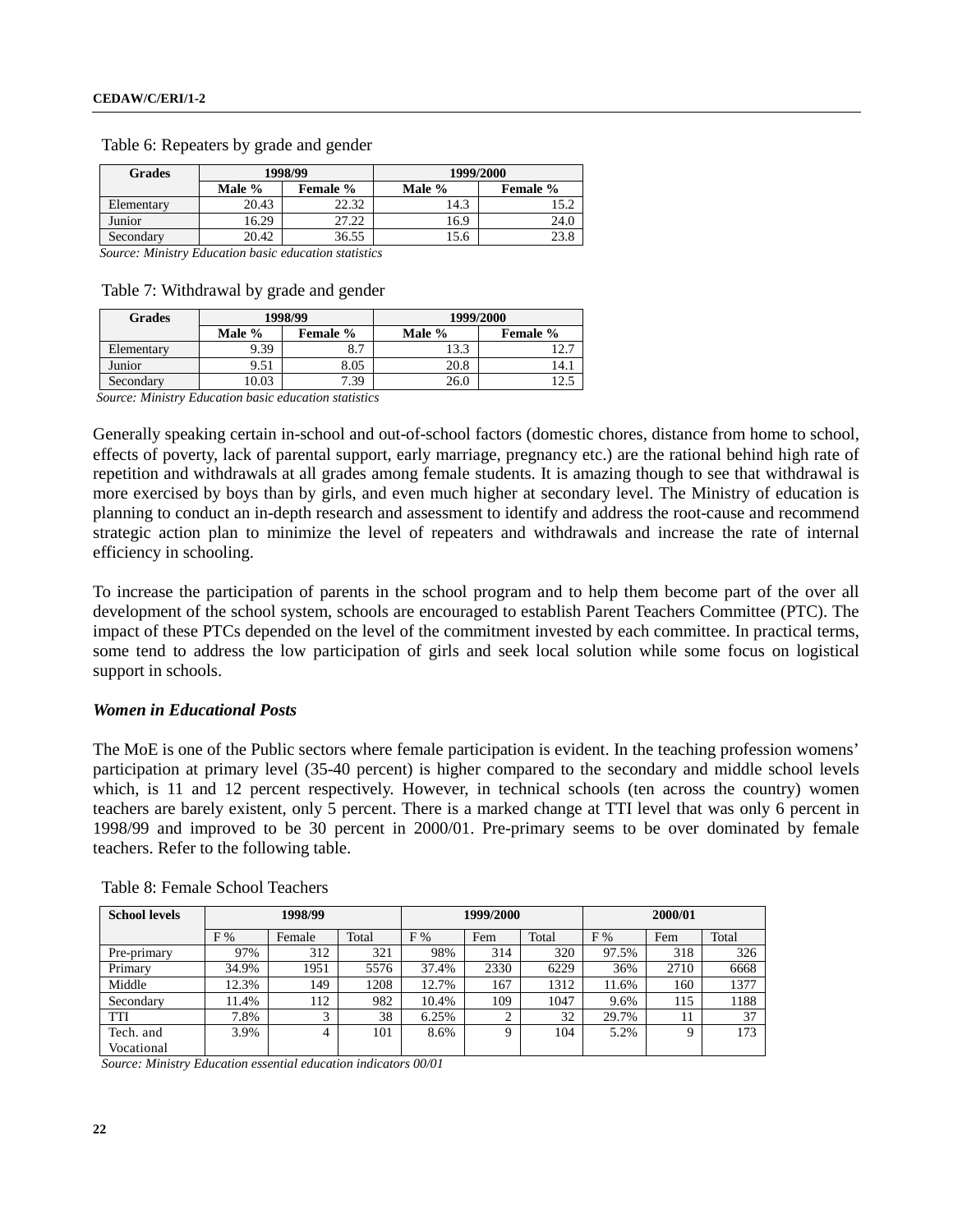There are two women at Director level (out of 9) in the Ministry heading two sections: no Director Generals; and no Directors of regional offices of the Ministry. Therefore, one can say that all high-level educational posts are dominated by male staff. Amazingly there are very few female school principals and almost no supervisors through out the country. Hence, one can dare say women are poorly represented in the educational management portfolio.

| <b>Regions</b>                                  | <b>Total</b> | <b>Female</b> | Female % |
|-------------------------------------------------|--------------|---------------|----------|
| Debub                                           | 214          | 6             | 2.80%    |
| Anseba                                          | 110          |               | 6.36%    |
| <b>NRS</b>                                      | 79           | 6             | 7.5%     |
| Gash-Barka                                      | 153          | 3             | 0.02%    |
| Maekel                                          | 108          | 10            | 9.25%    |
| <b>SRSea</b>                                    | 24           | NA            |          |
| <b>Contract Contract Contract Contract</b><br>. |              |               |          |

Table 9: Female School Headmasters at Primary level

 *Source: MoE, Regional Office.*

Scholarships and other study grants are given without distinction of sex and ethnicity, however, the participation of women on professional and higher technical education is currently very low. Although women are encouraged to benefit from scholarships setting aside certain numbers has not been considered.

Table 10: Female enrollment in University 1998-2001

| Program  | 1998/1999 | 1999/2000 | 2000/2001 |  |  |  |  |
|----------|-----------|-----------|-----------|--|--|--|--|
| Female   | 540       | 592       | 652       |  |  |  |  |
| Total    | 3994      | 4135      | 4628      |  |  |  |  |
| % Female | 13.52%    | 14.31%    | 14.1%     |  |  |  |  |
|          |           |           |           |  |  |  |  |

*Source: Academic Affairs University of Asmara*

The enrollment rate of girls in University in degree, diploma and certificate programs ranges between 13-14%. There was a slight increase in enrollment in 2001. Nevertheless, female participation remains very low compared to that of male students. Another finding from the statistics of the University is that female students seem to be biased towards social sciences. For example in the freshman program of 99/2000 only 47 female students registered in natural science while 136 registered in social science; in the fresh man program of 2000/01 there was a total of 62 in natural science while 128 in the social science program. Although it is very difficult to come to a conclusion, one can say that there is a tendency of female students to prefer social programs.

Table 11: Female University Graduates 1991-2001

| <b>Colleges</b>                              | <b>Degree</b> |      |       | <b>Diploma</b> |                          |                          | <b>Certificate</b>       |                          | <b>Grand Total</b>       |       |      |
|----------------------------------------------|---------------|------|-------|----------------|--------------------------|--------------------------|--------------------------|--------------------------|--------------------------|-------|------|
|                                              | M             | F    | Total | M              | F                        | T                        | M                        | F                        | T                        | T     | $\%$ |
| Natural Science                              | 686           | 79   | 765   | ٠              | $\overline{\phantom{0}}$ | $\overline{\phantom{0}}$ | 20                       | 2                        | 22                       | 787   | 16.6 |
| Health Science                               | 66            | 17   | 83    | 34             | 4                        | 38                       | --                       | $\overline{\phantom{0}}$ | $- -$                    | 121   | 2.6  |
| Social<br>and<br>Arts<br>Science             | 462           | 64   | 526   | 164            | 42                       | 206                      | 105                      | 33                       | 138                      | 870   | 18.4 |
| Business,<br>Economics                       | 882           | 156  | 1.038 | 290            | 164                      | 454                      | 262                      | 77                       | 339                      | 1.831 | 38.7 |
| Education                                    | 85            | 15   | 100   | 212            | 15                       | 227                      | $\overline{\phantom{0}}$ | $\overline{\phantom{0}}$ | $\overline{\phantom{0}}$ | 327   | 6.9  |
| Agriculture<br>and<br><b>Aquatic Science</b> | 407           | 59   | 466   | 11             | 4                        | 15                       |                          |                          | $\overline{\phantom{0}}$ | 481   | 10.2 |
| Engineering                                  | 75            | 2    | 77    | 228            | 14                       | 242                      | $\overline{\phantom{0}}$ | $\overline{\phantom{a}}$ | $\overline{\phantom{0}}$ | 319   | 6.7  |
| Total                                        | 2.663         | 392  | 3.055 | 939            | 243                      | 1,182                    | 387                      | 112                      | 499                      | 4.736 | 100  |
| $\%$                                         | 87.2          | 12.8 | 100   | 79.4           | 20.6                     | 100                      | 77.6                     | 22.4                     | 100                      |       |      |

*Source: Compiled from University statistics*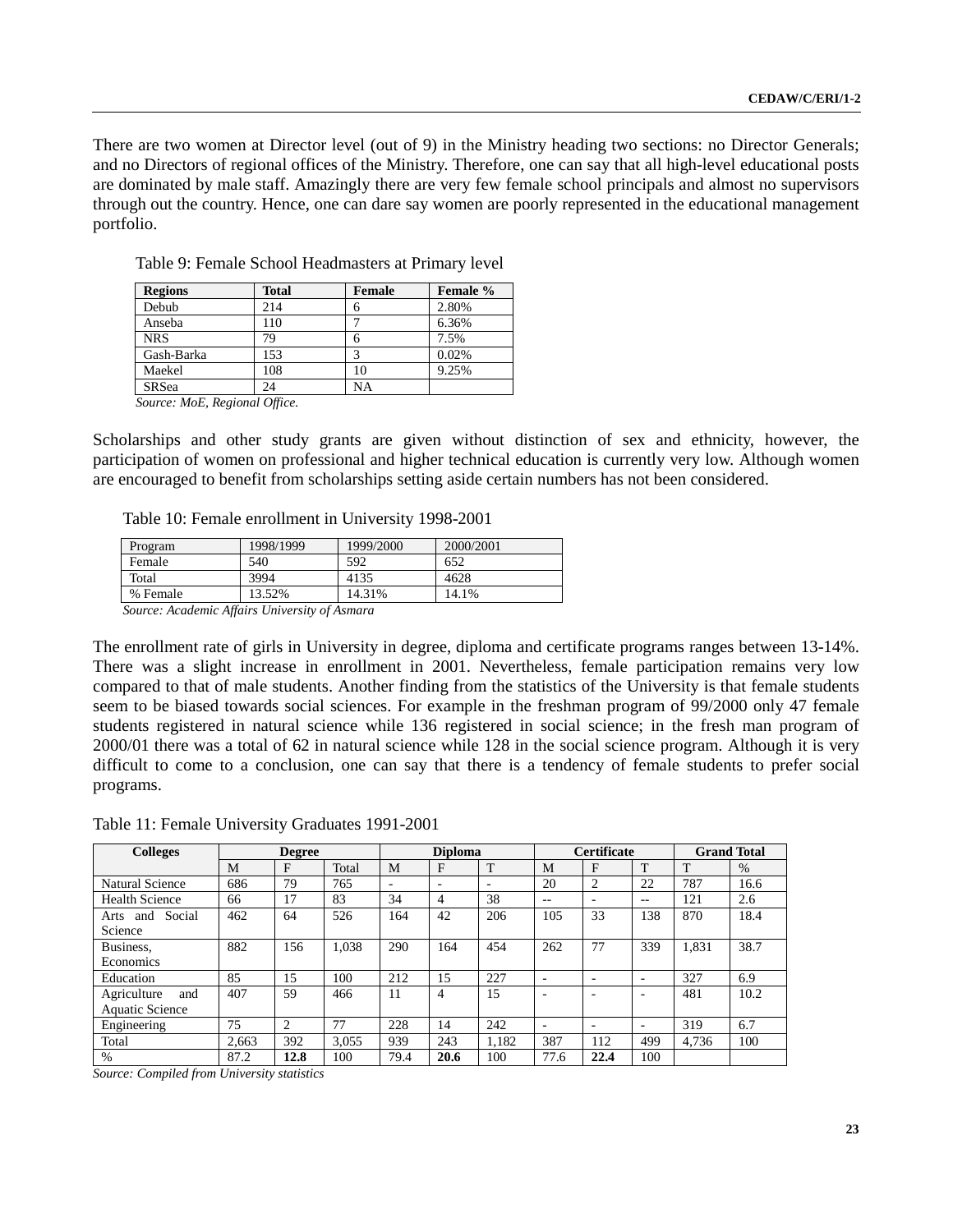In reference to academic post within the university the appointed females are very few. For instance, there are two female Deans (out of 8) and one director out of nine directors.

The establishment of a Center for Gender Research, Studies and Resources (CGRSR) at the University of Asmara has been proposed recently. The center will be governed by a steering committee as appropriate to the University structure and assisted by an advisory committee from linkage institutions (MoE, NUEW, NUEYS) and other organizations.17

The purpose is to establish CGRSR as a center of expertise and excellence in regard to women's and gender issue, generating reliable data for national policy, and focusing primarily on education. The center is expected to play a pivotal role in defining the critical issues, generating the required knowledge and developing the information for strategic approaches to assure women's involvement in the nation's development.

### *Curriculum and Gender stereotyping*

Male and female students have access to the same curricula, the same examinations, same assessment technique, school discipline measures, equally qualified teaching staff, school premises and equipment of the same quality. Nevertheless, even if all subjects are compulsory and accessible to all students, there can still be an access issue when and if the following instances are to happen:

- 1. girls are harassed or intimidated by boys when taking lessons in particular subject ( pupil/pupil interaction)
- 2. the content of the curriculum of a particular subject is familiar or relevant to boys but alien to girls (relevance)
- 3. teachers give boys preferential treatment, consciously or unconsciously, over girls in particular subject matter areas (preferential treatment)
- 4. girls are systematically discouraged from pursuing a particular career path or are left unaware of career opportunities in a particular subject area (constrained career choice)18

To this effect, significant effort has been exerted by the MoE to identify gender-stereotyping issues and engender the curriculum in the education system. So far, certain stereotyped concepts and pictorial illustrations have been eliminated from the teaching aid materials i.e. school textbooks, teachers' guide, brochures and posters. However, more needs to be done in terms of changing or improving the language of the text books and certain portrayals, which are currently male oriented.

Developing gender training manual and conducting training has been in the agenda of MoE, to promote and guarantee equal approach and treatment of both sexes and refrain from any act of discrimination in schooling. A Gender training session as an addendum subject is regularly conducted at Asmara Teacher Training Institute (ATTI) for students who would graduate to teach at Primary levels. Considering the prime importance of gender sensitization among teachers, the ATTI has recently developed a Gender Training manual, *the Gender Fair Teacher,* and will be incorporated in the curriculum of Pedagogy.

Credit should be given to the coeducation policy and the use of mixed school system followed by the Ministry, which is contributing much in reducing stereotyping in education.

<sup>17</sup> Proposal for a CGRSR University of Asmara, July 2002

<sup>18</sup> the gender fair teacher, MOE ATTA Gender manual 2002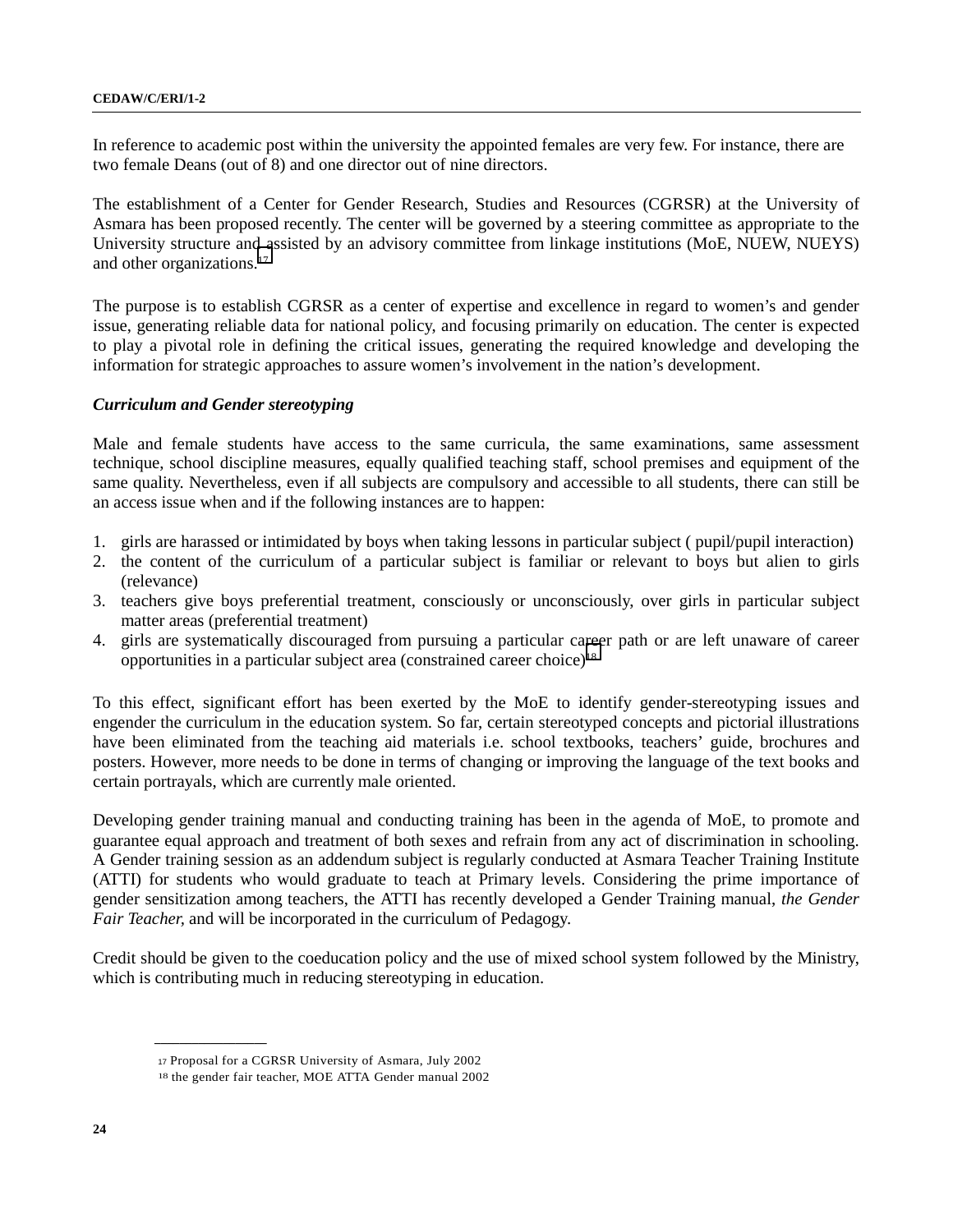There is an attitude towards the subjects that girls choose in school. It has been a mindset among all, that girls prefer social subjects, considered soft, rather than natural science. This had played its role in misguiding girls to focus on the ''soft'' area and influenced their achievement rate in the area of Math, Physics, Chemistry, etc at high school level to be very low. For instance girls' participation in technical education is 14 percent only and promotion rate is below 10 percent. On the other hand girls/women are by far majority when it comes to commercial school in the secretarial and office management courses.

It is very much difficult to substantiate the fact that girls prefer "soft" stream in schooling since there is no comprehensive data to base that on. But it is a general fact that almost all students at middle school level are below average when it comes to Math, only 14.88% got above the promotion rate who sat for the National exam for grade seven.19 The MoE supported by UNICEF/UNESCO conducted a survey on Monitoring Learning Achievement (MLA) in 2001 in sixty Primary schools representing six regions and all ethnic groups. Grades three and five were targeted and the result showed that both students scored less in the area of Math and general knowledge, girls' performance was by far lower compared to that of boys. See the following table.

|                       | <b>MML</b> |      |       |      |      |       |
|-----------------------|------------|------|-------|------|------|-------|
| <b>Learning Areas</b> | М          |      | Sig.  | М    | F    | Sig.  |
| English               | 59.1       | 48.5 | 0.000 | 16.1 | 9.5  | 0.000 |
| Mother Tongue         | 72.7       | 74.4 | 0.397 | 19.0 | 15.6 | 0.045 |
| <b>Mathematics</b>    | 16.5       | 10.5 | 0.000 | 3.3  | 1.20 | 0.001 |
| General Knowledge     | 40.0       | 25.0 | 0.000 | 3.4  | 1.1  | 0.003 |
| Combined              | 36.6       | 26.8 | 0.000 | 3.3  | 2.4  | 0.001 |

Table 12: MLA on Grade Five

*Source: MOE, Basic Edu. Department 2001*

The survey does not actually indicate the rationals behind these findings as to why girl's performance is lower than that of boys and whether this is influenced at all by the gender stereotyping approach in the learning process. Further action is required to fill the picture.

Girl's who attended the Eritrean Secondary Education Certificate Examination (ESECE), a national examination given to qualify for University, were 2905 in 1999/2000 and only 161 (5.5%) managed to pass. This indicates that girls' performance at higher grades (actually initiated at primary level) is really unsatisfactory and requires adequate attention.

There are certain programs, limited though, conducted by NUEW and NUEYS to enhance girls' achievement in schooling especially in the field of math and other subjects on natural science by organizing make-up classes for girls weak on math and physics. The issue of reduction of female student dropout rates and the organization of programs for girls and women who have left school prematurely is yet to be addressed by the MoE.

A Policy paper on girl's education is yet to be developed by the Ministry. A UNICEF supported project on '*Survey and drafting of National policy on girls education'* is underway with the aim of establishing policy documentation.

## *Special Education*

There are two non-governmental schools for the deaf and one government school for the blind and they accommodate a total of 213 students 50% of which are female students. The number of qualified teachers is

<sup>19</sup> Basic Education Statistics 1999/00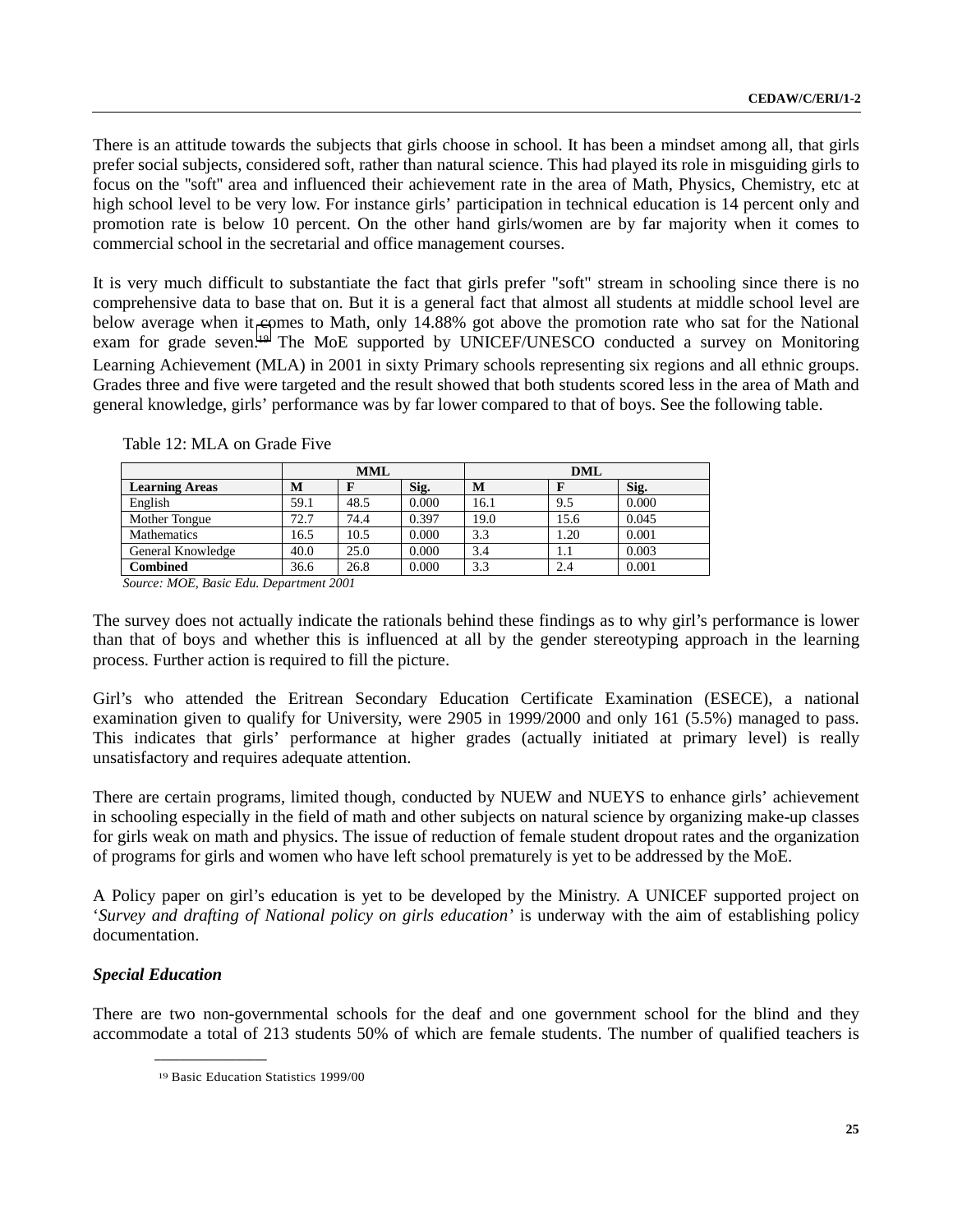insufficient and female teachers comprise over 50%. The schools use the formal basic education curriculum of elementary level and there are no specially tailored training activities for this particular category. The 1998- 2001 statistics shows no gender distinction in the enrollment and participation of sexes in this special program. According to MoE, there are of course many other children with different special needs and identification and classification of these children is going on.

## *Adult Education*

The National Literacy Program (NLP) of the MoE illustrates explicitly that one of its main objectives is :-

## *To narrow the gender disparity in literacy by increasing women's participation in the literacy programs.*

To this end, strong effort has been taken to encourage women's participation to reduce the high rate of illiteracy among women in Eritrea. Learning is conducted in the mother tongue to ease the process and primers and other supplementary readings are prepared in eight indigenous languages (out of nine). Over sixty rural Libraries have been established to encourage communities to read simplified books and local publications and sustain the learning process. The program is also re-enforced by opening radio listening centers where women and other members of the community enjoy listening to the adult education radio program in their respective classes.

Ninety percent of the participants in the NLP are women comprising farmers and semi-nomads. Women's participation in general is very high among two ethnic groups (23-64%) while in the rest of the ethnic groups it is still very low (1-3%). The Division of Adult Education (DAE) and other concerned sectors should place special emphasis on intervention for these disadvantaged groups. Classes are conducted in over 1045 centers across the country. By the end of the course students will have reading and writing skills and know basic math.

Over 52,000 Adults enrolled in the literacy programs facilitated by the MoE/DAE in the year 2000/2001 of which 90% were women.<sup>20</sup> The secret of the success of the program was the participation of over 2500 young female teachers reaching every village and every literacy center to educate with zeal and commitment the vast number of adult female participants.

The program was spearheaded by DAE with remarkable cooperation from local governments and the NUEW. For instance based on a request from NUEW and MoE/DAE, in Feb.2002 the WFP begun to provide food aid to the MoE "Food for Training" (FFT) that covered 6000 beneficiaries in 72 Adult literacy sites in Anseba and NRS regions. The DAE noted improvement in class attendance and reduction in dropout rates to this effect.

| Zoba/Region   | $1st$ level |        |       |       | $2nd$ level |       |     | $3rd$ level |       |  |
|---------------|-------------|--------|-------|-------|-------------|-------|-----|-------------|-------|--|
|               | M           |        | F%    | M     |             | F%    | M   | F           | F%    |  |
| <b>Maekel</b> | 10          | 1564   | 99.3  | .5    | 1046        | 98.5  |     | 205         | 96.6  |  |
| <b>Debub</b>  | 1001        | 13592  | 93.14 | 300   | 7097        | 95.9  | 57  | 2095        | 97.3  |  |
| Anseba        | 638         | 4419   | 87.38 | 308   | 2521        | 89.1  | 158 | 1201        | 88.3  |  |
| Gash-Barka    | 1580        | 6310   | 79.97 | 399   | 2646        | 86.8  | 84  | 506         | 85.7  |  |
| S.K.Bahri     | 272         | 2481   | 90.11 | 111   | 1115        | 90.9  | 17  | 449         | 96.3  |  |
| D.K.Bahri     | 133         | 382    | 74.17 | 20    | 67          | 77    |     | 23          | 92    |  |
| Total         | 3.634       | 28,748 | 88.7% | 1,153 | 14.492      | 92.6% | 325 | 4.479       | 93.2% |  |

Table 13: Women's participation in literacy programs

 *Source: Ministry of Education DAE Statistics 2000/2001*

<sup>20</sup> Brief report of the literacy … Aug.2002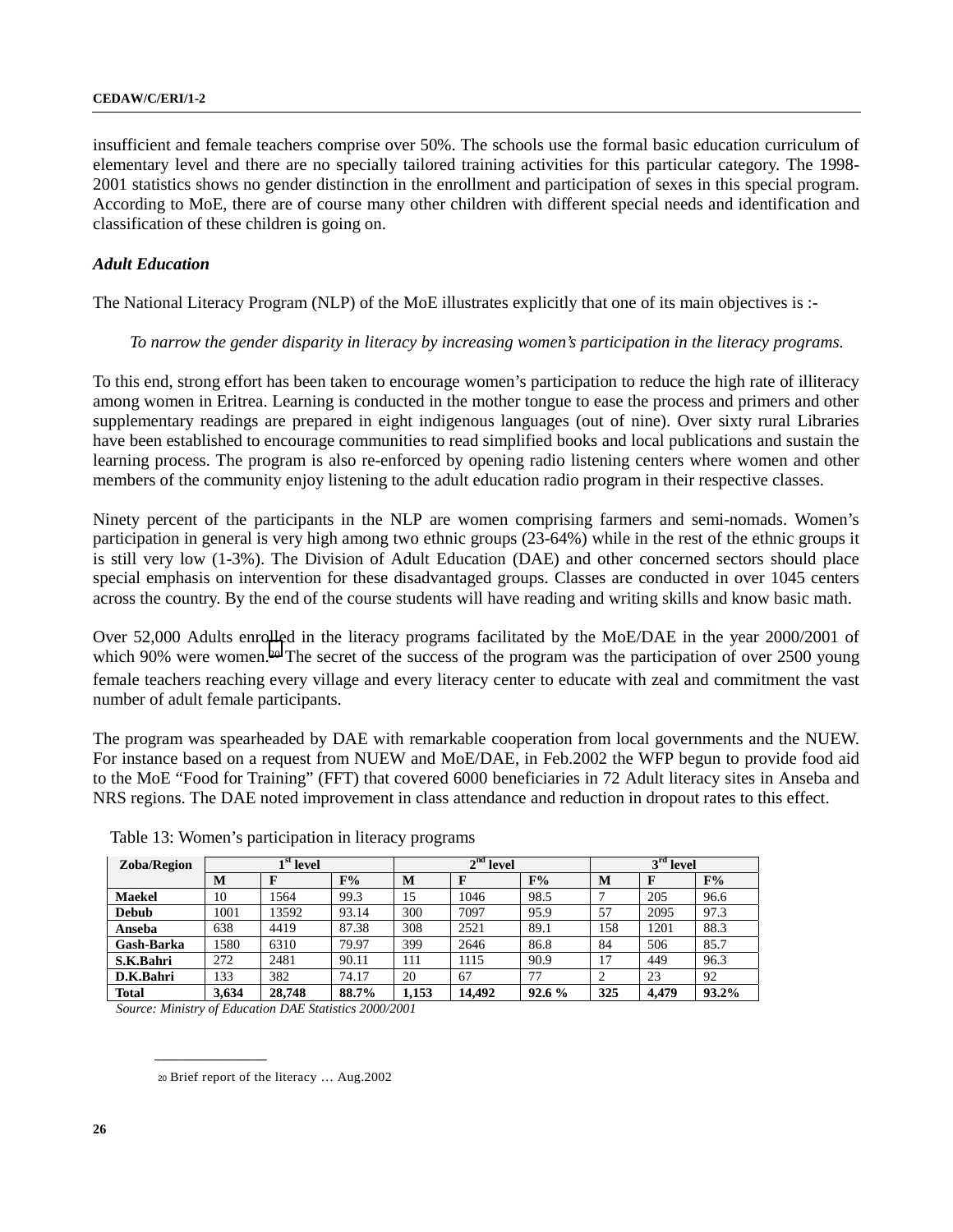DAE was awarded UNESCO's International reading Association Literacy Prize in July 2002 as a token of best performance in literacy programs.

Prior to the NLP that started in 1997, the NUEW and other local NGO's managed to wage a vast and successful campaign on illiteracy among women across the country where over 30,000 women and girls were able to attend.21

As an aggregate effect, a marked improvement has been scored on the level of literacy of women in the last five years. Currently 49 percent can read and write compared to 34.1 percent in 1995.

### *Sports, Visual Arts and Sex education*

Girls are not segregated in joining sports activities in schools and youth clubs and visual arts classes. Since physical education is part of the syllabus in the school program and at the same time a compulsory subject that should be attended by both sexes without distinction, no noted problem has been registered. In addition to this, women are appointed to be members in all sport federations under MoE.

Sex education as such formally begins at Middle school level as part of Biology class addressing the teenage population in school. The most pertinent program on sex education at Secondary level is, however, best delivered by NUEYS' youth consultation activities where HIV/AIDS, family planning and teenage pregnancy are widely raised.

Finally, the success of education program in general and the enhancement of girl's education in particular depends mainly on the coordinated effort of the 'three pillars of education' i.e. the parents, the students and the government.

### **Article 11: Employment**

Employment<sup>22</sup> has various facets among women, some are full time government and private sector employees, some are part time workers, and others are self-employed while some others are seasonal employees. More women are employed in the city and towns compared to the rural areas.

Ninety percent of urban women, who work, work for cash. On the other hand, rural women generally do not get paid in cash for their work and are likely to work for themselves and for relatives (around 40 percent). Information on the current occupation of employed women shows that majority of working women (55 percent) have agricultural occupation; 44 percent work on their own land, 6 percent work for others, and 5 percent work on family land. Women who are not working in Agriculture range from 9 percent in sales/services to 13 percent working as household and domestic workers. One in ten employed women have a professional, technical, or managerial occupation.23

The female share of the economically active population is estimated to be 5.1% professional and technical field, 0.2 in administrative and managerial posts, 5 percent government and clerical, 5.7 in sales, 17.3 in services, agriculture 50 percent and 15.5 in production and related work.<sup>24</sup>

<sup>21</sup> NUEW report to GMA on illiteracy 1994-1996

<sup>22</sup> employment is defined as receiving payment in cash or in kind for work

<sup>23</sup> EDHS 1995

<sup>24</sup> Ibid., statistics covers women age 15-64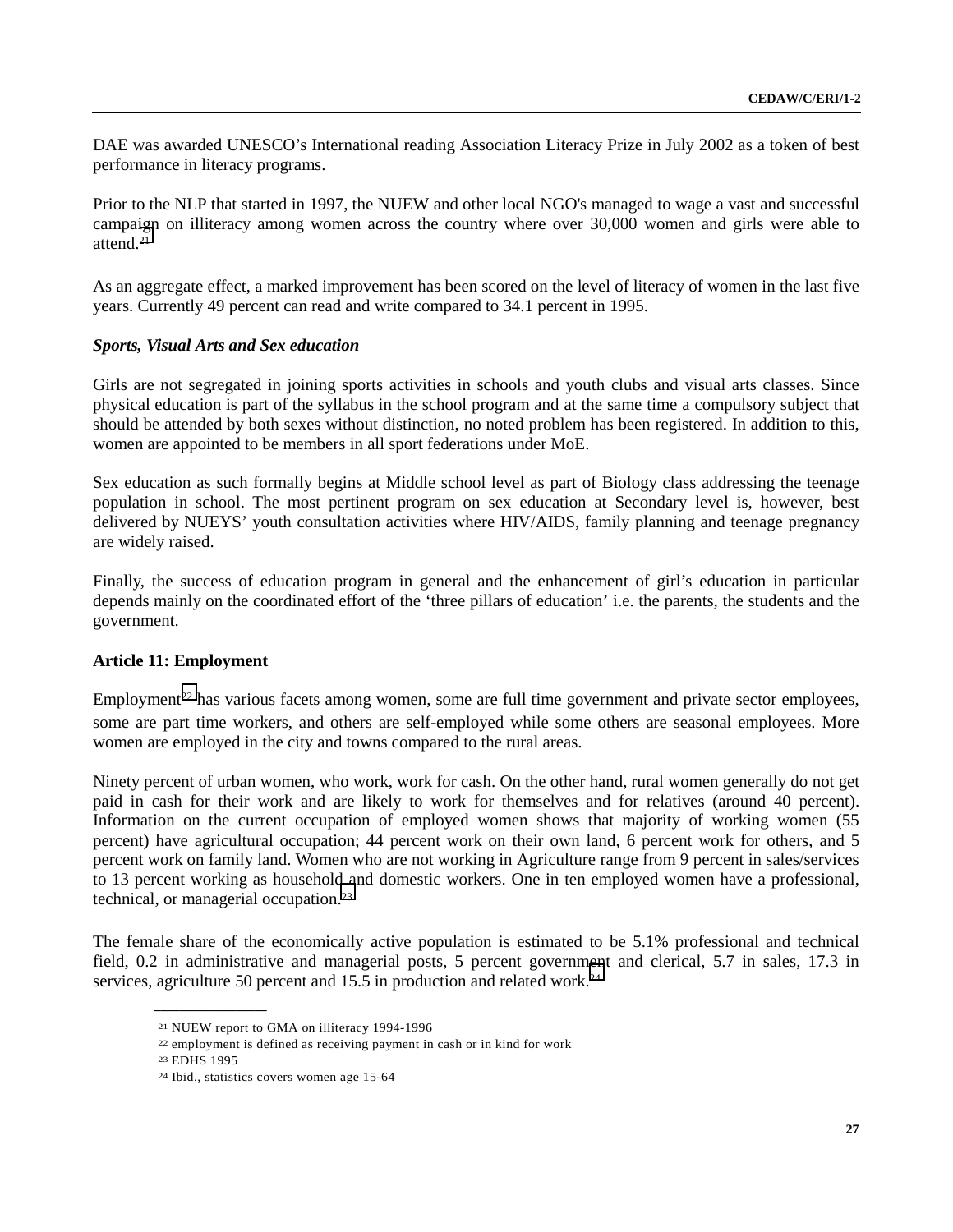A recent survey on HRD in industry conducted by MoTI showed that the industrial sector in Eritrea is still relatively small employing some 25,000 employees, the main industrial sub-sectors being, textiles, leather and footwear, metalworking and metal as well as the non-metallic industrial sub-sectors. The gender composition of the labor force seems to be significant comprising 40% of the employees.25

This was more elaborated by a study of the private sector with focus on the Micro, Small, and Medium Enterprise (MSME)<sup>26</sup> which indicated that about 40% of the total MSMEs labor force in the country are female. Among the three basic groups of MSMEs (micro, small, medium), about 45.7% of the labor force in micro group consist of female; in the small group 37.9% and in the medium group 28.8%. Within the micro group itself, MSMEs in manufacturing have the highest proportion of females (69%) compared with trade (41.9%) or services (24.8%). See following table.

| <b>Size</b><br>Gender<br>location<br>and | <b>Percent of Females in Economic Sectoral</b> |              |          |      |
|------------------------------------------|------------------------------------------------|--------------|----------|------|
| grouping                                 |                                                | <b>Total</b> |          |      |
|                                          | Manufacturing                                  | Trade        | Services |      |
| <b>Size Groups:</b>                      |                                                |              |          |      |
| Micro                                    | 69.0                                           | 41.9         | 24.8     | 45.7 |
| Small                                    | 29.0                                           | 45.5         | 24.9     | 37.9 |
| Medium                                   | 22.9                                           | 36.9         | 26.0     | 28.8 |
|                                          |                                                |              |          |      |
| <b>Location groups:</b>                  |                                                |              |          |      |
| Urban                                    | 36.7                                           | 45.4         | 26.2     | 40.0 |
| Rural                                    | 74.4                                           | 37.3         | 19.9     | 46.7 |
|                                          |                                                |              |          |      |
| <b>Ownership type groups</b>             |                                                |              |          |      |
| Males only                               | 9.7                                            | 21.9         | 7.8      | 17.0 |
| Females only                             | 89.0                                           | 77.9         | 74.3     | 81.1 |
| Male-Female both                         | 46.5                                           | 36.7         | 27.0     | 36.3 |
| Branch of Corp.                          | 24.6                                           | 29.6         | 31.8     | 30.0 |
| Other                                    | 54.6                                           | 39.9         | 58.1     | 53.9 |
|                                          |                                                |              |          |      |
| <b>Total</b>                             | 51.7                                           | 42.9         | 25.0     | 42.1 |

Table 14: Aggregate proportion (%) of females in the total labor force within certain categories of Eritrean MSMEs<sup>27</sup>

Female-owned enterprise account for almost two-thirds of those in the manufacturing sector which includes smaller activities such as brewing of local drinks, basketry, mat making, etc. In the services women are less prominent, except in hair saloon, hair braiding and the rental services. In trade areas more than half of the hotels, guest houses, restaurants and bars, tea houses, traditional drinking saloons, vending food and non-food items are female owned.

The proportion of females participating in the Large-Scale Enterprises (LSEs) labor force is almost identical with that found in the MSMEs group. Thus 41.5 percent of the total labor force in LSEs are women compared to 42.1 percent in the MSMEs.

Looking at the growth rate of the labor force between the initial involvement in business and the current time, women's average growth rate is 6.56 percent compared to 4.24 percent for men.

<sup>25</sup> Eritrea, Human resource for sustainable development

<sup>26</sup> Study for private sector Eritrea, July 1996

<sup>27</sup> Study for private sector Eritrea, July 1996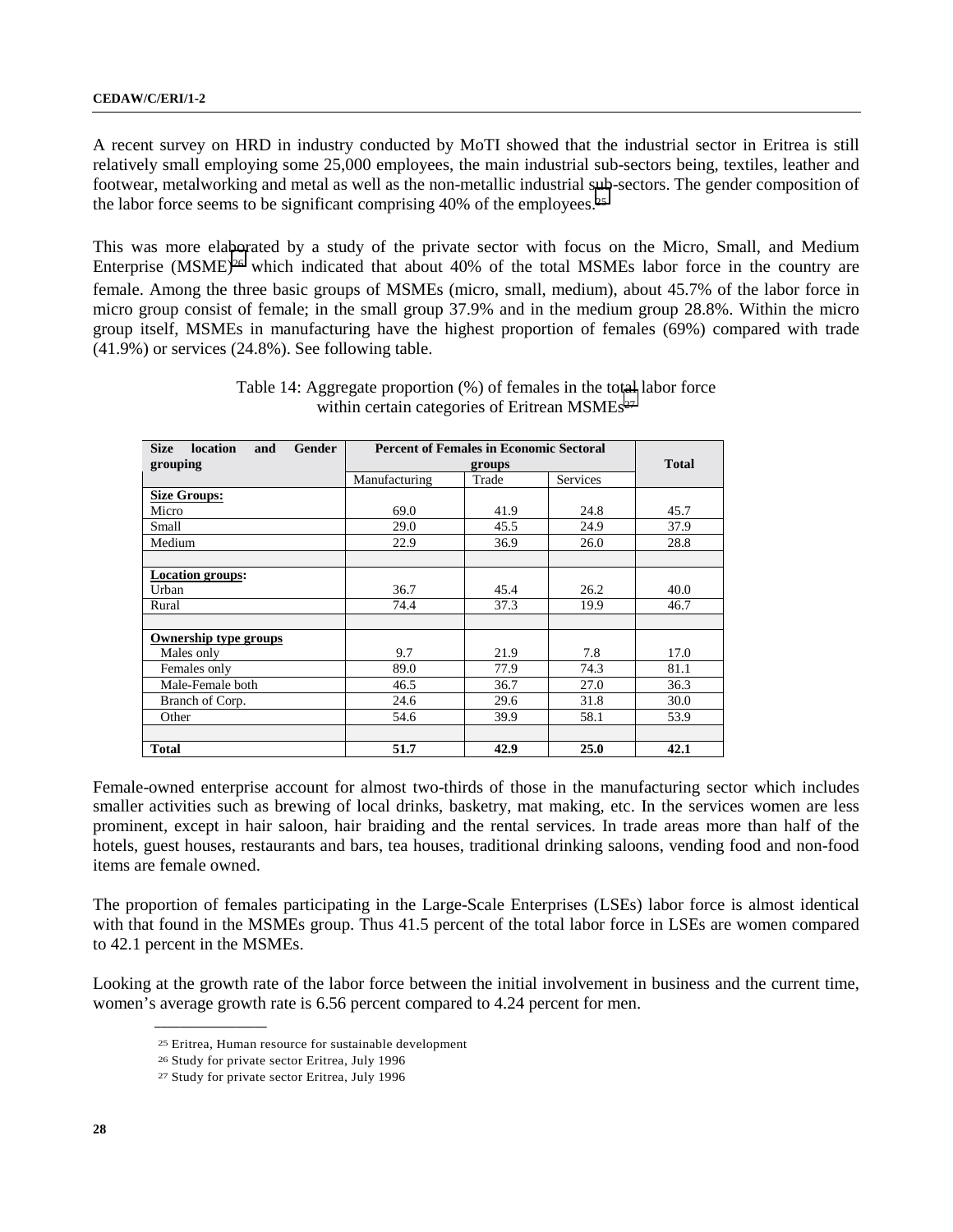In the Civil Service, women comprise 30.02% of the total workforce (permanent civil service employees) which is estimated to be 21,000 and 33.5% of the contractual employee.

### *Constitutional and legislative measures*

Eritrean women enjoy Constitutional and legislative rights to work as human beings. It is evident that female employment in Eritrea has become more of a necessity than a right. This holds true since about 46.7% of Eritrean families are headed by a single mother for various reasons (widowed, divorced, separated, abandoned or unmarried) and must somehow get employed to hold their bread and manage their living.

The labor proclamation of Eritrea No.118/2001 stipulates equal employment opportunity and maternity protection benefits for women.

Article 65 of the proclamation -*on general protection measures*- reads:-

- 1. Women may not be discriminated against as regards opportunity or treatment in employment and remuneration, on the basis of their sex.
- 2. The Minister may, where a woman complains against discrimination pursuant to sub-Article (1) hereof, decide whether there is discrimination on the basis of her sex. The Minister may, where he decides there is discrimination, order the employer concerned to rectify the situation.
- 3. The woman or the employer may appeal against the decision of the Minister to the high court within fifteen days from the day they receive a copy of the decision.

Nevertheless, this proclamation does not administer the employees under Military, Police, Security forces; Eritrean Civil service; Judges and prosecutors; hence female members of the civil service have forty-five days of maternity leave (compared to sixty days under this proclamation) under separate labor legislation. According to CPA, a panel is in the process of drafting the Civil Service Code and is expected to be gender sensitive. Nevertheless, NUEW and other concerned sectors should be included in the panel and consulted for basic inputs in enshrining gender issues.

Eritrean women have the right to choose their profession and employment before and after marriage. They have the right to open Bank account without the consent of their spouses. Employed women exercise the right to decide on how to spend their earnings which, can be used as an indicator on their current status of women. Based on the EDHS 1995, 72 percent of women who receive cash earnings decide for themselves how to spend their money, 15 percent decide jointly with their husband/partner. Less than one half of one percent of women who earn cash reported that their husband alone decides how their earnings will be used.

## *Selection and recruitment*

**\_\_\_\_\_\_\_\_\_\_\_\_\_\_\_\_\_\_**

It is hard to prove the covert discrimination existing regarding employment opportunity and selection processes since selections are administered by selection committees where the existence of segregation are not ruled out. Jobs are advertised openly and are offered to both sexes except in certain instances were they look for male candidates. A survey conducted on industrial enterprises indicated that, with regard to gender preference in employment, around 46% of the enterprises prefer to employ male workers, while only 3% prefer female workers, and some 47% do not have any particular gender preference.<sup>28</sup>

<sup>28</sup> Eritrea Human Resource for Sustainable Industrial Develoment Sept. 2002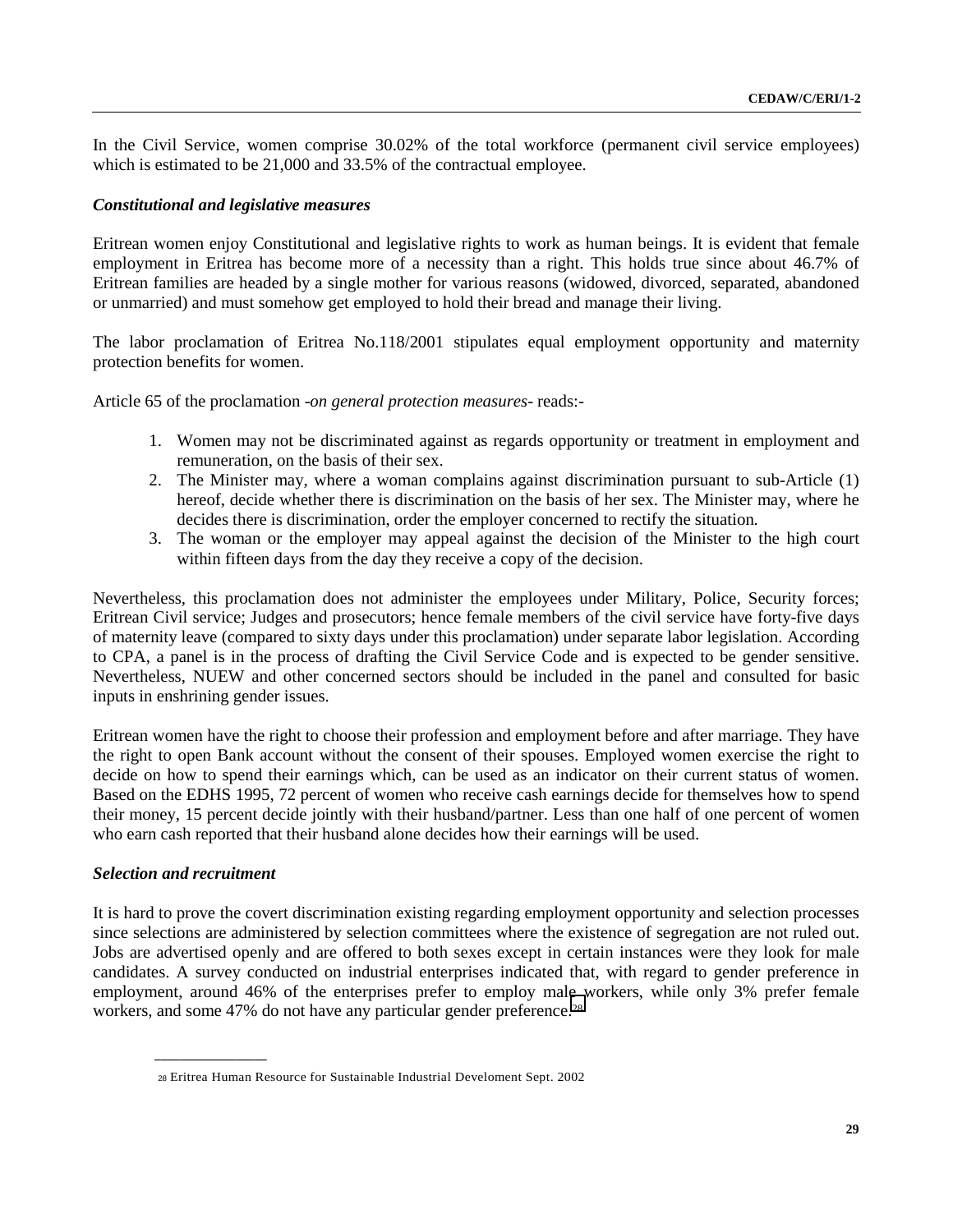On the other hand, in few cases affirmative actions are taken to give opportunity to female candidates (e.g. Primary school teachers) to keep the gender balance. However, the share remains to be 37%.

| Occupation    | <b>Sex</b>              | 1996                     | 1997            | 1998            | 1999             | 2000                | 2001           | <b>Total</b>     | <b>Total</b> | $\overline{F\%}$ |
|---------------|-------------------------|--------------------------|-----------------|-----------------|------------------|---------------------|----------------|------------------|--------------|------------------|
|               |                         |                          |                 |                 |                  |                     |                | <b>Placed</b>    | Registered   | emploved         |
| Legistlators, | M                       | 6                        | 12              | $\overline{2}$  | $\overline{4}$   | $\sim$              | $\overline{4}$ | 28               | 274          |                  |
| senior        | $\mathbf{F}$            | $\overline{\phantom{a}}$ | ÷.              | ä,              | $\mathbf{1}$     | $\bar{\phantom{a}}$ | $\mathfrak{2}$ | 3                | 52           | 9.6%             |
| Officials and | $\overline{T}$          | 6                        | $\overline{12}$ | $\overline{2}$  | 5                | $\bar{a}$           | 6              | 31               | 326          |                  |
| managers      |                         |                          |                 |                 |                  |                     |                |                  |              |                  |
| Professionals | M                       | 111                      | 106             | 184             | 152              | 32                  | 23             | 608              | 1969         |                  |
|               | $\mathbf F$             | 24                       | 5               | 37              | 50               | 15                  | 13             | 144              | 699          | 19.1%            |
|               | $\overline{\text{T}}$   | 135                      | 111             | 221             | 202              | 47                  | 36             | 752              | 2668         |                  |
| Technical     | $\overline{M}$          | 99                       | 134             | $\overline{59}$ | 36               | 19                  | 26             | 373              | 1627         |                  |
| and Associate | $\rm F$                 | $\mathbf{Q}$             | $\,8\,$         | 3               | 12               | 3                   | 19             | $\overline{54}$  | 408          | 12.6%            |
| Professional  | T                       | 108                      | 142             | 62              | 48               | $\overline{22}$     | 45             | 427              | 2035         |                  |
|               | M                       | 286                      | 436             | 337             | 249              | 82                  | 70             | 1460             | 15398        |                  |
| Clerks        | $\overline{F}$          | 132                      | 194             | 261             | $\overline{223}$ | 169                 | 103            | 1082             | 10297        | 42.5%            |
|               | $\overline{T}$          | 418                      | 630             | 598             | 472              | 251                 | 173            | 2542             | 25695        |                  |
| Service       | M                       | 127                      | 135             | 259             | 74               | 25                  | 34             | 654              | 1321         |                  |
| workers.      | $\overline{F}$          | $\overline{52}$          | 83              | 162             | 80               | 123                 | 78             | $\overline{578}$ | 1003         | 46.9%            |
| shops and     | T                       | 179                      | 218             | 421             | 154              | 148                 | 112            | 1232             | 2324         |                  |
| market sales  |                         |                          |                 |                 |                  |                     |                |                  |              |                  |
| workers       |                         |                          |                 |                 |                  |                     |                |                  |              |                  |
| Skilled       | M                       | 18                       | 16              | 20              | 45               | 67                  | $\overline{7}$ | 173              | 457          |                  |
| Agriculture   | $\rm F$                 | ÷                        | $\mathfrak{2}$  | 1               | 13               | 10                  | 1              | 27               | 19           | 13.5%            |
| and Fishery   | $\overline{T}$          | 18                       | 18              | 21              | 58               | 77                  | 8              | 200              | 476          |                  |
| workers       |                         |                          |                 |                 |                  |                     |                |                  |              |                  |
| Crafts and    | M                       | 1549                     | 4807            | 2492            | 1222             | 592                 | 870            | 11532            | 14722        |                  |
| related trade | $\rm F$                 | 68                       | 11              | 83              | 81               | 72                  | 34             | 349              | 1147         | 2.9%             |
| works         | $\overline{T}$          | 1617                     | 4818            | 2575            | 1303             | 664                 | 904            | 11881            | 15869        |                  |
| Plant and     | $\overline{M}$          | 169                      | 413             | 1248            | 365              | 161                 | 189            | 2545             | 5546         |                  |
| Machine       | $\overline{\mathrm{F}}$ | 6                        | $\overline{24}$ | $\overline{29}$ | $\overline{31}$  | 19                  | 3              | 112              | 104          | 4.2%             |
| Operators     | $\overline{T}$          | 175                      | 437             | 1277            | 396              | 180                 | 192            | 2657             | 5650         |                  |
| and           |                         |                          |                 |                 |                  |                     |                |                  |              |                  |
| Assemblers    |                         |                          |                 |                 |                  |                     |                |                  |              |                  |
| Elementary    | M                       | 4376                     | 8954            | 7373            | 3356             | 2676                | 1644           | 28379            | 33018        |                  |
| Occupations   | $\mathbf{F}$            | 905                      | 1570            | 1623            | 1167             | 1073                | 435            | 6773             | 15694        | 19.2%            |
|               | $\overline{T}$          | 5281                     | 10524           | 8996            | 4523             | 3749                | 2079           | 35152            | 48712        |                  |
|               | M                       | 6741                     | 15013           | 11974           | 5503             | 3654                | 2867           | 45752            | 74332        | 71.6%            |
| <b>GRAND</b>  | $\mathbf F$             | 1196                     | 1897            | 2199            | 1658             | 1484                | 688            | 9122             | 29423        | 28.3%            |
| <b>TOTAL</b>  | $\overline{T}$          | 7937                     | 16910           | 14173           | 7161             | 5138                | 3555           | 54874            | 103755       |                  |

Table 15: Placed job seekers by occupation, sex and year

*Source: Labor Office employment division*

The above statistics shows that women's placement at professional and senior levels is generally very low compared to the placement on clerical jobs and service works. It also indicates that only 28 percent of the total female job seekers managed to get a job. It is evident that there is a wider gap on employment opportunity compared with the male job seekers (71%).

This can raise an important issue of the process of recruitment and selection which might need a clear policy guide line for the recruitment panels to ensure not only equal opportunity of employment, but also to undertake positive discrimination to keep gender balance in employment.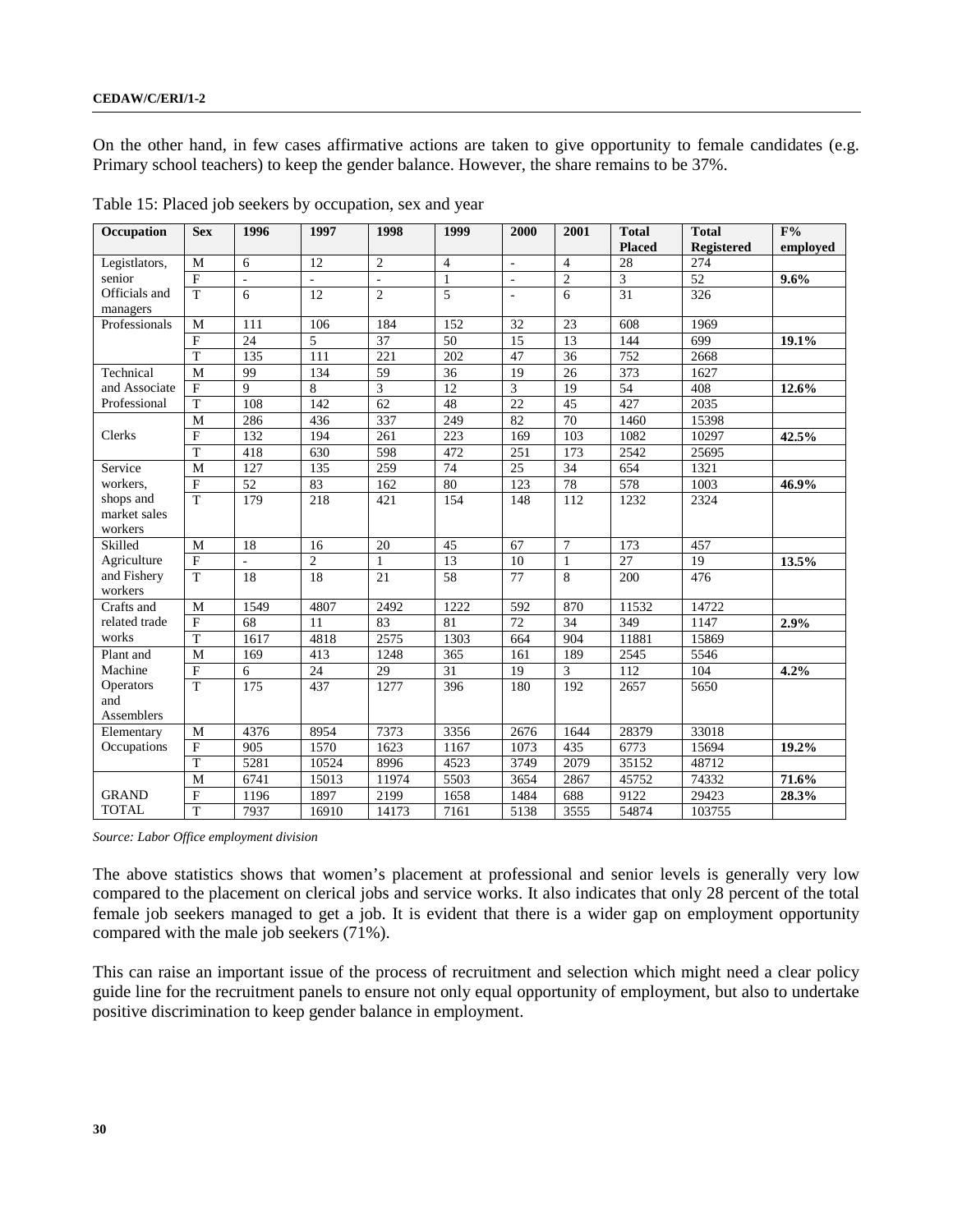## *Wage differentials*

Wages vary according to Industry, occupation, size of enterprise and other characteristics. In the colonial era, there was a marked distinction of wages between the male and female workers. For the same type of job men's salary was posted much higher than that of the female employees. In independent Eritrea however, wages are allocated for posts and positions on merit and qualification basis not on gender differentials. Although it is clearly defined by the labor law (under Article 41) that *an employer shall pay equal starting wages for the same type of work,* in practical terms however, and in reference to private enterprises male workers are found to be paid more than female workers. It is also true that they enjoy the benefits of salary increment and promotion more than the female workers do.

Another significant phenomenon is the migration of Eritrean women as overseas workers both officially through contracts arranged by agents registered with labor office and illegally. Although in most cases they work as domestic maids, some however hold professional and highly valued jobs. They have been contributing not only to the welfare of their respective families through remittance but have become a reliable source of foreign currency to the national economy. Comprehensive data/statistics on the female workers abroad is not currently available. Article 7 of the labor proclamation stipulates the protection of the right of Eritrean workers abroad and states that the Eritrean government shall exert efforts through its embassies and consulates to ensure that the rights and dignity of Eritreans working abroad are protected.

## *Maternity Leave*

Maternity leave and maternity benefits are protected by the labor proclamation under Article 66 and reads:-

(1) A pregnant employee shall be granted leave with pay for medical examinations connected with her pregnancy

(2) A pregnant employee shall be entitled to sixty consecutive days of paid maternity leave beginning from the next day of her delivery. She may, however choose to take her maternity leave in two parts, one proceeding her presumed confinement and the other after her delivery.

(3) An employee who falls sick following the end of her maternity leave, shall be granted sick leave under Article 62 of this proclamation (allows six month leave with the first one month 100% of her wages; next two month 50% and next three month without pay).

Maternity leave does not affect annual leave in-fact each one is treated on its own right. A pregnant woman is entitled to take her maternity and annual leave combined together.

It is clearly noted that the labor law does not make any provision for Paternity leave.

Article 67 provides stable working conditions for a pregnant employee. Where a pregnant employee's job is dangerous to her pregnancy or health she is entitled to be transferred with the same wages and to be reinstated to her former job after the end of her maternity leave. She is also protected by law from being assigned on night shifts and overtime work.

Sex is considered a non-legitimate ground for termination of a contract (Art.23). It is more reinforced under Article 67 of the labor proclamation stating that an employer may neither terminate the contract of employment nor serve notice of termination to an employee on maternity leave or on sick leave that has arisen out of her pregnancy.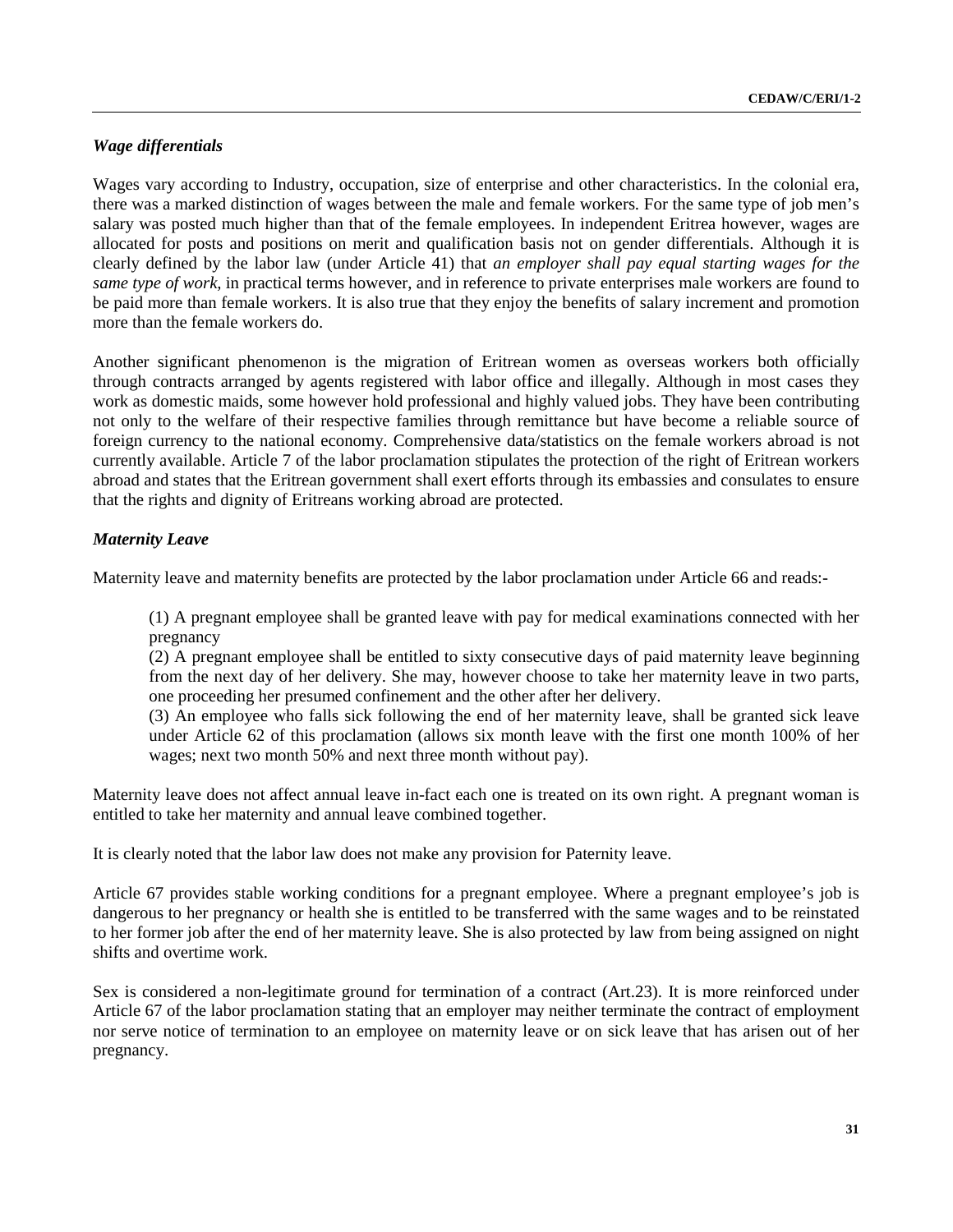## *Child-care facility for women employees*

The challenge of finding ways to combine family responsibility with work has become an extremely difficult task for many Eritrean women. With the scarcity of affordable community Kindergartens (when present, provide only half-a-day care) and total absence of day-care/nursery facilities at the workplace, it has really become a daunting responsibility for the female employees. In most case mothers in urban and rural area turn to extended family members or friends to assist with child-care. Situations are expected to improve with the current World Bank assisted program of early childhood development projects that focuses in providing childcare facilities, improving the educational component of child-care services and training of childcare attendants. The existing pre-school facility for age group 3-6 across the country reaches about a total of ninety one schools.

The issue of the provision of day-care service as a condition of work is not covered under the labor proclamation. However, under Art. 99 on collective bargaining, *an employees association shall have the right to bargain a collective agreemen*t when *conditions of work and the procedure for making work rules and resolving grievances* [Art.102 (4)]. Hence, the employees are expected to raise this point as an issue of collective bargaining that have a major impact on creating a conducive work environment for the female employee and the child. By the same token, a strong lobby is recommended through the employers' association and workers confederation to convince the employers and to realize the vitality of day-care facilities within the premises of the workplace.

## *House work and child labor*

Generally speaking housework is not accounted for as work that has an impact on the GNP. A domestic employee is defined under Article 39 of the proclamation as a person primarily hired for the performance of house hold duties and chores, the maintenance of the home and the care and comfort of the members of the household and includes a domestic gardener, guard or driver. The paid domestic work conducted by a housemaid fits this category and should be accounted for as domestic work. But the unpaid work in the house, in agriculture or other economically non-remunerative activities is yet to be recognized as work that contributes to the national GNP.

It is prohibited to employ a person under the age of fourteen under Article 68 of the labor proclamation and a *young employee* (14-18) may not be made to work for more than seven hours (compared to regular hours of work that may not exceed eight hours a day and forty-eight hours a week Art. 48).

Historically certain factories (i.e. match factory, textile etc) used to employ under age girls deliberately exploiting female labor by paying extremely low wages and indulging long hours of work including night shifts. Today, although this kind of employment is not prevalent, one can not deny the presence of under age girls who are widely involved in self-employment activities and or employed in the services industry to support themselves and their family.

## *Social Security Act*

The right to social security, particularly in case of retirement, unemployment, sickness, invalidity and old age and other incapacity to work are yet to be regulated. The labor law gives power to the Ministry of labor and human welfare under Article 84/85 to issue regulations pertaining social security and to present to the National Assembly a draft law governing the establishment and/or management of provident fund for employees.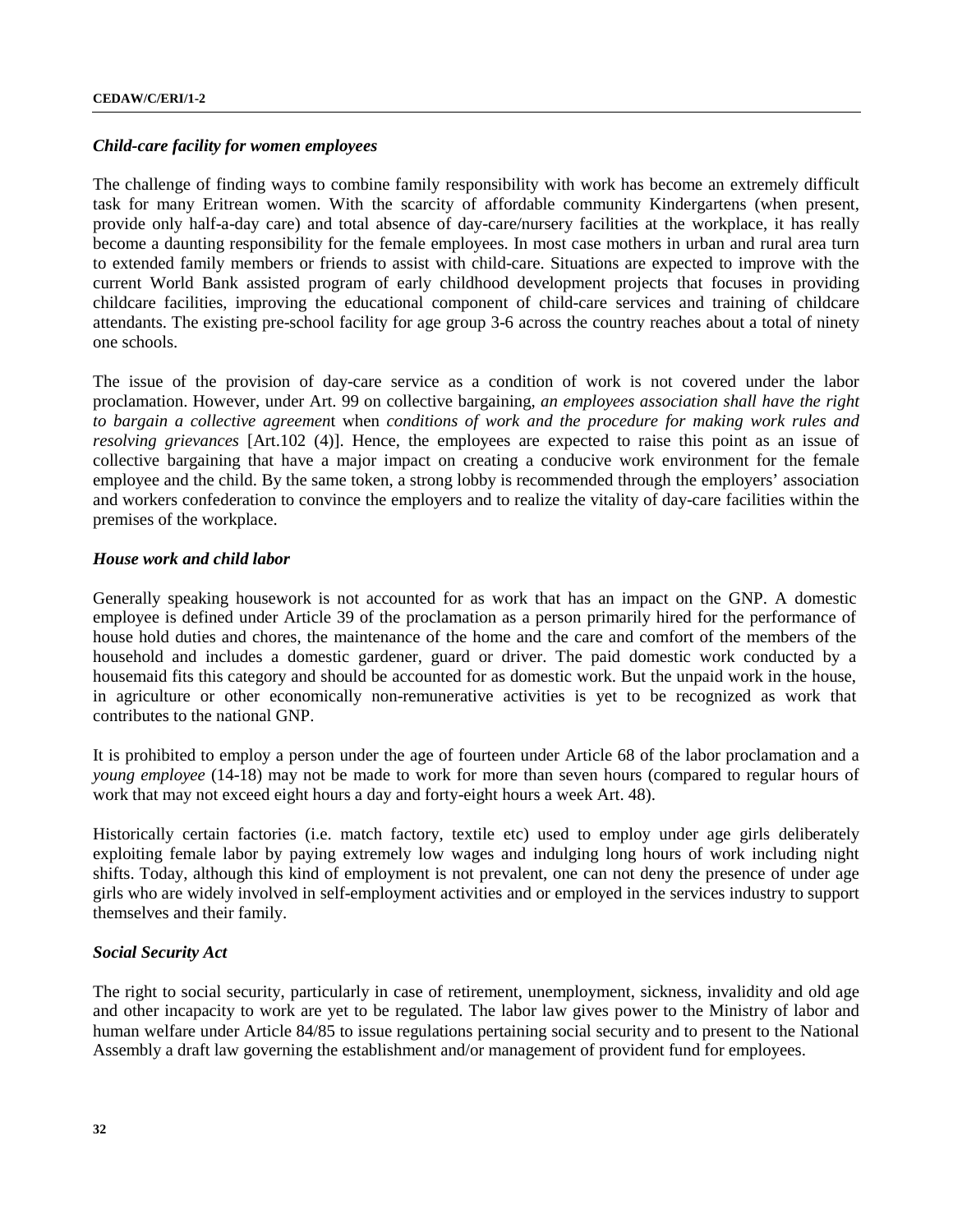## *Training opportunity*

There is a general tendency to provide equal opportunity regarding training and retraining, apprenticeships, advanced vocational training and recruitment training for female employees.

Provision of training is also considered *an obligation of the employer to take steps to ensure the training of the employee in the work he is employed for.* (Art.20/6). However, it is very difficult to present a comprehensive gender disaggregated data on the job training given by private enterprises since data entry are not classified by sex.

On the other hand, MoE and other ministries also run non-formal skills and organize training events. According to the following table, the bulk number of women has participated in tailoring and typing.

| Area of skill                         | Male     | <b>Female</b> | <b>Total</b> | F%       |
|---------------------------------------|----------|---------------|--------------|----------|
| Soil conservation, seed and water     | 35,710   | 300           | 36,000       | 0.8      |
| Tailoring                             | 150      | 20,280        | 20.430       | 99.2     |
| Typing                                | 1,250    | 11,930        | 13,180       | 90.5     |
| Computer applications                 | 2,630    | 5,890         | 8,520        | 69.1     |
| Mechanics and tractor operator        | 4,740    | 1,730         | 6,460        | 26.7     |
| General agriculture and extension     | 5,550    | 610           | 6,170        | 9.8      |
| Forestry and wild animal conservation | 5,580    | $\Omega$      | 5,580        | $\Omega$ |
| Construction                          | 2,800    | 360           | 3,160        | 11.3     |
| Wood and metal work                   | 1,170    | 290           | 1,460        | 19.8     |
| Animal health and husbandry           | 1,090    | 200           | 1,290        | 15.5     |
| Commerce admin and leadership         | 180      | 700           | 890          | 78.6     |
| Tech-Mechanization                    | 300      | $\Omega$      | 300          | 0        |
| Inter-personal communication          | 110      | 50            | 160          | 31.2     |
| Hotel and tourism                     | 10       | 110           | 120          | 91.6     |
| Electricity                           | 100      | 10            | 110          | 9.0      |
| Plumbing                              | 60       | 10            | 70           | 14.2     |
| Fishing                               | $\Omega$ | 30            | 30           | 100      |
| <b>General Mechanics</b>              | 20       | 6             | 26           | 23       |
| <b>Total</b>                          | 61,450   | 42,506        | 103,950      |          |

Table 16: Number of participants by programs offered through MoE, MoH, MoA, 1993-199929

 *Source: MoE, Department of Adult and Technical Education*

In addition to this, the Ministry of Defense organized employment oriented non-formal training with special emphasis in jobs considered '*male jobs'* such as operators of heavy trucks, carpentry, masonry, plumbing etc. About 3545 young women members of the National Service participated in this training out of which 629 were tractor drivers; 248 heavy machinery operators, 201 plumbers, 171 electricians. A good numbers of trainees were employed right after their graduation, and are operating excellently on the ground.

The NUEW, NUEYS, Workers Confederation and other NGOs also provide non-formal skills training for women (3 to 6 month courses) with the aim of upgrading their existing capacity and or creating employment and self-employment conditions.

<sup>29</sup> Eritrea education and training sector note, July 8, 2002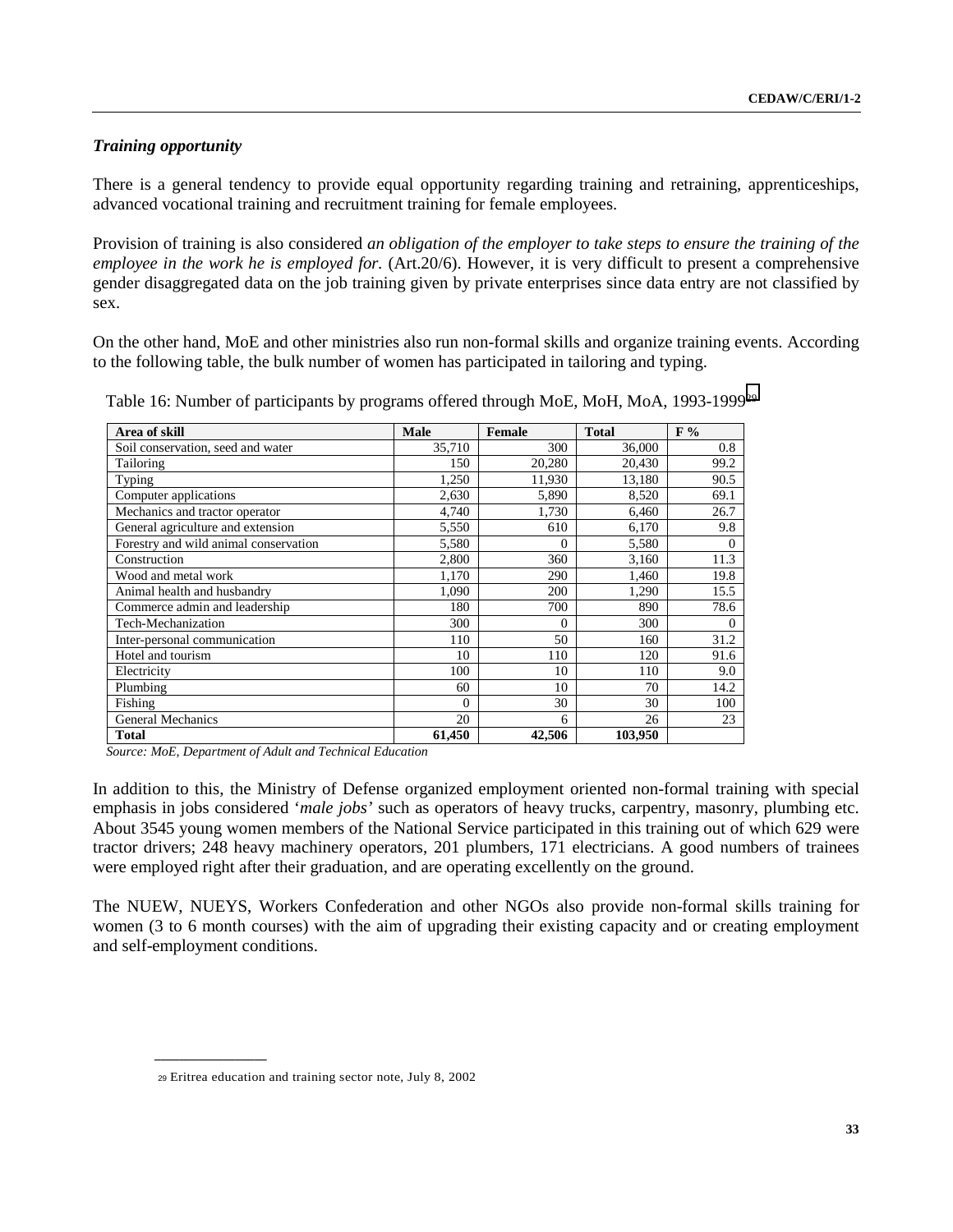## **Article 12: Health**

The Ministry of Health is the principal provider of health services in Eritrea. Its prime objective is namely to assure the physical, mental and social health of the population by integrating preventive and curative approaches. The national health policy is based on the concept and principles of the primary health care (PHC), and is designed and developed in such a way that it serves the interest of the majority of the population.30

The low socio-economic status of the population and the devastated health infrastructure at the time of independence compelled the government to provide health services at a nominal cost or free of charge. However, in 1995, a cost recovery system designed on a sliding scale, with the lowest fees payable at the health stations and the highest at the tertiary level hospitals was introduced. Even with fees thus collected the MoH manages to recover only 8% of the expenditure on health services.<sup>31</sup>

The Ministry encourages the participation of non-governmental organizations and the private sector in health service delivery. In the year 2000 there were a total of 315 health facilities, of which 37 were owned by other NGOs.

There are around 3470 qualified health staff operating under MoH of which, women comprise 52 percent. Registered-nurses, midwife nurses, health assistants, and dental technicians are professions dominated by women. However, when it comes to administrative post, there are 23 Unit-heads of which women are six (i.e. 26%). One woman Division-head out of six and no woman for the Director General post.

The Primary Health Care (PHC), one of the main functional departments of MoH, is responsible for the promotion of health and prevention of diseases. The adoption of the Safe Motherhood and Integrated Management of Childhood Illnesses (IMCI) programs coordinated under PMC has been a major stride towards the improvement of mother and child health.

The PHC through its Family and Community health unit focuses on the following activities:32

- Improving maternal health through the safe Motherhood program
- Providing reproductive health services, including adolescent reproductive health and family planning services
- Providing school health services
- Creating awareness on avoiding harmful traditional practices, such as female genital mutilation
- Capacity building activities for the implementation of IMCI and other child health programs.

#### *Access and Availability of Health facilities*

The MoH is striving to maintain an extensive network of health facilities. Currently there are a total of 315 health facilities functioning across the country the break down being 19 Hospitals, 4 mini Hospitals, 51 Health Centers, 179 Health stations and 62 Clinics.<sup>33</sup> In addition to this there are mobile units providing multifaceted outreach services to the remote areas on twice per month basis.

<sup>30</sup> Ministry of Health 1993

<sup>31</sup> Administration Division, MoH, 2000

<sup>32</sup> Eritrea Health Profile 2000, MoH May 2001

<sup>33</sup> MoH, HMIS 2002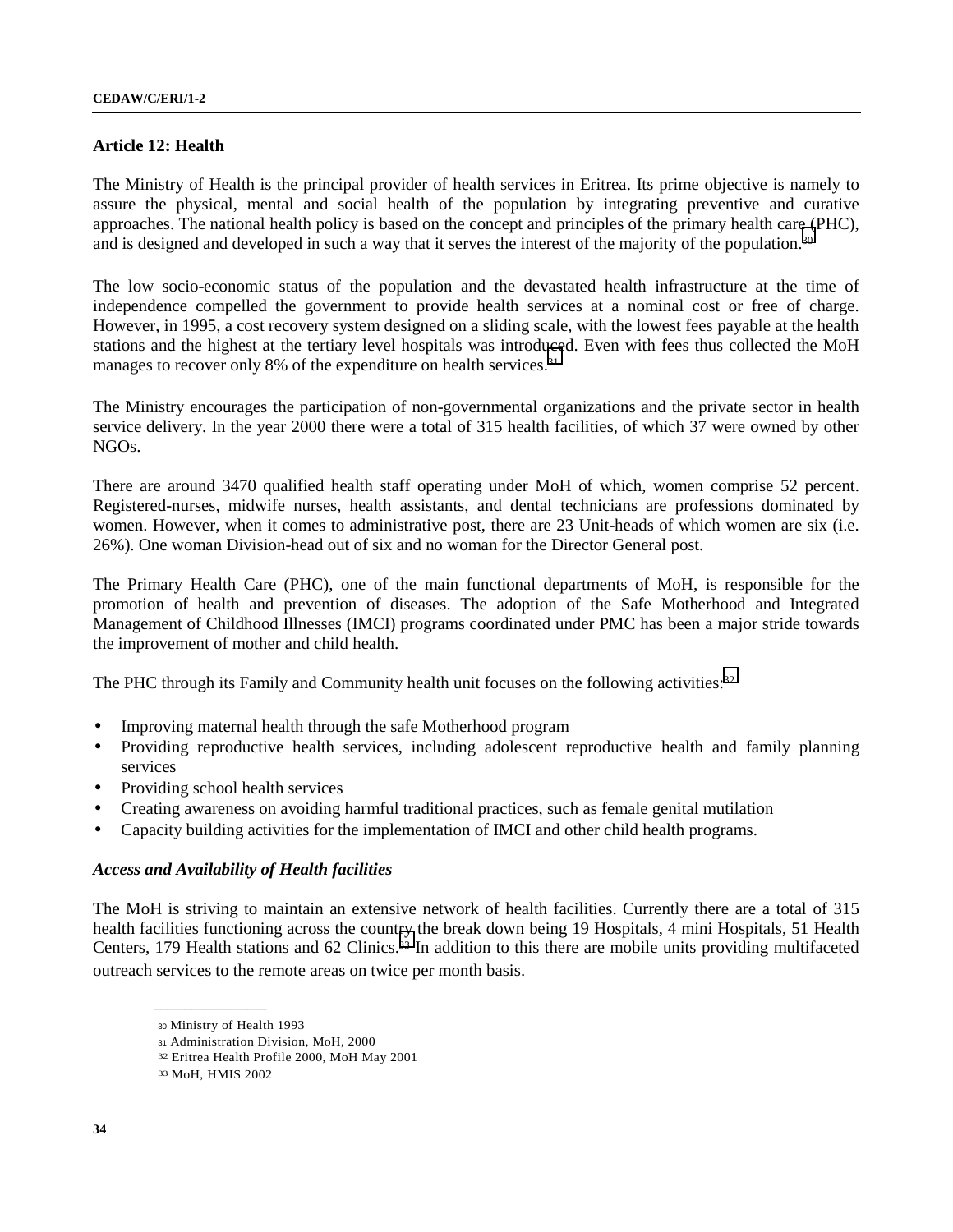The main concern is however,

- how accessible are these facilities to women and children:
- how effective is the service rendered:
- what is the distance and time needed to reach the nearest facility and to what extent is it supported by transport and communication facilities;
- how far are women aware of using these facilities; and
- to what extent is the availability of the trained health staff obtained.

According to MoH, health service facilities are organized in a three-tier system. The first level health facilities focus on preventive, promotive and rehabilitative services and comprise *Health stations* (expected to serve a population of 10,000 staffed with a registered Nurse and one or two associate nurses); Health *Centers* (expected to serve a population of 50,000 staffed with two or three nurses, sanitarian, associate nurse, lab. technician etc); and the first contact and referral hospitals catering over 50,000-200,000 population respectively.34

Indeed, distance is a determining factor in the delivery of health service. Bearing in mind the nature of the terrain and inadequate road linkages in the country (shortage of ambulances, radio communication, walking carrying stretcher etc.) a lot of women in the remote areas are not able to get adequate health service and are subject to pregnancy and delivery complications. Mothers who are getting antenatal and delivery care are most likely those who reside about five km from the health station and center.

For instance, the median distance to the nearest facility providing delivery care is 8km, which is also the median distance to health clinics. But this differs from region to region. In the Northern Red Sea and Gash-Barka regions, facilities providing delivery care are less accessible; with a median distance of at least 15 km. Twenty-nine percent of currently married women in the Southern Red sea region and 23 percent in the Gash-Barka have no access to a facility providing delivery care. The proportion of currently married women who can reach the nearest facility providing delivery care service within 60 minutes varies by zone from 85 percent in the Central zone to 15 percent in the Gash-Barka zone.35

Considering the current capacity of MoH in expanding health facilities, health personnel and the shortage of available roads in the remote villages, the alternative means could be empowerment of TBAs and CHW to cover the gap locally. Actually they are the one reachable health care provider across the aisle in the rural areas.

According to DHS 1995, TBAs are more likely, and trained midwives less likely, to be available to women in rural areas, compared with women in urban areas. Efforts have been exerted to train and equip TBAs to deliver a better service. However, only 10 percent of currently married women have a trained traditional birth attendant available, while 20 percent have trained midwife available to them. Meaning there is a shortage of iron supplements, multiple vitamins and tetanus toxoid injections as antenatal and delivery care service.

More would have been achieved in outreach services if TBAs were accommodated by the MoH in terms of adequate training and incentives for the services they give in the community. Although training for few (about 930 in the last ten years) has been conducted, the issue of payment is not resolved yet and the communities in the rural area; are reluctant to pay. Hence, mothers are not getting the desired services of trained TBAs. A study

35 *EDHS 1995*

<sup>34</sup> Eritrea: Health Profile , May 2001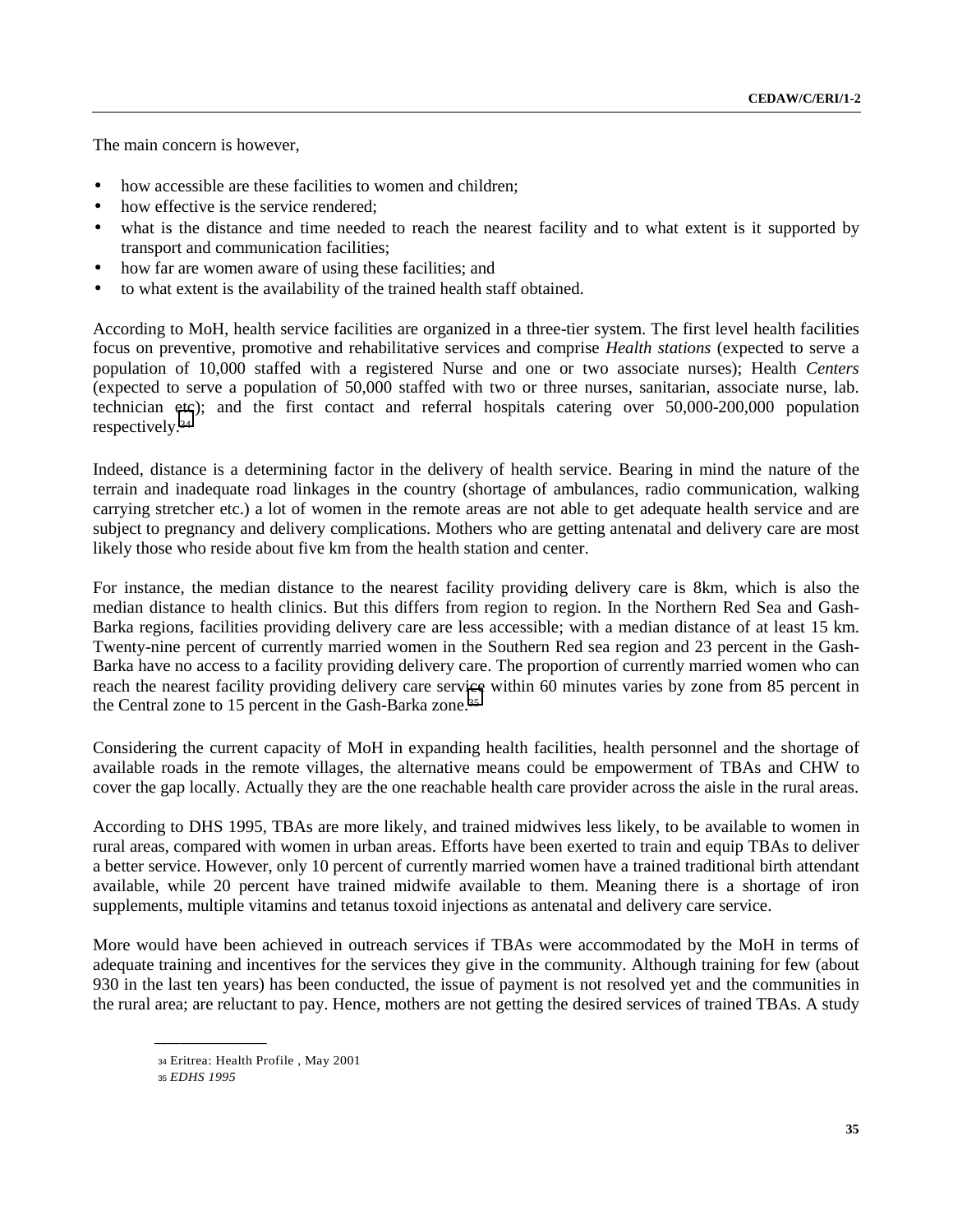on knowledge, attitude and practices of trained TBAs has been conducted recently by the Ministry of Health. The study verified that '*till enough qualified doctors, midwives and nurses are produced to provide emergency obstetrical care nation wide, it is important to*

I enjoy assisting delivering mothers any time but time has changed that the cost of living has become expensive, I cannot ask my client for a bar of soap to wash my hands and the equipment I used during delivery. Moreover, I am also scared of the killer disease HIV/AIDS, and the worst of all is that there was no incentive before and there is nothing now.

Quoted from TTBA in Debub Region

*Know the strengths and weaknesses of TTBAs'* and empower them so that they can become the asset in decreasing, the higher maternal mortality rate at the community level.<sup>36</sup>

| <b>Training for TBAs</b> | <b>SRS</b> | <b>NRS</b> | Anseba | Gash-<br><b>Barka</b> | <b>Debub</b> | <b>Maekel</b> | <b>Total</b> |
|--------------------------|------------|------------|--------|-----------------------|--------------|---------------|--------------|
| <b>Total Trained</b>     | 130        | 210        | 75     | 175                   | 199          | 141           | 930          |
| Active in 2000           | 126        | 167        | 56     | 154                   | 193          | 141           | 837          |
| Active in percent        | 96.9%      | 79.5%      | 74.7%  | 88%                   | 97%          | 100%          | 90%          |

Table 17: Number of TTBA trained in the last ten years by Zone

 *Source: MoH/ HMIS December 2000*

Another important factor is the attitude of mothers towards using health facilities. According to EDHS 1995, 51 percent of women did not make any visits to health facilities for antenatal care during their pregnancies. The median number of antenatal care was only 4.3, which is far fewer than the recommended number of 12-13 visits (monthly for the first seven months, fortnight in the eighth and then weekly until birth). The reasons behind this could be of various nature including lack of transportation, lack of information, lack of confidence on health staff and lack of assistance from family members. As a matter of fact, one of the main impediments in the health system is the absence of training programs of midwives in the last few years.

Therefore, one can say that the Ministry should be able to organize courses on midwifery to support health centers and stations with adequate number of trained health staff who could inevitably contribute in reducing the current maternal mortality rate and on the other hand, the husbands and other family members should be aware of the importance of antenatal care and should have the obligation to support and encourage their wives for proper health care.

### *Fertility and MMR*

The total fertility rate in Eritrea is 6.1 children per woman during her reproductive year (age 15-49). Fertility among urban women is substantially lower (4.2 children) than among rural women (7.0).37 Fertility has a declining trend, it has dropped to 4.8 in the year 2002, urban fertility declined from 4.2 to 3.5 while rural fertility declined by a slightly higher percentage from 7.0 to 5.7.38 One of the reasons could be recurrent war

<sup>36</sup> Study on knowledge, attitude and practices of TTBA July 2002

<sup>37</sup> Ibid p.40

<sup>38</sup> EDHS 2002, primary report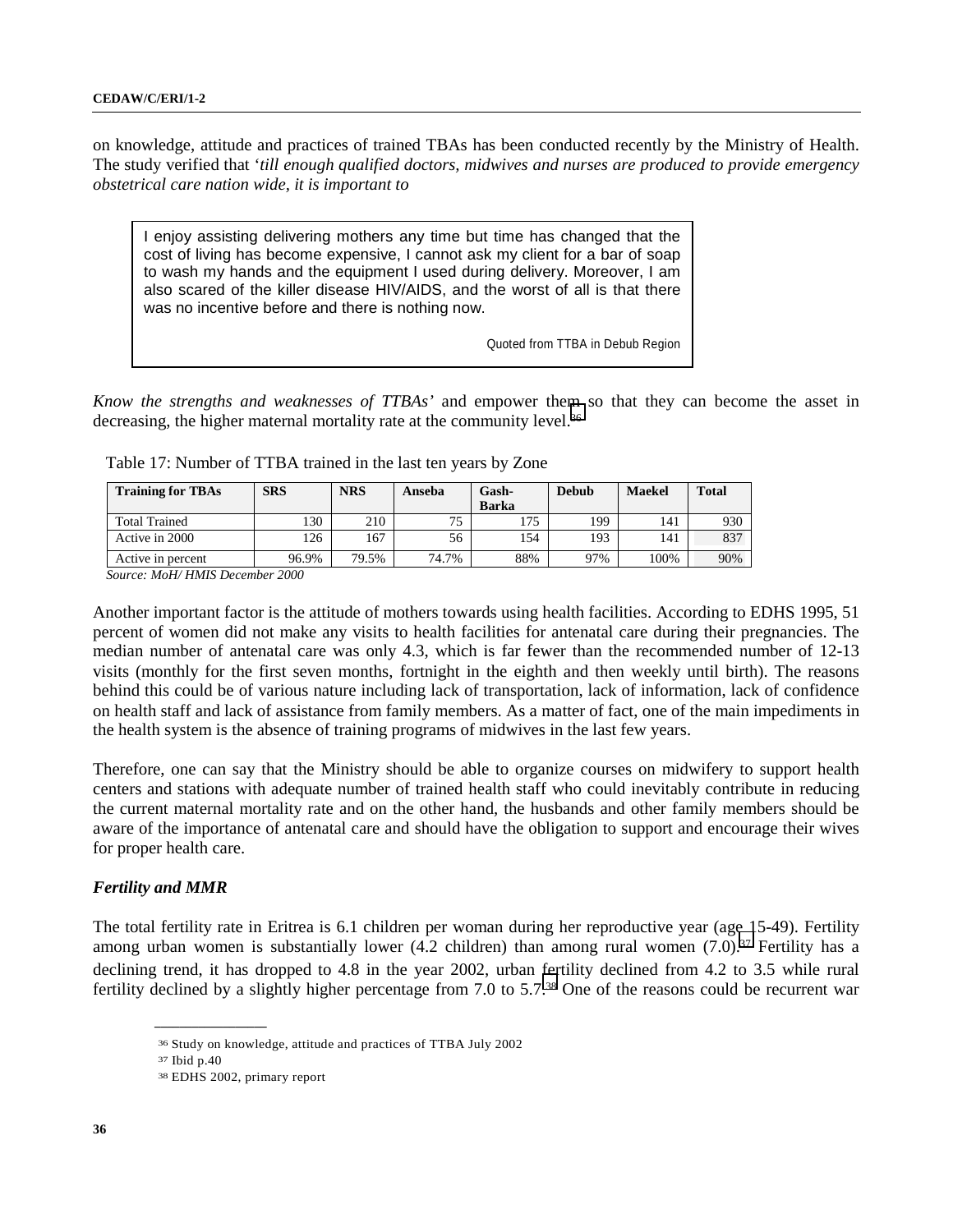and post conflict problems; however, with the increase in the involvement of women in higher education there is a likelihood to delay having children; thereby reducing the number of children per capita.

This improvement is directly related to the improvement of PHC services, the reproductive health services, the Safe Motherhood and Integrated Management of Childhood Illnesses (IMCI) and the expansion and access of heath facilities and mobile services to the remote areas. At this stage, percentage delivered by a health professional is 28.3 and percentage delivered in a health facility is 26.3 much better compared to 17.3 in 1995. Overall, the level of antenatal care coverage in 2002 has increased to 70 percent from 50 percent in 1995.

Pregnancy related mortality among Eritrean women are highly influenced by the socio-economic and cultural status that they live in. To mention but few:

- Circumcision or infibulation is one factor that puts the woman into high risk for pregnancy and causes delivery complications (scar opening or deinfibilation and reinfibulation before and after each and every delivery, vaginal bleeding, infection etc );
- Early marriage, underage pregnancy;
- Traditional healing and herbal treatments that delay medical treatments;
- Teenage pregnancies followed by illegal abortion procedures that cause bleeding, infection and death;
- Poverty related malnutrition;
- IEC gaps among community that is shortage of health related information within families;
- Lack of transportation/communication facilities (ambulances, buses, telephone etc) and roads;
- Distance of health facilities from villages for emergency obstetrical care;
- Shortage of trained TBAs and CHW;
- Other communicable diseases etc.

All these factors have contributed to the current MMR which, is estimated to be 998 per 100,000 live birth and 37% of the mortality rate is between the age group 15-49 and occurs at various stages. During period of pregnancy the death rate is estimated to be 31 percent; 45% during delivery and 24% during the following two months after delivery. To reduce the existing high rate of maternal as well as neonatal and child morbidity and mortality rates, the MoH has been focusing primarily on safe motherhood programs. To this effect, a Safe Motherhood Clinical Management Protocol (SMCMP) has been developed with the aim of standardizing the care which women, families and communities deserve to receive as they contact the health care system. The objective of SMCMP is to serve as a guide in case management of

- 1. maternity care
- 2. management of obstetrical emergencies

**\_\_\_\_\_\_\_\_\_\_\_\_\_\_\_\_\_\_**

3. family planning and other reproduction health problems<sup>39</sup>

The most important factor in safe motherhood program is the involvement of community through community health workers and TBAs. Effective information sharing and health education will lay a ground for preventive mechanisms and proper and timely use of health stations and centers by the community.

In the effort of reducing high level of mortality rate, other approaches have also been followed one of which is the launching of HAMSET project (HIV/AIDS, Malaria, STD and Tuberculosis). It is a major project coordinated by theMinistry of Health that aims in tackling the main causes of certain communicable diseases

<sup>39</sup> Eritrean national Clinical protocol on safe motherhood, second edition 2002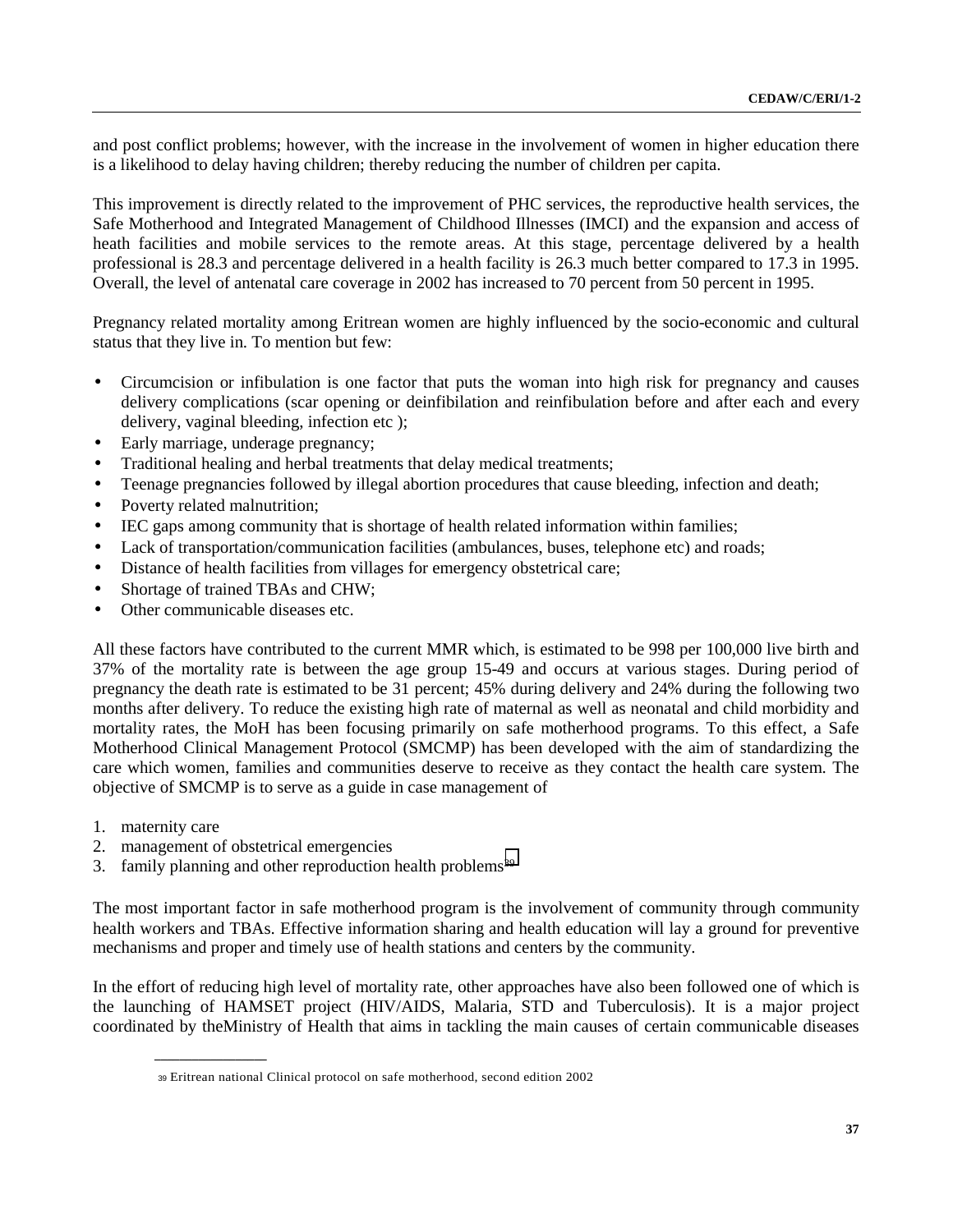such as malaria, TB and other endemic and epidemic diseases such as STD, HIV/AIDS by supporting the efforts of several ministries, the women's and youth organizations and the community in terms of awareness raising and prevention initiatives.

Women and children are prime beneficiaries of this project, nevertheless, there is no gender-disaggregated data at this stage, in reference to the campaign of HAMSET diseases that could be shared with; the HMIS unit under MoH is in a process of compiling and preparing the required data.

### *Teenage Pregnancy and Family planning*

Since early marriage among girls in rural areas is still exercised, early pregnancy and motherhood is likely to prevail. This bears a major social problem allowing a girl-child to become a mother of a child. Teenage pregnancy due to early marriage, unwanted teenage pregnancy, rape etc. accounted 23% of all pregnancies in the 1995 survey.

Pregnancy is physically demanding for women at any age but more than that it poses a special health risk for teenagers. Adolescent mothers are more likely to suffer complications during delivery. Similarly children born to very young mothers are at increased risk of sickness and death. The proportion of adolescents already on the pathway to family formation rises rapidly with age, from less than 3 percent at age 15 to 50 percent at age 19.40 A recent study conducted by MoH in Ansseba region verifies the increasing trend of teenage pregnancy through early marriages. An integrated intervention by MoH, MoE, MoLG, NUEW, NUEYS and other concerned NGOs is required to minimize this growing tendency of early pregnancy among young girls.

Reproductive health and family planning programs of the MoH are playing a vital role in

- reducing the number of unwanted, unplanned or high risk births, thereby contributing to the prevention of abortion, neonatal and maternal mortality
- encouraging the active participation of men in family planning and their co-responsibility in sexual and reproductive decisions
- preventing unwanted pregnancies, abortion and sexually transmitted diseases including HIV/AIDS
- providing information and quality service for pregnant adolescent girls , information on prenatal, postnatal and obstetrical services, etc.

Couples may use family planning methods for either spacing births or limiting family size. Knowledge of family planning methods is not high; only about two thirds of women age 15-49 and four fifths of men aged 15- 59 know at least one method of family planning. The most predominant source of contraceptives in the public sector is the Family Reproductive Health Association of Eritrea (FRHAE) providing methods to 40 percent of current users of modern methods. Among both currently married women and men, the pill is the best known method of family planning, while injectables and condoms are also well known.<sup>41</sup>

#### *Abortion*

There are two types of abortion i.e. medical abortion and spontaneous abortion, which the latter can probably be associated with illegal abortion. The HMIS statistics of 2001 shows that the spontaneous abortion was much

40 EDHS 1995 41 Ibid., pp. 49-60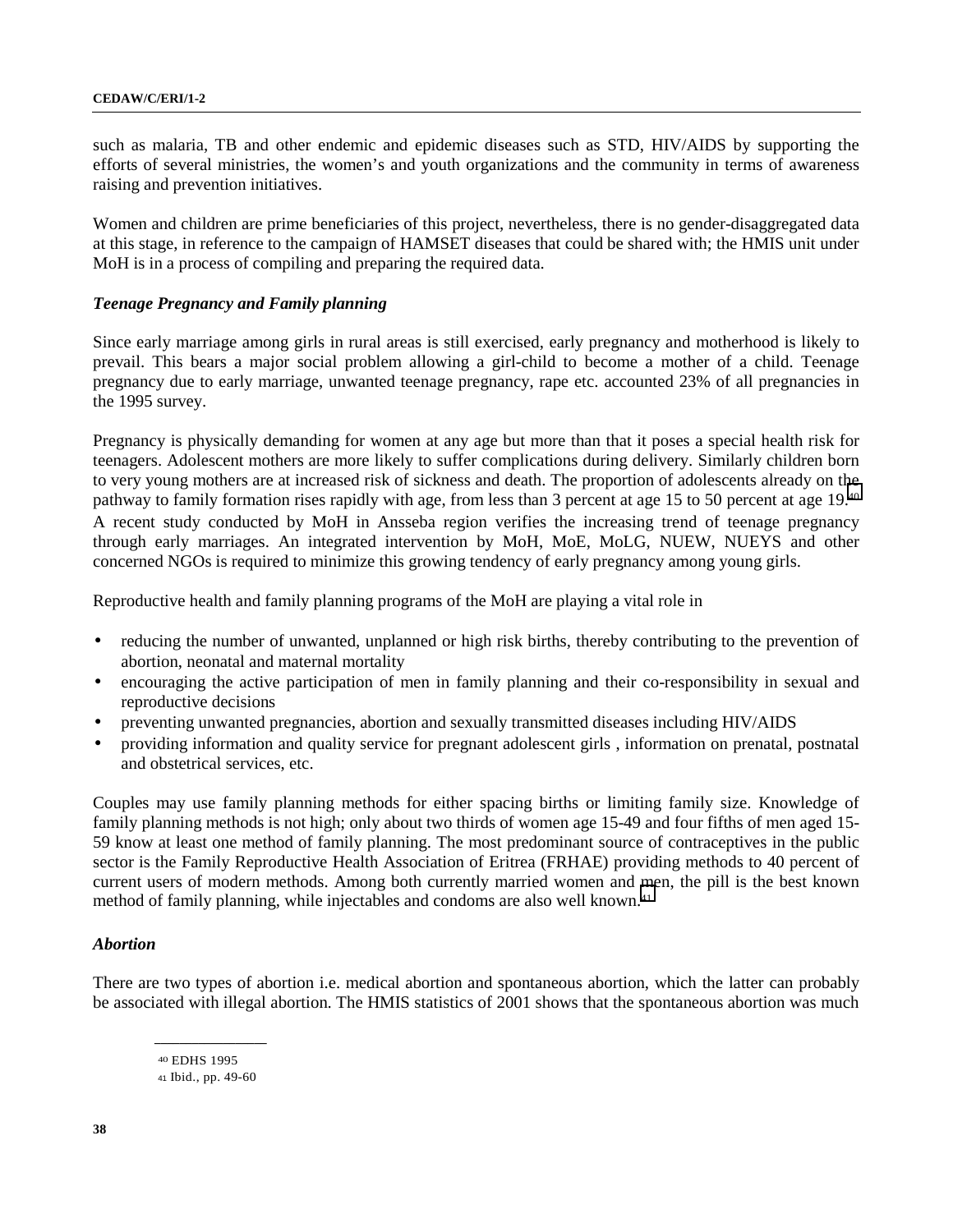higher (5,040 cases) than the medical abortion (123 cases). The main cause could be complication of pregnancy but other reasons such as unwanted teenage pregnancy, pregnancy before marriage (schoolgirl pregnancy); forced pregnancy through rape etc. can not be ruled out. In addition to this there are a lot of unreported illegal abortions that are costing the life of so many young women.

Sex selective abortion is not exercised in Eritrea since it is not and has never been part of the tradition or custom. Abortion on the grounds of preference for sons or preference for daughters is ruled out.

Abortion is not legally permitted in the country. However, under given circumstances (where a physician can certify that the woman will suffer grave and permanent damage due to severe physical and mental stress; or when the pregnancy has resulted from rape or incest), it can be undertaken. The whole process of abortion could be exercised if and if only designated by authorized personnel.

According to the criminal law, the deliberate termination of pregnancy, at whatever stage, or however effected is considered a crime. Abortion procured by the pregnant woman or by another person is punishable under the law. However, termination of pregnancy on medical grounds is allowed by law on these conditions:

- Where it is done to save the woman from grave and permanent danger to life or health which is impossible to avert in any other way and follows a legal procedure which is:
- Except where impossible, the danger shall be diagnosed and certified in writing by a registered medical practitioner

## *Female Genital Mutilation (FGM)*

Female circumcision or the female genital mutilation is a widely exercised cultural practice in Eritrea. Campaign with the aim of minimizing its stance was launched during the armed struggle but in vain since it is not easy to change the attitude of men and women towards FGM which, is strongly related with marriage and sexual satisfaction of men. People still think that FGM is useful, in the "fact" that it keeps genitalia clean and preserve virginity.

There are three generally practiced types of female circumcision; infibulation, clitoridectomy and excision that are enforced on girls as early as seven years of age. Despite its long-term psychological and physical strain, its unimaginable pain and medical complications (problems during sexual intercourse and delivery) it is still predominant in the Eritrean communities.

Knowledge of female circumcision is universal in Eritrea, and nine in ten women (89 percent) reported that they have been circumcised. This presents a slight decline from 95 percent prevalence in 1995. The attitude toward circumcision varies widely by Zobas 26 percent (Gash-Barka) to 69 percent (Maekel) and by age; younger women (under 20) are twice as likely to support discontinuation of the practice.<sup>42</sup>

This shows that with the economic development and access to education among women and men in the community, practicing circumcision will definitely decline but, in a slower pace. Therefore, to expedite the change, a well-coordinated and integrated inter-sectoral campaign among all stakeholders (Public sectors, local and community authorities, religious community, local NGOs etc) is of utmost necessity.

42 EDHS 2002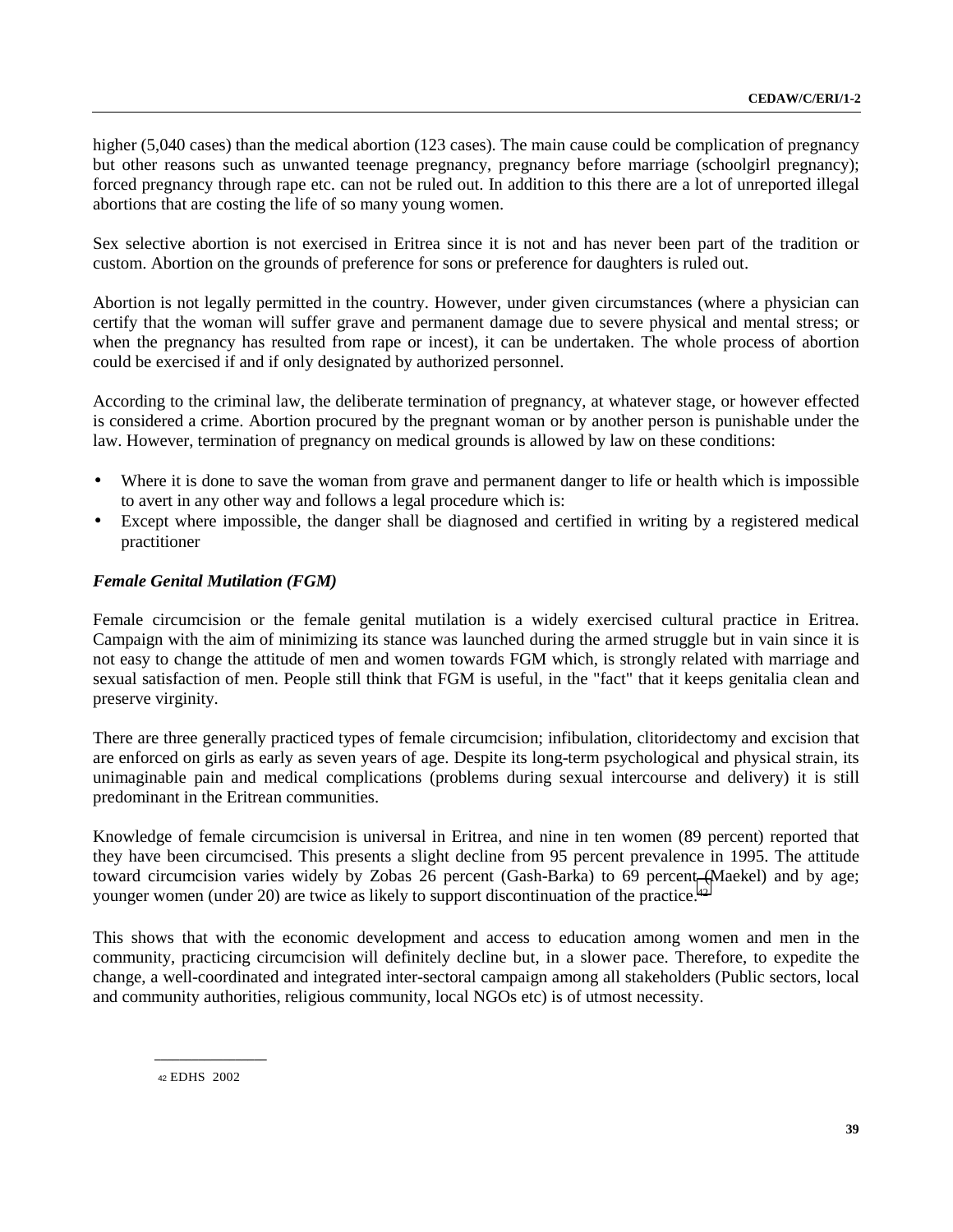## *IMR and Child Nutrition*

About 44 percent of children under three are under weight, which may reflect stunting, wasting or both. Although, breast milk has traditionally been the main source of nutrition for kids in Eritrea, mothers are still encouraged to breast feed their infants at an early stage and give supplement food at a later stage from locally available foods. The feeding of complementary liquids and foods however, depend on the rate of income of each household and the general poverty situation in the country. Therefore, to improve the nutritional status of children (height-for-age; weight-for-height; weight-for-age) poverty reduction programs should be intensified on top of the improvement of health services to children. Moreover, intensification of nutritional counseling among families and specifically mothers is of utmost importance.

According to DHS 1995, under five-mortality rate was 136 death per 1000 and infant mortality was 72 per 1000 live births. A lot has been achieved in terms of reducing early childhood mortality in the last five to six years, currently under five mortality is 93 deaths per 1000 live birth and infant mortality rate is 48 per 1000. During infancy, the risk of neonatal deaths and postnatal deaths is nearly the same, at 20 deaths per 1000 live births $43$ 

One of the successful activities in the health service for children is immunization where 76 percent of Eritrean children age 12-23 months are fully immunized (only 41 in 1995), while 5 percent have received no vaccinations at all compared to 38 percent in 1995.

The MoH is yet to provide a preventive and promotive health service in Pre-primary and Primary schools with the aim of early detection of abnormalities, screening school kids for disease and immunization. For instance, acute respiratory infection is one of the main causes of illness and death among children that requires early diagnosis and treatment, parents should be aware through health education and assist in contacting health facilities early.

### **Article 13: Economic and Social life**

The economic and social life of women is characterized by the Socio-economic formation of the country and could correctly be defined within that context. Eritrean society is marked with traditional values and low economic development whereby women lack equal terms of social and cultural life. However, constitutionally a foundation is laid where Eritrean women will have equal access and opportunity in all social and cultural activities.

Art.8 of the Eritrean Constitution**,** *on Economic and Social Development* **–** stipulates that

- 1. The State shall strive to create opportunities to ensure the fulfillment of citizens' rights to social justice and economic development and to fulfil their material and spiritual needs.
- 2. The State shall work to bring about a balanced and sustainable development throughout the country, and shall use all available means to enable all citizens to improve their livelihood in a sustainable manner, through their participation.

<sup>43</sup> Ibid., pp. 27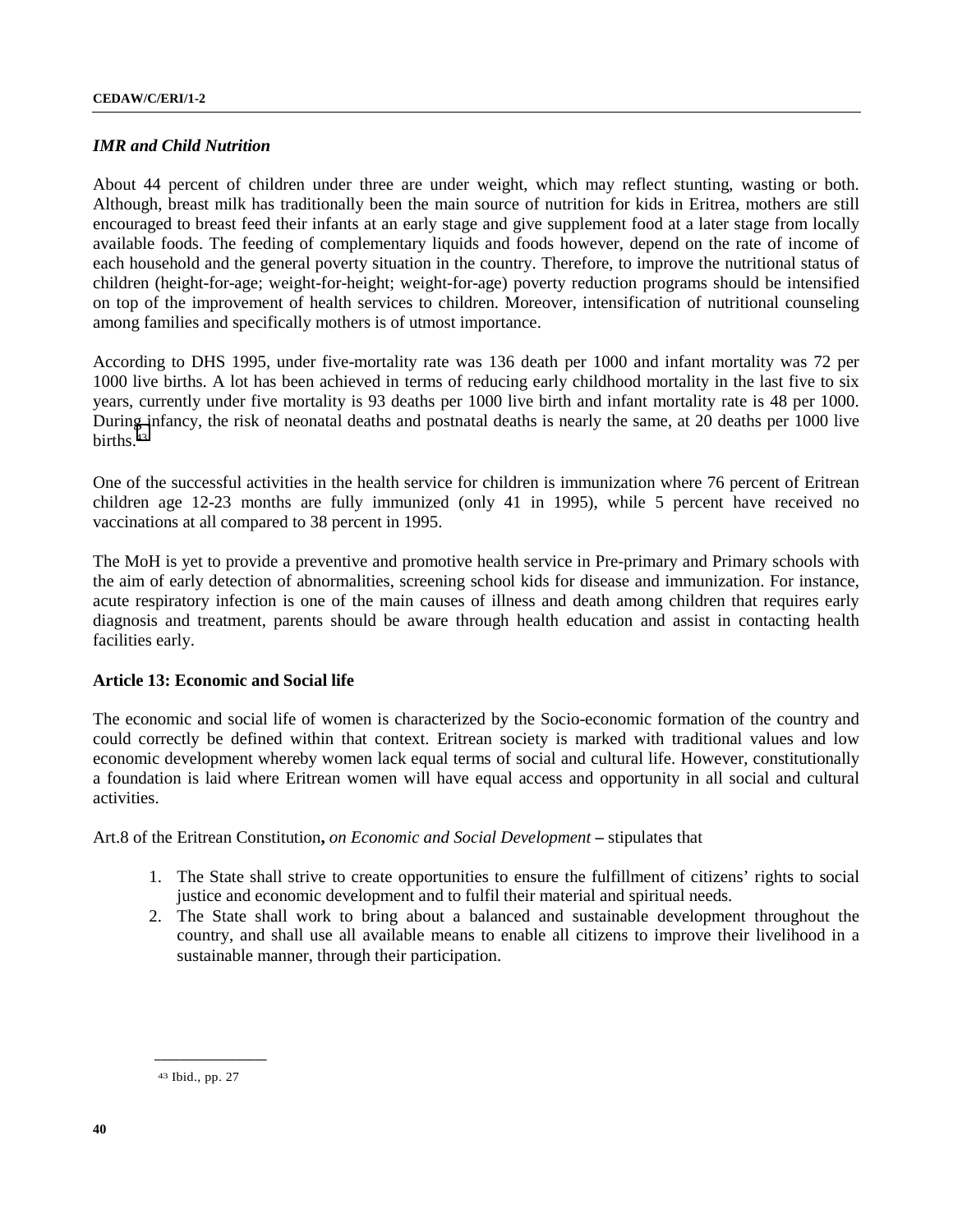## *Family benefits*

Currently there is no system of family benefit or regulation on social welfare in place. The Social Security Act that will encompass family benefit, pension etc. is in the process of establishment. It is however, expected to be the most gender sensitive act giving equal rights and opportunities to both sexes in the public and private sector.

In addition to this, maternity benefits i.e. maternity leave, and sick leave are currently operational based on the labor law and employment agreements. When an employee (women /men without distinction) sustains employment injury, the employer has the obligation to cover medical expenses such as hospital and pharmaceutical care; general and special medical and surgical care; any necessary prosthetic or orthopedic appliances.44

Incase of family event, employees are entitled to leave of three days with pay and five consecutive days without pay.

## *Bank loans and other financial credits*

Financial institutions in charge of bank loans, mortgages and other forms of financial micro-credits do not basically discriminate against women. The criteria for loans are explicitly financial and not sex-based.

The Housing Bank mortgage for instance, was conducted on first come first serve basis while the mortgage information and deadline of purchasing was dispatched earlier to reach every interested citizen. One of the loan requirements for real estate (either for construction or purchasing) is that the "*mortgager is requested to present marital status from an authorized institution".*45 In case of married persons, both spouses require a written consent of the husband or wife to enter into mortgage, since according to the civil code, property acquired after marriage is considered common property. However, this does not apply with *Sharia* related marriages. A spouse married under *Sharia law*, is allowed to enter into mortgage and get Bank credit without the consent of his wife. This is a major default that needs to be revisited.

Single mothers (widowed, divorced, non-married etc.) and unmarried women can enter into mortgage agreement without such family related preconditions.

The micro-credit programs conducted both by the government and local NGO's operate on the grounds of equal access to both sexes and the minority groups. In fact in some cases (in rural areas) more encouragement is given to women as a positive discrimination; the NUEW credit program and part of ACCORD's program was specifically geared towards women headed house holds and demobilized women ex-fighters. Currently, women comprise 37% of the total beneficiaries in the saving and Micro Credit Program (SMCP) conducted by the Ministry of Local government.

Eritrean women do not need to have the consent of their spouse or male relative to enter any loan and credit agreement. The Credit and loan institutions (NGO/government) hold gender disaggregated statistics of their clients but, the Commercial and Housing Banks do not; maybe they might need to introduce this in the near future. One point of importance that could be raised is the paucity of mobile banks or any alternative mechanism to assist rural women to open bank accounts for savings and other purposes.

<sup>44</sup> Labor proclamation Eritrea, 118/2001

<sup>45</sup> HCBE, loan requirements for real estate loans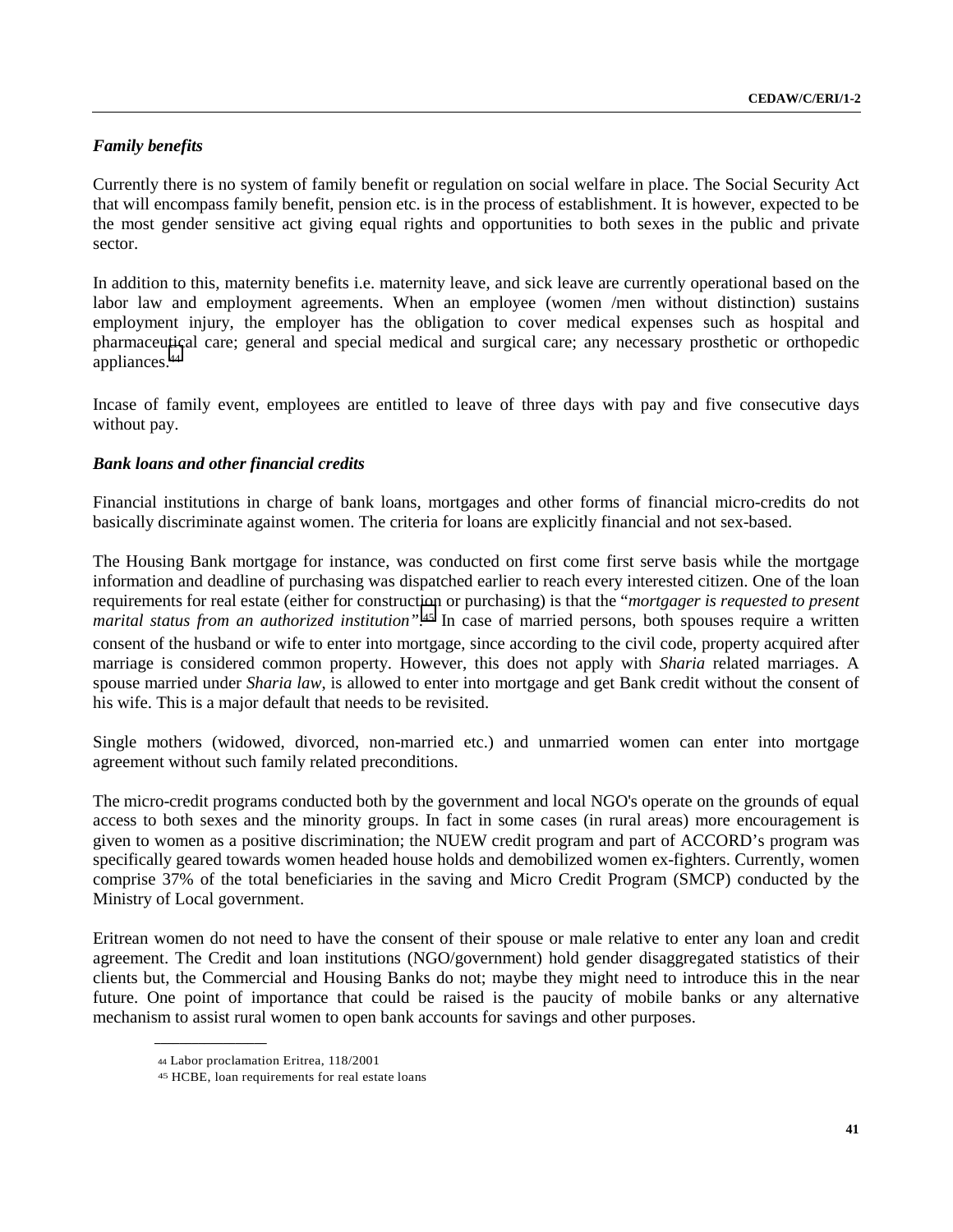#### **CEDAW/C/ERI/1-2**

Over 400 business women are currently members of the Eritrean National Chamber of Commerce (ENCC) holding 16% of the total membership and 13% of the board of directors. Recently, ENCC established the women's business development unit (WBDU)<sup>46</sup> mandated to encourage and empower women in business by providing relevant business training programs, promote information sharing and networking; and create a data bank of Eritrean women in business.

### *Recreational activities*

Generally, sports are at its initial stage in Eritrea. Sports federations and clubs are taking off and all sports activities are more or less concentrated in the urban areas, towns and cities. The MoE conducts major interventions at school levels where girls are encouraged to participate. There is no national council for sports, but there are separate federations i.e. Football, Cycling, Volleyball etc. There is one woman member in each of the National Sports Federations.

The most popular games at school level are football, volleyball, basketball and athletics. Cycling, ground and table tennis, bowling and other indoor games are developing at club levels. These days it has become a commonly accepted mood for girls to play football and cycling fields that used to be a male domain.

MoE organizes national and regional level sports competitions where girls' teams show good participation. Although it is yet to be more empowered, women are participating in international athletics competitions as well.

Efforts should be made to expand sports activity to the rural areas and build sports facilities to enable the rural girl to be part of this activity and boost the broad participation of all.

## *Women and Fine Arts*

Women in Eritrean society are much associated with work of traditional arts of various natures. They own the culture of beautifying and equipping their household using various artistic works of clay, handcrafts of wood and straw, beadwork, leatherwork, weaving etc. This artistic wealth however needs to be preserved and improved through training. It also needs to be developed to reach a marketable level that can be used as a source of income and a contribution of national souvenir to tourist centers. A pilot project was organized by NUEW to modify and redesign the style of straw work that has proved to be of high market demand. This kind of training could be replicated by other interested groups to reach as many women as possible.

There is an encouraging participation of young women in painting, photography, poetry, and writers in local languages etc, but a marked participation is seen in theatrical and musical performances. In general terms, a massive investment from concerned government sectors and interested institutions is required to expand and boost the participation of women/girls in this field. Efforts should be made to improve and upgrade the status of the existing Arts and Music school towards an Arts college with various discipline and capacity. Currently there are a total of 77 students in music (29 female) and 51 students in arts (17 female) according to basic education statistics 2000/01.

In relation to other social gatherings and recreational activities, participation of women is somehow limited. Women are not restricted from going to cinemas, theatres, football stadiums, and restaurants etc. on their own or with friends and family. They are also members of various associations such as rotary clubs, teachers

<sup>46</sup> ENCC , WBDU report, 2002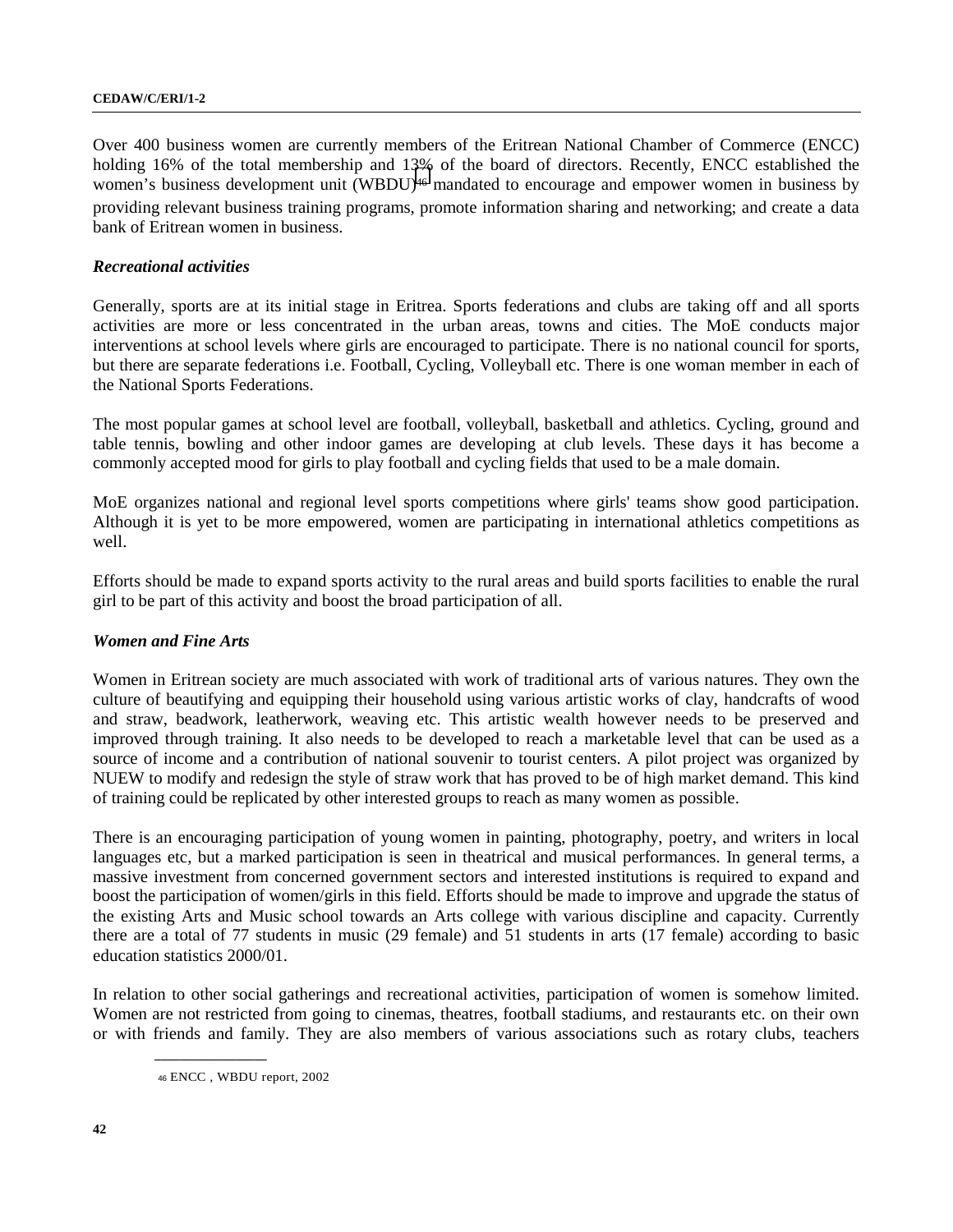associations, Eritrean scout associations etc. where women and girls play a marked role. Nevertheless, it must be noted that all these activities are urban-focused and do not reflect the rural woman.

## **Article 14: Rural Women**

Eritrean people have suffered from decades of war, occupation and economic deprivation. Economic opportunities were limited, as a result of which most of the population now lives in a state of poverty.

Poverty reduction through economic growth and enhancement of social justice through empowerment and meaningful participation of the people are, therefore, the main goals of Eritrea's development strategy. Enhancing the status and increasing the participation of women in development is one of the special development priorities of the country.47

Rural women constitute the majority of the total female population in the country. They are economically and socially disadvantaged compared to the women in urban areas. This can be verified from the 1995/2002 DHS findings where:

- Only one-fifth of women in rural areas had some education, compared with two thirds of women in Asmara (the capital) and over one-half of women in other towns
- Girls' NAR at Primary in rural areas is 27 percent compared to 41 percent in urban areas
- 87 percent of employed rural women and 76 percent of uneducated women are in agricultural jobs.
- Twenty-one percent of households in rural areas get water from rivers, streams, ponds or lakes, and only 8 percent from public taps. No rural household has water piped into the residence(40 percent in urban)
- The median time to go to the source of drinking water, get water and come back is one hour in rural areas compared to one to six minutes in urban areas
- Only 2 percent of the rural house-hold have electricity compared with availability almost exclusively in urban areas
- In regards to sanitation almost all rural households have no toilet facility
- Wood and animal dung cake are the main fuel used for cooking
- IMR and MMR are much higher among the rural population
- FGM is more widely practiced in rural than urban areas
- Percentage delivered by health professional in urban areas is 64.7 while in rural areas is 10.4; by the same token percentage delivered in a health facility in an urban area is 61.7 while 8.9 in a rural area, etc.

Putting in consideration the above mentioned socio-economic status, the government of Eritrea re-iterated its commitment once again to improve the living conditions of the rural community in general and that of rural women in particular. In March 1998 the government issued its poverty reduction strategy document, the National Economic Policy Framework and Program (NEPFP) and identified specific development priorities giving particular emphasis on

• Poverty reduction and achieving a higher level of social justice

- Enhancing the role of women in the national development process, by implementing specific actions to create equal opportunities
- Providing personnel training whose importance is constantly emphasized

<sup>47</sup> National Economic Policy Framework and Program (NEPFP) for 1998-2000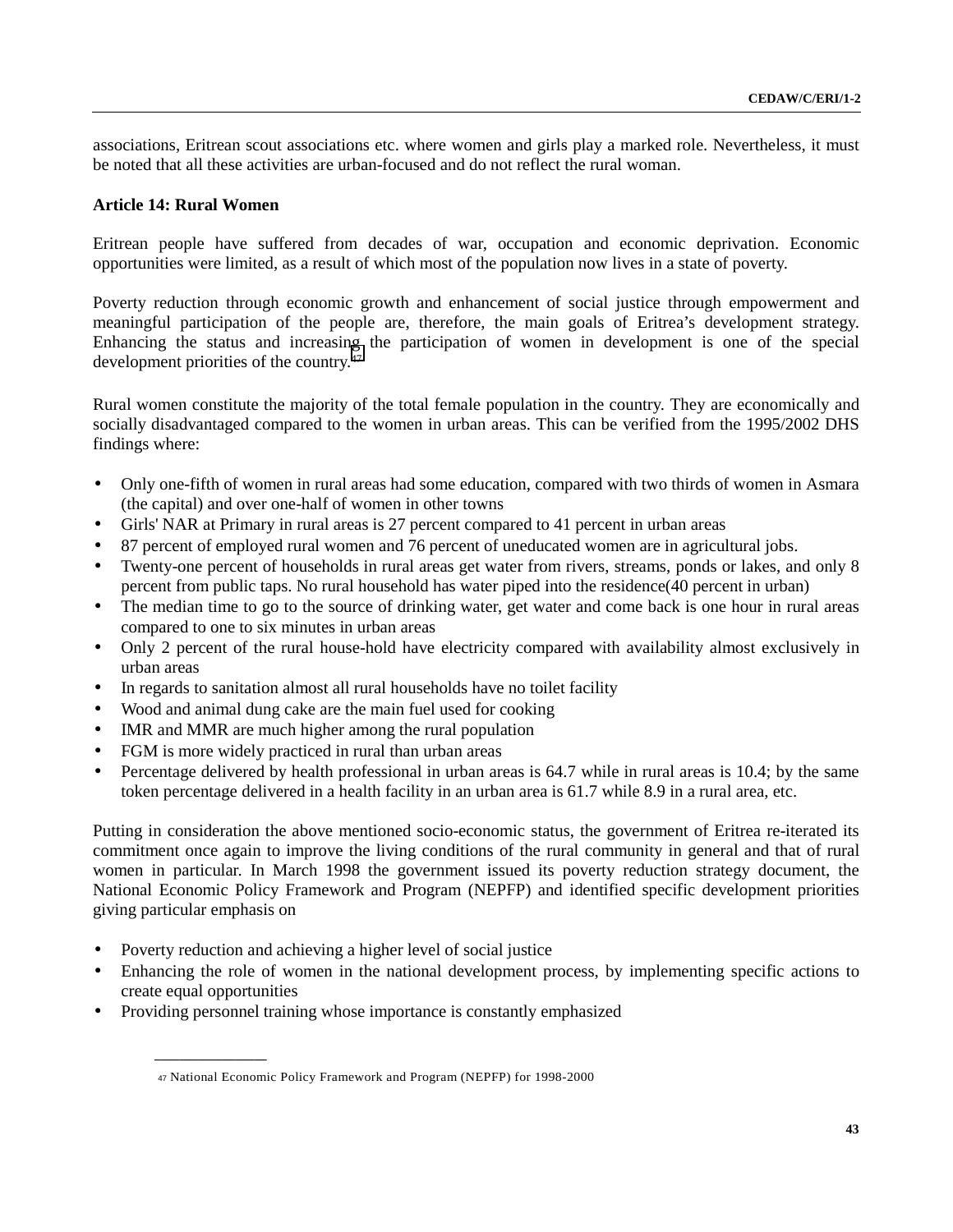#### **CEDAW/C/ERI/1-2**

The Eritrean government launched the Eritrean Community Rehabilitation Fund (ECRF) as a pilot operation from 1993 to 1995, with the aim of recovering and rehabilitating of the rural community after a long and devastating war. The project focused mainly in rehabilitation of elementary schools, health centers and health stations, small- scale irrigation, water supply and feeder roads. Over 700,000 beneficiaries (women and men) benefited from the projects funded by ECRF. The most important aspect of this project was its outreach services that focused on remote villages; encouraging community involvement and helping the rural women to be part of the overall activities both at decision making and implementation aspects.

This was followed by another community based program which was launched under ECDF in 1996 with the objective to (i) support the rehabilitation and development of basic social and economic infrastructure critical to development (ii) improve the income generating capacity of poor people and households, implementation of micro savings and credit schemes. ECDF financed sub-projects that were identified and requested by the local communities, and in whose design, implementation, monitoring, maintenance and sustainability the local community played a key role.

The ECDF program was designed to be the most gender sensitive program in line with government gender policy. Hence a Gender Action Plan (GAP)<sup>48</sup> was developed to ensure that women benefit equally from ECDFfinanced activities, and play an active role in identification, design and management of sub-projects. Key elements of the GAP were summarized as:

- Monitoring and supervising the impact of ECDF activities on women
- Increasing and strengthening the participation of women in ECDF activities
- Training to support women's participation
- Improving poor or disadvantaged women's access to and control over economic assets.

In general terms women and the community have gained a lot from all the ECDF financed activities; activities that comprise micro credit, rural water supply, building of feeder roads to expand the road network addressing the transportation issues, construction of schools and health centers and multi- purpose community centers. Nevertheless, the gender impact should be measured against the indicators summarized in GAP to assess how far rural women have benefited from all the projects. ECDF is expected to conduct a comprehensive assessment by involving all the stakeholders in particular NUEW.

# *Land policy*

Changing the land tenure system to enable smooth implementation of the development strategy was categorically vital. The National Charter of 1994, magnifies the importance of land reform in the spirit of overall development initiatives of the country and states:

*Introducing a mode of land distribution that abolishes the prevailing land tenure system rooted in family, village, tribal and similar parochial divisions of land, and replace it by a uniform system based on individual use and subject to verification by registry while recognizing that villages constitute the basis for the identity of citizens.*

To this effect the new land policy was established pronouncing that the ownership of land in Eritrea is the exclusive right of the government and that every Eritrean citizen has the right of access to land for farming, for

<sup>48</sup> ECDF, Gender Action Plan, 1996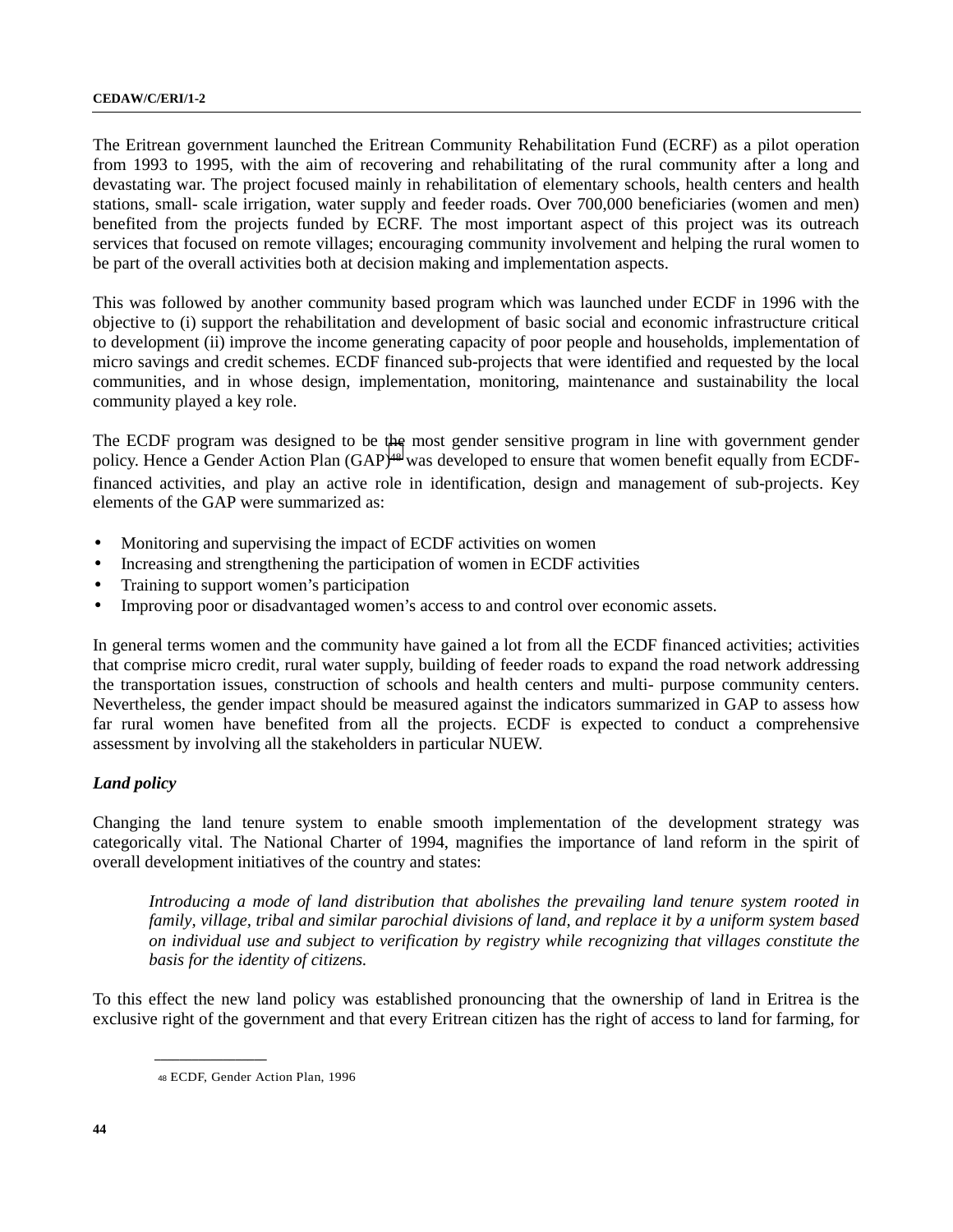pasture, for housing and for development purposes. The conditions under which these are permitted are regulated by law.49 The objective of the new land policy as stated in the Macro Policy is: -

- Encourage long-term investments in agriculture and prudent environmental management
- Assures women's right to land on equal basis with men
- Promotes commercial agriculture

Further to this, a new Land proclamation 58/1994 was introduced, giving every citizen the right to land use without discrimination on the basis of sex, religion, ethnicity (Article 4). Hence, women gained legally equal opportunity and access to land use for farming, for housing and investment purposes in rural and urban areas. In practical terms however, there are always attitudinal obstacles that debar the application of such provisions.

Although every region has its own application system, in most cases, land distribution committees at village and *Kebabi<sup>50</sup>* levels are selected where women are included of and priority of distribution based on the proclamation is set. For instance in the Southern region, the priority among women was given first to constant dwellers; widowed with children; divorced, ex-combatants etc. Request for land use is submitted on individual basis to the committee. The Southern region is one of the densely populated areas where land distribution has taken place.

| Sub-region       | <b>Total</b> | <b>Male</b> | <b>Female</b> | F%   |
|------------------|--------------|-------------|---------------|------|
| Mendefera        | 7063         | 4314        | 2749          | 38.9 |
| Mai-Mine         | 11,576       | 8833        | 2743          | 23.6 |
| Mai-Aini         | 7387         | 5190        | 2197          | 29.7 |
| Senafe           | 13572        | 8340        | 5232          | 38.5 |
| Segeneiti        | 8720         | 5896        | 2824          | 32.3 |
| Emni-Haili       | 12,005       | 8091        | 3914          | 32.6 |
| Areza            | 13.786       | 9343        | 4443          | 32.2 |
| Adi-Keih         | 3087         | 1915        | 1172          | 37.9 |
| Adi-Kuala        | 14456        | 10.264      | 4192          | 28.9 |
| Dekemhare        | 5956         | 3490        | 2466          | 41.4 |
| Dibarwa          | 14.676       | 10,036      | 4640          | 31.6 |
| Tsorona          | 3398         | 2048        | 1350          | 39.7 |
| Total per Region | 115,682      | 77.760      | 37,922        | 32.7 |

Table 18: Land distribution for housing in Southern region 1998-99

*Source: Southern Region Administration*

The land distribution for women differs from one sub-region to the other ranging from 23 percent to 41 percent. According to the report from Southern region administration a lot of obstacles embedded in traditional attitudes have been encountered delaying the whole process. Widowed women facing obstacles in acquiring land in their spouses' village could be stated as an example.

### *Rural women in Agriculture*

Agriculture is still mainly a subsistence-oriented activity. Although it is the main source of income for roughly 80 percent of the population it is still dependent on rainfalls, which constrains the development of its productivity.

<sup>49</sup> Macro Policy Eritrea 1994

<sup>50</sup> Kebabi is administrative level that coordinates a number of villages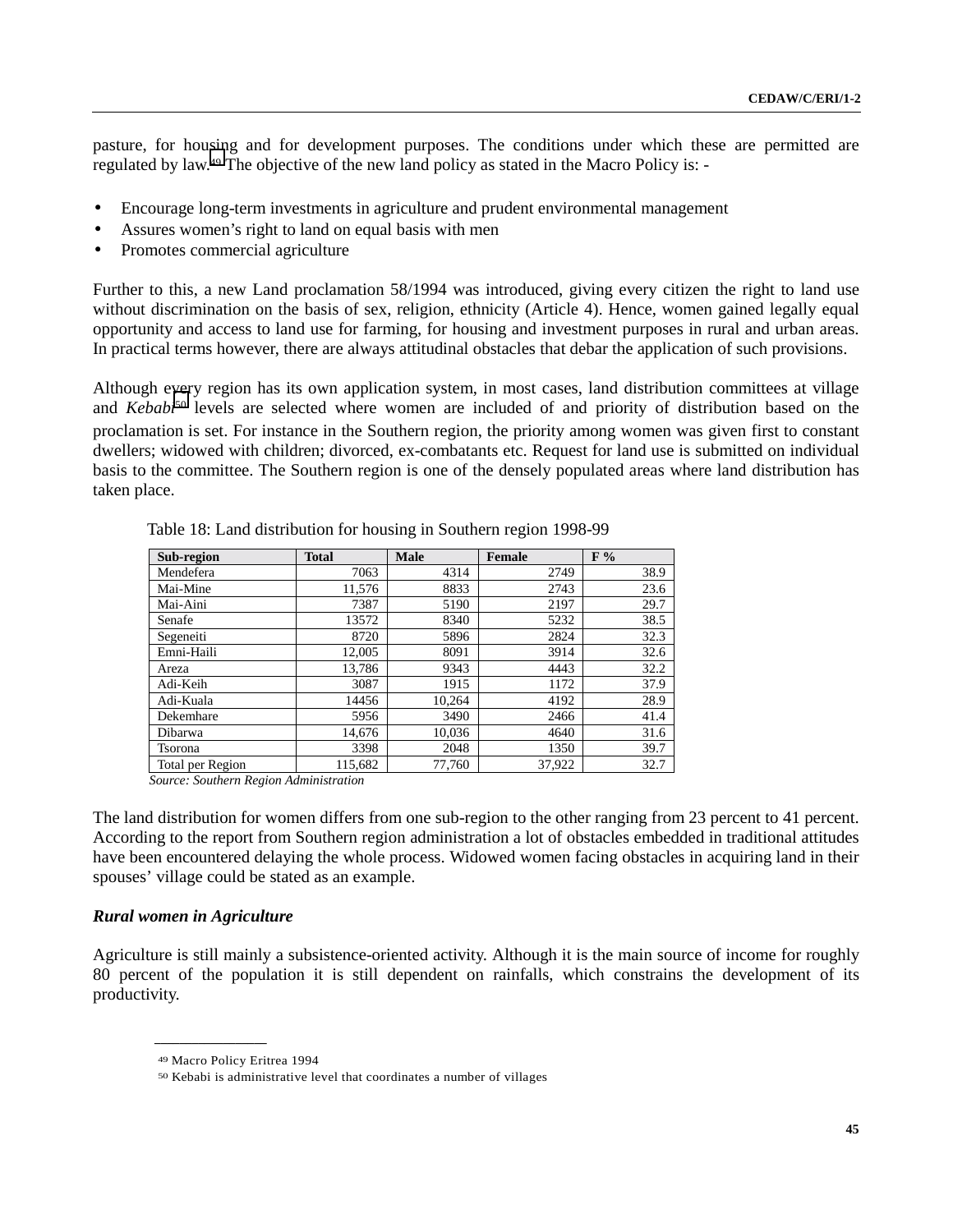The gender division of labor differs depending on the existing agrarian system as well as socio-economic and cultural factors. In the semi-pastoralist and pastoralist areas of the lowlands where livestock breeding is the main stay, women's role is centered on their households: processing and preparing food: and milking of goats and cows (the *Afar* woman has the additional task of tending goats). In areas where farming is the main stay (highland and lowland areas) both men and women work in the field and share agricultural work. In addition to this, women are involved in back-yard gardening, poultry, bee rearing, weaving and crafting. Women in the rural areas work from 14-16 hours a day.

The Ministry of Agriculture conducts various programs to support local farmers both women and men. Under the Emergency Reconstruction program (ERP) for instance, crop seeds have been distributed and over 40,000 people took part in cash-for-work in the conventional hillside terracing and afforestation program. However, the data is not disaggregated in gender and it is extremely difficult to see the degree of participation and benefit gained by women.

Under this project in 2001, 9900 women farmers were supported with small holder poultry programs giving 25 chicks, six-month food supplies and building materials per household. Grants were also given in dairy goats (4 male one female) for fattening purposes and eventually for milking and meat selling; two beehives per woman were also granted to encourage rural women in bee-keeping activities. Most of the beneficiaries are said to be female-headed households. In general to encourage women's participation in agriculture and assist poor farmers 72,349 chicks, 2931 dairy goats, 71.65kgs of vegetable seeds, 31,333 different farm tools and equipment and 12 motor pumps were distributed to farmers including 3,800 women farmers.<sup>51</sup>

Farmers who wanted to expand their small range farming activities to commercial farming had access to micro credit loans within the ministry. About 1300 people received loans for agricultural activities; 120 tones of potato seeds were distributed; 400 tons of cereal seeds distributed etc. Again the main problem is that there is no gender-disaggregated data regarding these activities to see how women are benefiting.

Farmer Advisory Service (FAS) is new approaches of extension services introduced by the MoA to enable local farmers organize themselves, identify their knowledge and skills requirements and improve their agricultural production and eventually improve their livelihood.<sup>52</sup> FAS committees are organized at village level where women farmers are members and at Sub-regional level the NUEW holds a seat together with other stakeholders. Although this mechanism is of a recent undertaking, it is bringing rural women in the agenda and including them in the planning and decision making of all agricultural activities in their respective communities. To strengthen the effectiveness of FAS, the coordination at the national level should include NUEW and other stakeholders as well.

Farmers are selected by FAS committees at village level to participate in integrated farming courses, paraveterinary courses etc, In the two consecutive courses of contact farmers conducted women's participation was highly insignificant; only two women out of 89 farmers (2%). This area really needs serious intervention, to meet the needs of women farmers. For instance efforts should be made to organize such courses in the nearest vicinity where they can combine both the training and their domestic responsibilities. Training women and involving them in all the community economic and other activities right from the planning stage up to implementation is a matter of necessity to the overall rural development initiative.

<sup>51</sup> MoA, annual report 2001, planning and statistics office

<sup>52</sup> Ministry of Agr. FAS, annual progress report, 2001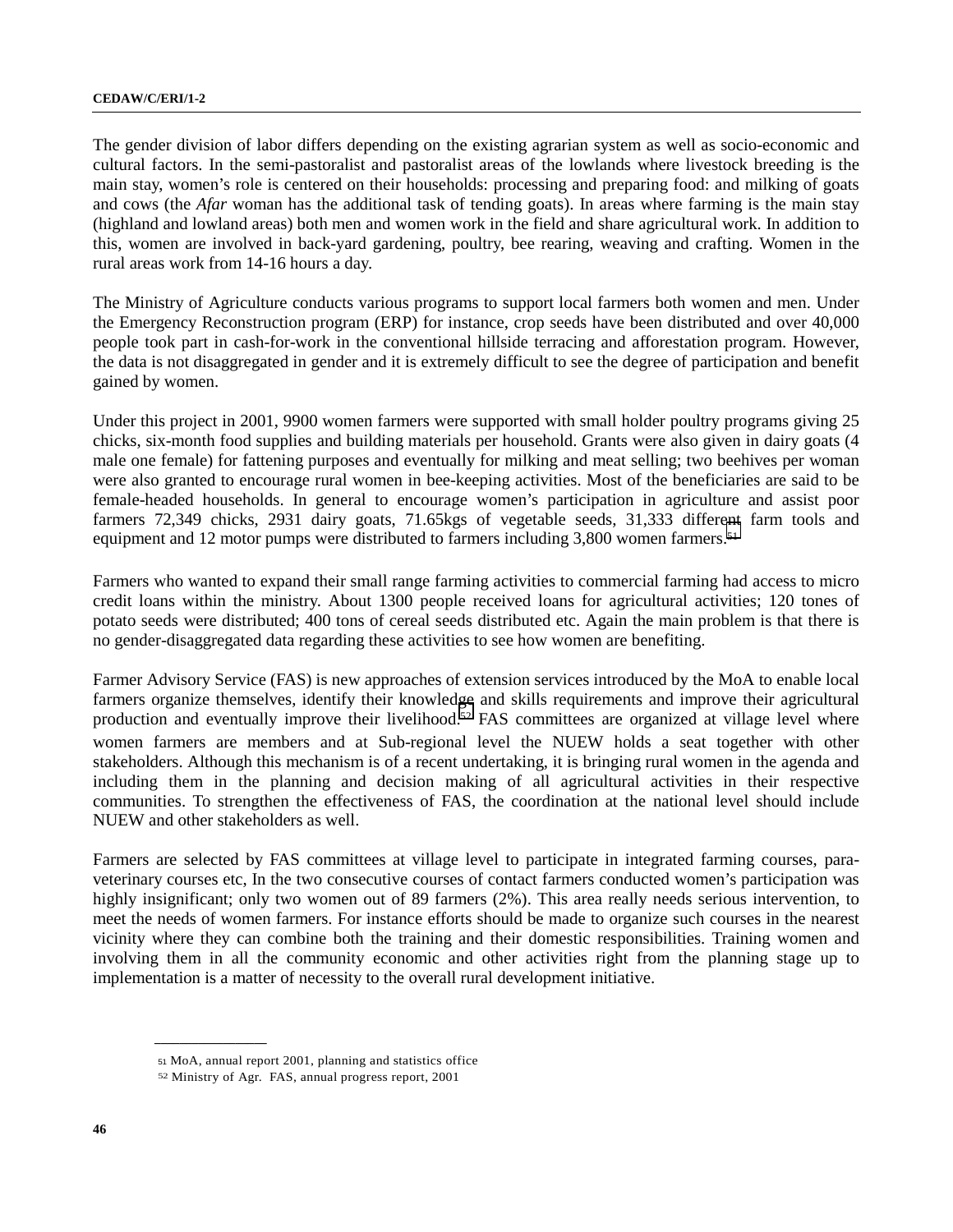On the other hand, the participation of women in the modern agricultural activities seems to be very low (5.9%), female labor force comprising only 4.8%. The most common and dominant intervention of women are animal fattening (18.7%), citrus fruit (18.2), livestock raising (16.1%), poultry (42%) with a corresponding employment share 12.9%, 6.7%, 14.3% and 4.2% respectively.

## *Micro credit*

The Saving and Micro Credit Program is one of the ECDF-financed on going activities which has opened access to credit and loans in the rural areas. The Government of Eritrea, through the Ministry of Local government, established an institution of a Saving and Micro Credit Program (SMCP) as early as 1996, whose objective was to support the rural communities, the IDPs and Returnees by providing credit and loans. Although this program does not specifically focus on women, it still encourages them to be the main beneficiaries aiming at empowering women in the rural areas economically and assisting in improving their life styles.

37% of the current cross-country beneficiaries' are women comprising female headed households, former combatants, women returnees and IDPs. Distinct changes in their life were marked as they were able to sustain themselves economically and introduce a change of life in their respective families. This activity has also enabled women to join the informal sector by involving themselves in various economic activities i.e. poultry, dairy milk supply, small trades etc.

Access to credit is applied on the grounds of equal opportunity to all regardless of sex, race, and other distinctions however; in certain localities some women were facing petty obstacles from having direct access mainly due to the prevailing traditional attitudes. For instance because of religious reasons married women were denied direct access to credit and could only be represented by their spouses; denied membership in the village banks etc. But since the ECDF credit policy declines such measures to takeover, it was easily subsided.

|                                                  | 1996 | 1997   | 1998   | 1999   | 2000   | 2001  |
|--------------------------------------------------|------|--------|--------|--------|--------|-------|
| No. of new village Banks                         | 25   | 14     | 37     | Q      | 3      | 58    |
| No. of cumulative village clusters               | 81   | 107    | 246    | 285    | 290    | 519   |
| <b>TIER I</b>                                    |      |        |        |        |        |       |
| No. of active borrowers                          | 1470 | 2373   | 5477   | 5779   | 5942   | 10304 |
| No. of Loans                                     | 1685 | 3808   | 9005   | 4391   | 2744   | 9206  |
| <b>TIER II</b>                                   |      |        |        |        |        |       |
| No. of active borrowers                          |      | ⇁      | 27     | 36     | 245    | 925   |
| No. of Loans                                     |      | -      | 33     | 46     | 259    | 1040  |
| Total # of women beneficiaries in $\%$ (Tier I)  | 30%  | 30.26% | 27.62% | 29.6%  | 30.18% | 37%   |
| Total # of women beneficiaries in $\%$ (Tier II) | ۰    | 14.29% | 6.45%  | 14.29% | 29%    | 36%   |

Table 19: Performance of saving and credit program (1996-2001)<sup>53</sup>

An impact analysis (in 2000) of this program indicated that 50% of the surveyed banks were in rural areas where there were no formal banking services and 30% of the borrowers were women: a significant achievement given their prior limited access.

Another major intervention on the credit scheme program is that of the NUEW which was particularly geared to the rural women. The program was initially launched in ten communities in Gash-Barka, Anseba, Maekel and Southern region. The target groups were female-headed households, demobilized women fighters and

<sup>53</sup> SMPC performance report , ECDF-MoLocal government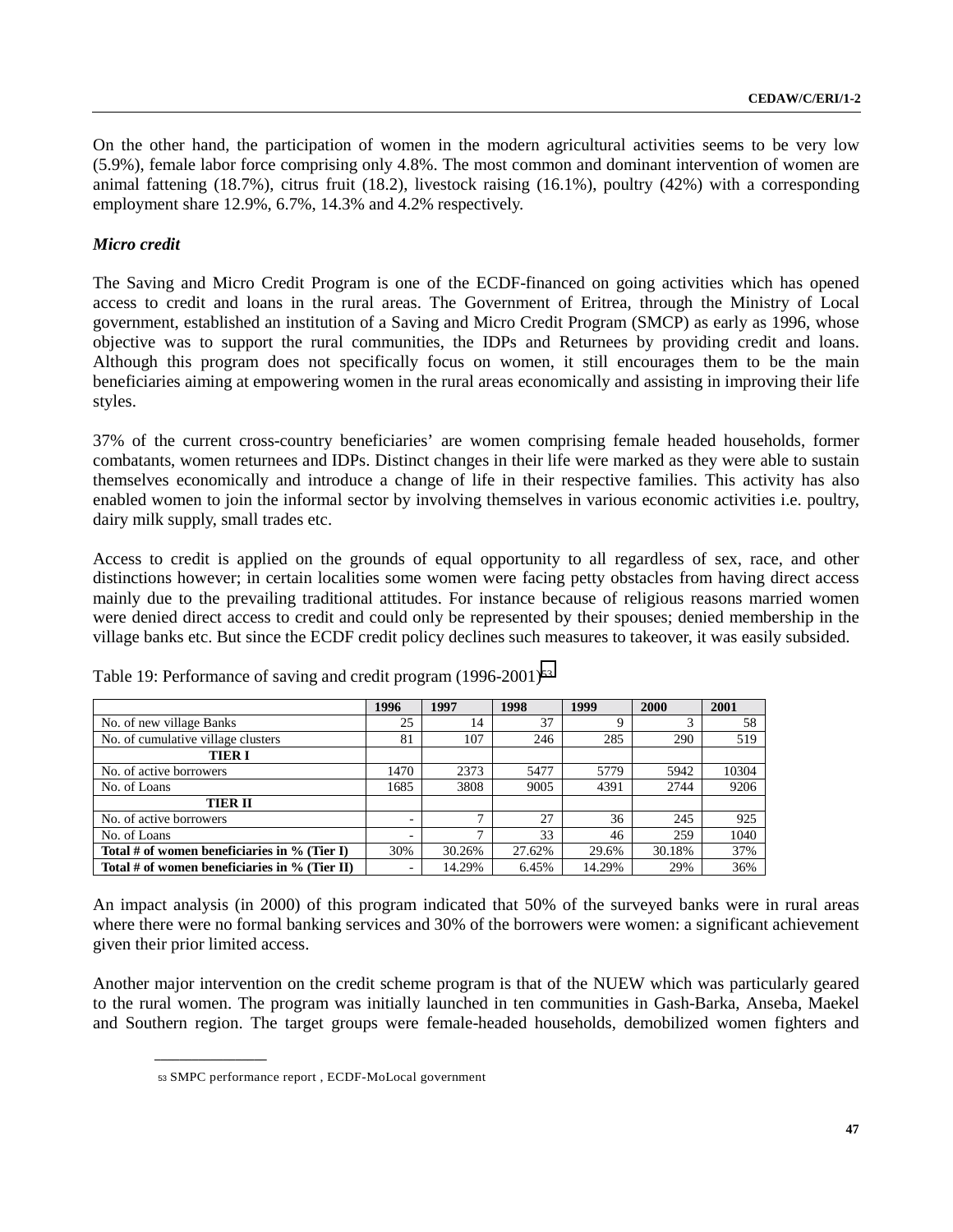returnees. The loan size ranges 500-2000 Nacfa with 12% interest rate and 12 months duration with the exception of agricultural loans that extend up to 18 months. Over 1700 families benefited from this scheme.

| <b>Region</b> | amount in<br>Loan<br><b>Nacfa</b> | #<br>of<br>beneficiaries<br>(all women) | of<br>$\frac{0}{0}$<br>loan<br>amount | $\frac{0}{0}$<br>of<br>beneficiaries | beneficiary<br>Loan/<br>in Nacfa |
|---------------|-----------------------------------|-----------------------------------------|---------------------------------------|--------------------------------------|----------------------------------|
| Gash-Barka    | 1.011.100.001                     | 916                                     | 43.4                                  | 52.0                                 | 1103.80                          |
| Debub         | 599.175.00                        | 413                                     | 25.6                                  | 23.4                                 | 1450.70                          |
| Anseba        | 245,800.00                        | 204                                     | 10.5                                  | 12.0                                 | 1205.00                          |
| Maekel        | 480,800.00                        | 223                                     | 20.5                                  | 18.6                                 | 2156.00                          |
| Total         | 2,336,875.00                      | 1756                                    | 100.00                                | 100.00                               | 1330.80                          |

Table 20: NUEW Credit programs beneficiaries and loan amounts by region (06/95-06/97)<sup>54</sup>

Women have also their own local associations called *Ukub,* where members contribute monthly and one member at a time uses the money on rotation basis. It is an indigenous credit system without any interest rate the collateral being the association (*Ukub*) itself. It is a popular form of a self-help association that assists women economically.

Rural women cooperatives in various denominations such as mini vegetable gardens, poultry, flour mills, handcraft work, and pottery were formed with the support of NUEW and other partners. The cooperatives did not really sustain; some of the shortcomings were lack of close follow up, lack of training on small business management and of course a comprehensive pre-feasibility study before the program was launched.

### *Appropriate technology for rural women*

The traditional system of dealing with daily life is still holding among the rural women in the villages. Threshing to separate grain from the husks and straw, grinding grains by stone, cooking with cow dung and woods (causing eyesight and respiratory tract problems) are to mention but a few. The Eritrean Macro policy states remarkably that appropriate labor saving technologies will be introduced to reduce the drudgery of women in the household and other activities (water, fuel, wood, child-care centers, etc.) To this effect some projects such as flourmills, hand pumps, motorized pumps, energy saving stoves and solar facilities are being installed.

In collaboration with the Ministry of energy, a pilot project on training on energy saving stoves is being conducted among rural women. It is affordable, cost effective and easily made of clay by the women after their training. However, with the policy of forest conservation wood for energy is becoming scarce. Hence other alternatives should be thought of simultaneously. Electrification of rural areas is not an immediate solution although the MoEM is in a process of forming voluntary village electric co-operatives (VEC) in rural communities who will assume the responsibility of managing electric supply at village level. Rural women as members of the community are allowed to be active members of VEC. The ministry is also looking into other options i.e. a provision of affordable gas cylinders to rural households. Currently the general consumption of gas has increased dramatically from 900 tones to 4000 tones.

<sup>54</sup> NUEW 1998 report on credit scheme project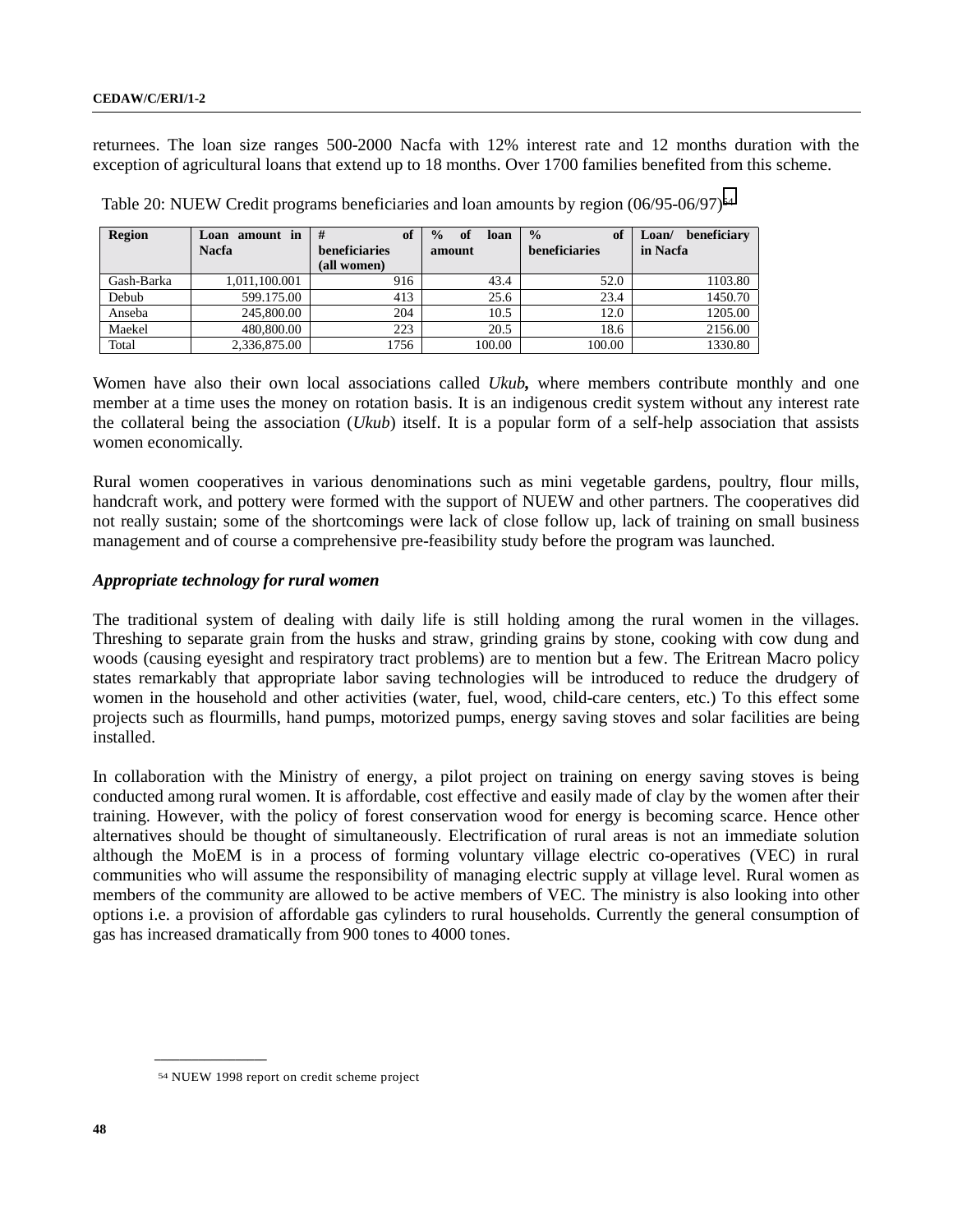## *Drinking water and sanitation programs*

In general Eritrea suffers from a shortage of developed water resources. An adequate, safe and reliable water supply is critical in all aspects of Eritrea's development endeavors. So far, the inventory of the existing<sup>55</sup> water points in all the six regions has been conducted, including the water quality and sanitary data, by the water resource department.

Fetching water from longer distances, carrying it on their backs and heads is still the main workload of women in the rural area. To ease this domestic load and to provide potable water within the vicinity of the village, different government sectors and NGO's have become involved in establishing rural water supply systems within the villages.

In the last four years over 64 solar PV systems, over 180 motorized pumps and over 500 hand pumps were installed through the joint efforts of concerned government sectors and NGOs.

| Region                                  | <b>Coverage population</b> | % coverage |
|-----------------------------------------|----------------------------|------------|
| Anseba                                  | 56,067                     | 16.7       |
| Debub                                   | 117,142                    | 26.2       |
| Gash-Barka                              | 107,182                    | 21.9       |
| Maekel                                  | 18.100                     | 16.6       |
| <b>NRS</b>                              | 30.348                     | 9.7        |
| <b>SRS</b>                              | 9.959                      | 21.5       |
| Total                                   | 398.798                    |            |
| <b>National Coverage</b>                |                            | 20.3%      |
| $S_{\alpha\mu\nu\rho\sigma}$ , WDD 2001 |                            |            |

Table 21: Rural population<sup>56</sup> with access to potable water in 2001

 *Source: WRD, 2001*

**\_\_\_\_\_\_\_\_\_\_\_\_\_\_\_\_\_\_**

According to the report of the WES sectoral review of 2002,<sup>57</sup> a project with the objective of increasing access to safe water for an additional 50,000 beneficiaries in both rural and urban areas was accomplished. In addition to this IDP resettlement areas (populations affected by border war) were provided with emergency water supply systems. To date over 400,000 rural people have access to water supplies from these projects.

Before installing a new water system, the community is asked to set up a water supply committee that will be responsible for running and maintaining the system in the future. Unfortunately since there is no uniform guideline, selection is left to the community and in most cases women become marginalized. By the same token only men are selected by the technical consultants to participate in the technical and managerial training to run the new water pumps and water supply in the community. Deliberate inclusion of women in the technical and management system is a very important issue that should be realized. Following is the ECDF statistics on water committees.

<sup>55</sup> Water point inventory and assessment, 2001, WRD

<sup>56</sup> There is no population census conducted, figures stated are derived by informal count done by each village and locality administration in each of the regions and sub-regions.

<sup>57</sup> Water, Environment Sanitation and Hygiene sectoral review January-Dec. 2002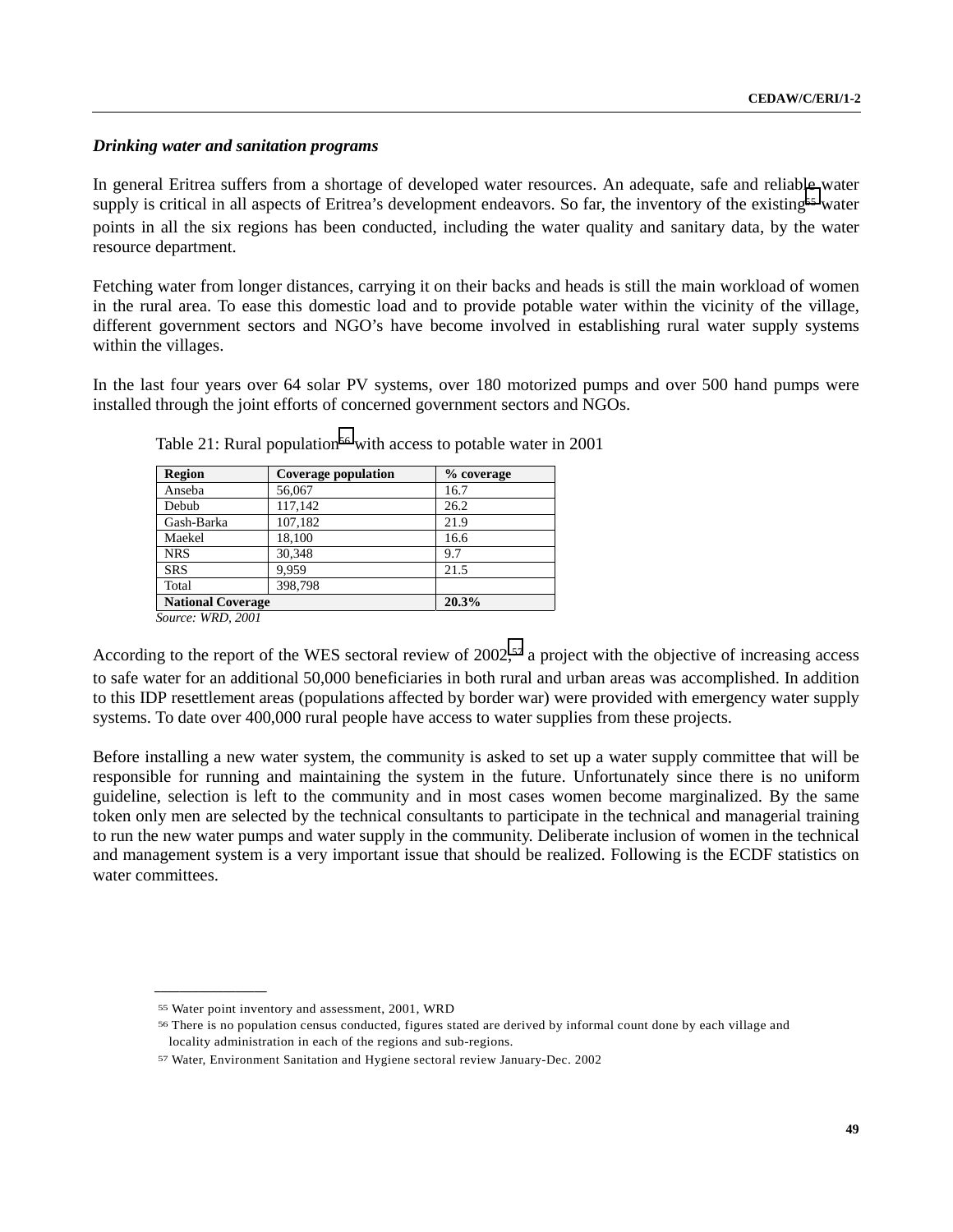| <b>Regions</b> | <b>Village</b><br>Number of<br>Water<br><b>Committees</b> | <b>Total</b> | Female | Male |
|----------------|-----------------------------------------------------------|--------------|--------|------|
| Maekel         | 7 villages Comt.                                          | 40           |        | 29   |
| Anseba         |                                                           | 22           |        | 18   |
| Gash-Barka     | 15                                                        | 74           | 12     | 62   |
| S/K/Bahri      |                                                           | 10           |        | 10   |
| Debub          |                                                           |              |        |      |
| <b>Total</b>   | <b>29 Village Committees</b>                              | 153          | 28     | 125  |

Table 22: Women in water committees

*Source: ECDF report 2002*

Training on sanitation and proper use of water is a main component of the rural water supply system project. Training is conducted for the community on avoiding water born diseases, on keeping water points clean and dry, use of drainage, restricting livestock from using the water points etc. Promoting public awareness on the importance of potable water and sanitation should, however follow a coordinated approach by the concerned sectors/NGOs to gain an effective coverage and result using the media, schools, health stations, public meetings and other effective facilities.

Roof-water harvesting is another project at its development stage by MoA that aims at collecting and encouraging better use of, every drop of rainwater, by building a simple reservoir near each house in the rural areas. This elementary conservation of water assists rural women to conduct various activities (back yard gardens, poultry, vending water etc) within their compounds and to promote family sanitation.

"Donkey and water canvas" is another activity initiated by NUEW to resolve the problem of fetching water from longer distances. Priority is given to the villages 2-5 km away from the water points and the neediest women in that village. Each family gets a donkey and a canvas as a grant. Women and girls have benefited from this project by relieving themselves from the physical strain of fetching water, minimizing wastage of time (spending over 4-6 hrs a day) and by taking enough water to use for sanitation and other purposes. In addition to this, some women benefited more by vending water on their spare time. In the life span (i.e. five years) of the project, over 2724 female-headed households have benefited.

### *Other Social Issues*

The educational and health status has been discussed thoroughly under article ten and twelve of the convention. It is a fact that women/girls in rural areas lag behind the urban female in terms of education, NAR for Primary showed 41.5% in urban while 27.2% in rural. Not only do girls start late, at ages eight or above, but also drop out early due to various social and cultural reasons such as assisting their mothers with domestic work, childraising/siblings, working in own and relatives' farms, school distance and high safety risk and early marriage.

Launching an adult literacy program was one of the major interventions in the rural areas where over 51,000 women successfully completed (MoE 2001) and over 30,000 participated under NUEW (1992-1996). The illiteracy level improved dramatically reaching 51 percent compared to 65.9 percent in 1995. The direct effect of this program was the understanding of the importance of education by mothers thereby encouraging their daughters to enroll in basic education.

Expanding elementary schools and increasing educational access in rural areas was another factor that improved girls' learning opportunities. To increase the enrollment and achievement rates, certain incentive schemes were introduced, to mention some,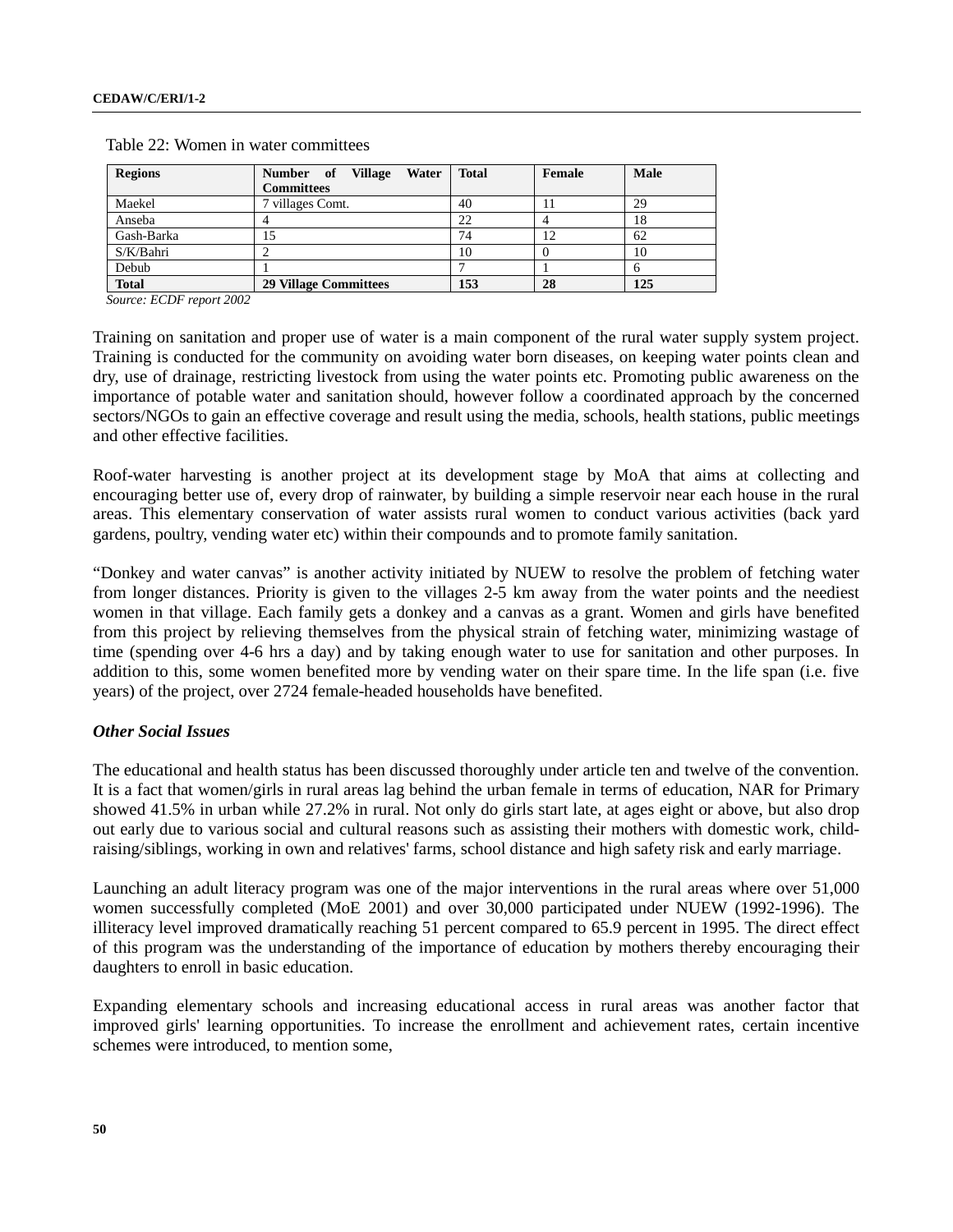- opening feeder schools to address the problem of distance from schools
- opening girls hostels and boarding schools (a total of seven across the country)
- provision of incentives in cash or kind for poor school girls, for 500 girls as a pilot project
- Special rewards for best performing girls etc.

Installation of solar PV lighting by MoEM in over 75 schools in the remote areas was an encouraging step in assisting children and adults in their studies, after they finish farm work in the evening.

The other social issue that affects rural women is the health services. The main causes of morbidity and mortality in Eritrea are communicable diseases. Among the root problems that impact the health status of the population, and women in particular, are limited access to potable and clean water, malnutrition, the inadequacy of maternal and child healthcare, the inadequacy of health education and family planning. The MoE has been exerting major interventions to address these health service challenges followed by marked improvements in community health status in the last six-seven years.

In any case, the success of a comprehensive rural development program is unthinkable without the inclusion and full participation of the rural women. The government is exerting unlimited efforts to encourage women to play a dynamic role not a peripheral role in the planning, decision-making, training and implementation of all community development projects.

### **Article 15: Legal capacity in civil matters**

According to the Eritrean Constitution all persons are equal before the law and any discrimination on the basis of sex is prohibited. In this case, Eritrean women have legal capacity identical to that of men and the same opportunities to exercise that capacity under the law. Women appear at court as judges, attorneys-at-law, witnesses, lawyers etc and have equal respect as men.

However, when it comes to the application of the legal provision a lot of limitations encounter the fact that tradition based attitudes are still anchored. Different ethnic groups are abided by their respective tradition; culture and taboos that are basically discriminatory and do not allow equal footing and status with men.

The new land proclamation itself although it recognizes women's equal access to land ownership it is, however, facing certain obstacles in effective implementation. Of course one cannot deny that discriminatory traditional values are loosing ground due to the ongoing socio-economic changes, strong political commitments from the state in promoting women's rights, involvement of women in education and employment and the improving level of consciousness of the Eritrean community towards women's participation.

Basically a woman can hold any position in her professional life without the consent of her spouse as such because she is the one to decide. Nevertheless, as couples they decide together to the best interest of their family and children. For instance, if a woman with certain qualification is promoted and transferred to another area (region) she will probably reject the promotion wanting to stay with her kids. Men however, never lose such opportunities and in most cases their rate of mobility is very high. Under the new family law the occupation of spouses is legally defined to be:

*1) Each of the spouses may carry on the occupation or the activity of his/her choice*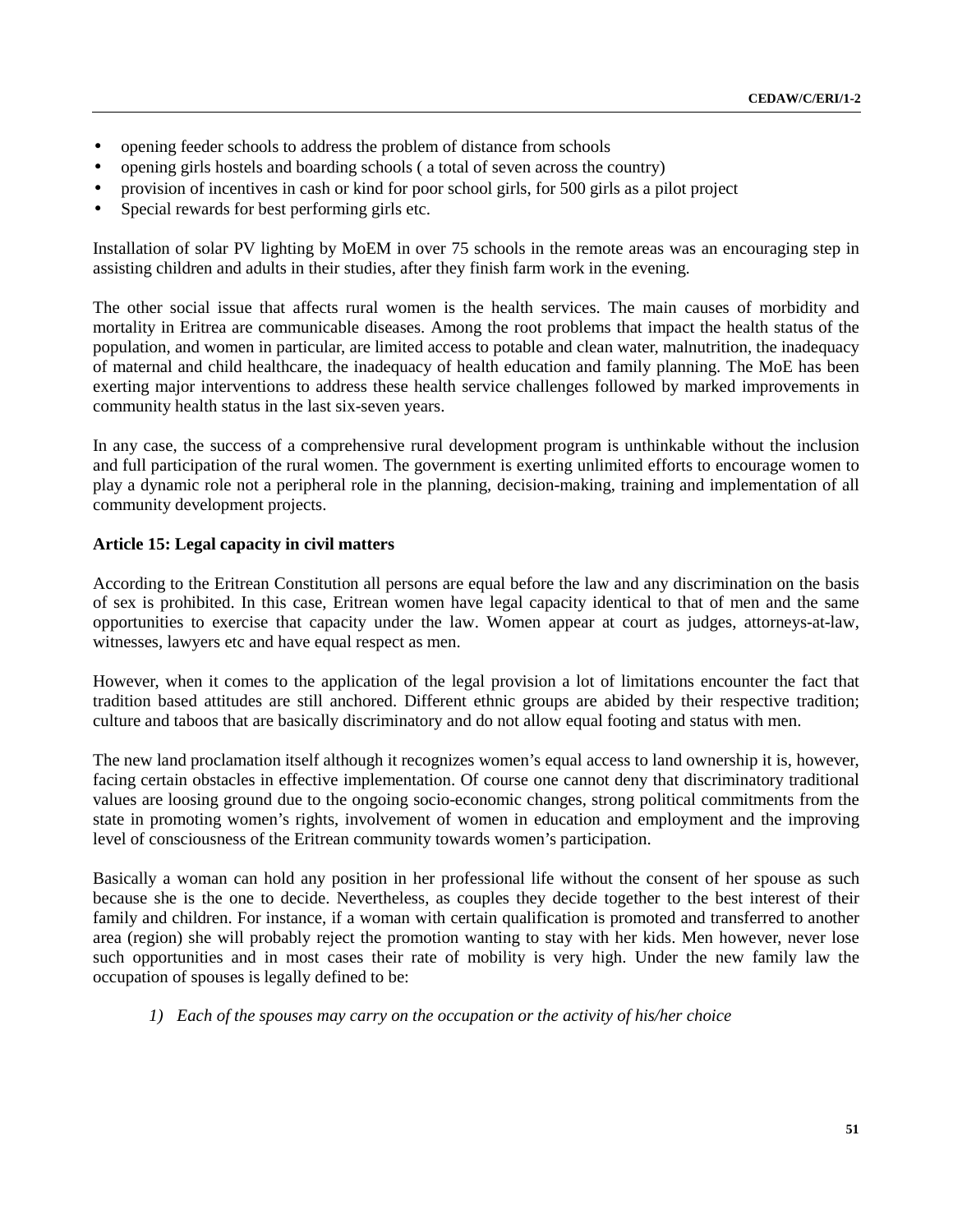*2) The other spouse may, in the interest of the household, object to the carrying on of a given occupation or activity.58*

This means that both spouses can reconsider any employment opportunity encountered to the interest of the family based on mutual consent.

Constitutionally under Article 19, freedom of movement is guaranteed to everyone and reads:

*Every Citizen has the right to move freely throughout Eritrea or reside and settle in any part thereof.*

It has been a well-rooted traditional practice with remarkable dominance even today; that after marriage a woman automatically holds the domicile of her spouse since the bridegroom is expected to prepare their house. In case of family conflict she moves back to her parents/guardian until the case is settled in any way. This has been improving through the course of time shifting towards mutually choosing the best place for the family.

The draft civil law provides the right to choose residence for both and stipulates as follows:

- *1) The common residence shall be chosen by common agreement of the spouses. If one of the spouses is judicially interdicted or not willing or not in a condition to express a wish, the common residence shall be chosen by the other spouse.*
- 2) *Each of the spouses may apply to the family arbitrators, if a dispute regarding the choice of the common residence arises between them.59*

Marital power is a complex issue with many features. Marital power is actually based on economic power; whoever feeds the family has decision power on the family matters. It can also depend on the particular tradition of an ethnic group. For instance in one of the ethnic groups of Eritrea, the Kunama, and the matriarchy is the rule of the land, which is still functioning. Marital power also varies with the level of education and development of a family. It is a fact that marital power is loosing ground within educated families (educated spouses) where they prefer to lead their life with mutual consent in all issues that concern the family.

The marital power was amplified in the colonial civil code Art. 635, which states bluntly *"the husband is the head of the family, unless otherwise expressly provided by this code, the wife owes his obedience in all lawful things, which he orders"*. Nevertheless, the article was automatically repealed and was replaced by Art. 45 of EPLF's family law (under proclamation1/1991) which, is based on the equal rights and status of both the sexes, and keeps the interest of the children and mother of the family.

Women have equal right to conclude contracts and administer property, run businesses and can inherit family business including its management and issue business license on individual basis. According to business licensing office statistics, over 25,000 business licenses has been issued in the Zoba Maekel (region), of which 30% are owned by women. They participate in various businesses as depicted in the following table.

<sup>58</sup> Draft Civil law, Art. 645

<sup>59</sup> Draft Civil law, Art. 641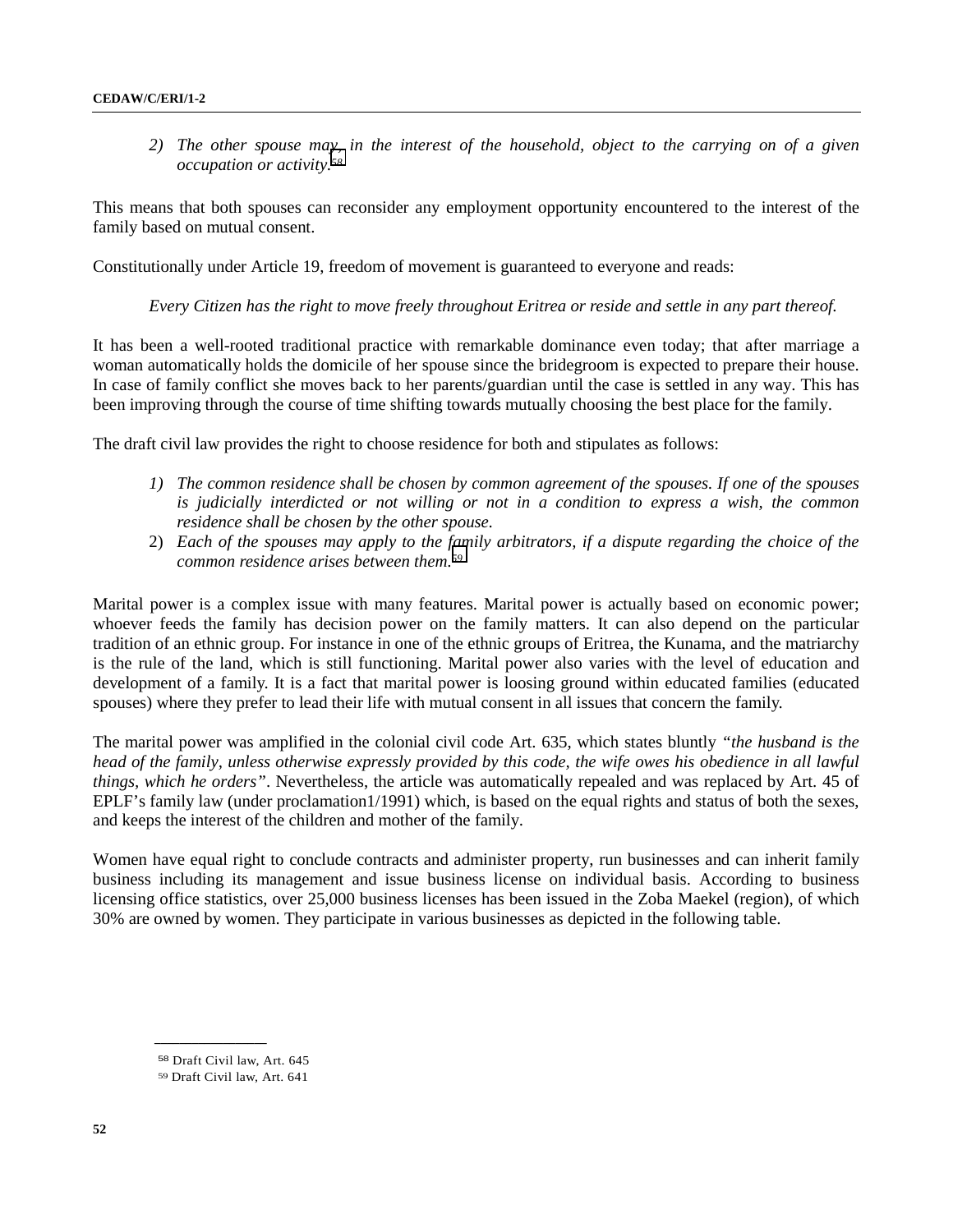| S.N | <b>Activity Category description</b>   | No. of licenses issued |
|-----|----------------------------------------|------------------------|
| 1.  | Agriculture, hunting, forestry         | 20                     |
| 2.  | Fishing                                | 3                      |
| 3.  | Manufacturing                          | 326                    |
| 4.  | Mining and Quarrying                   | 48                     |
| 5.  | Electricity, Gas and Water supply      | 24                     |
| 6.  | Construction                           | 24                     |
| 7.  | General trading, Repair motor vehicles | 5479                   |
| 8.  | Transport, Storage and Communication   | 197                    |
| 9.  | Financial intermediation, Real Estate  |                        |
| 10. | General Service                        | 1411                   |
| 11. | <b>Professional Service</b>            | 89                     |

Table 23: Women in Business in Maekel region

 *Source: Business License office*

The problem is not that women are not accorded identical rights in civil matters with men, that legal capacity and the same opportunity to exercise that capacity is absent; it is actually the lack of knowledge and awareness among the majority of women of the existence of such protective measures.

To address this gap, the legal counseling unit (LCU) under NUEW has been focusing in awareness raising campaigns in the last three years with the aim of popularizing the legal provisions in all matters that concern women. To this effect a training manual was developed mainly featuring family law, the land proclamation and particular issues of the criminal code (abortion, rape etc).<sup>60</sup> Current LCU statistics show that over 5700 women have participated in the legal literacy workshops organized by LCU in the year 2002.

### **Article 16: Marriage and family relations**

Marriage is considered as a legal bond between spouses and is monogamy system except for the followers of Islamic religion. The current marital status<sup>61</sup> indicates that 20.2 percent of women of reproductive age in Eritrea have never married, 58.5 percent are currently married, 1.6 percent living with their partners (cohabiting), 6.9 percent are divorced/separated and 12.5 percent are widowed.

The civil-code of Eritrea regulates all marriage and family relations including the minimum age of marriage and the compulsory nature of registering marriage contracts.

However, since Eritrea is a heterogeneous nation composed of nine ethnic groups each with its indigenous language, traditional values and customary laws, a vent of flexibility in accommodating all is still open. In traditional Eritrea the marriage and family relations was totally bound by customary laws dictated by the elders of the community and tribal chiefs/leaders. Considering the plurality and diversity of culture and religion in the country the current system recognizes legally various marriage laws and practices. According to the draft Transitional Civil law of Eritrea Civil marriage, Religious marriage and customary marriage are the recognized forms of marriages.

*Civil Marriage* will take place when a man and a woman have appeared before the civil status officer for the purpose of contracting marriage and have given their respective consent before the civil status officer (Art. 518)

<sup>60</sup> The rights of women in relation to family law, NUEW 2000

<sup>61</sup> EDHS 2002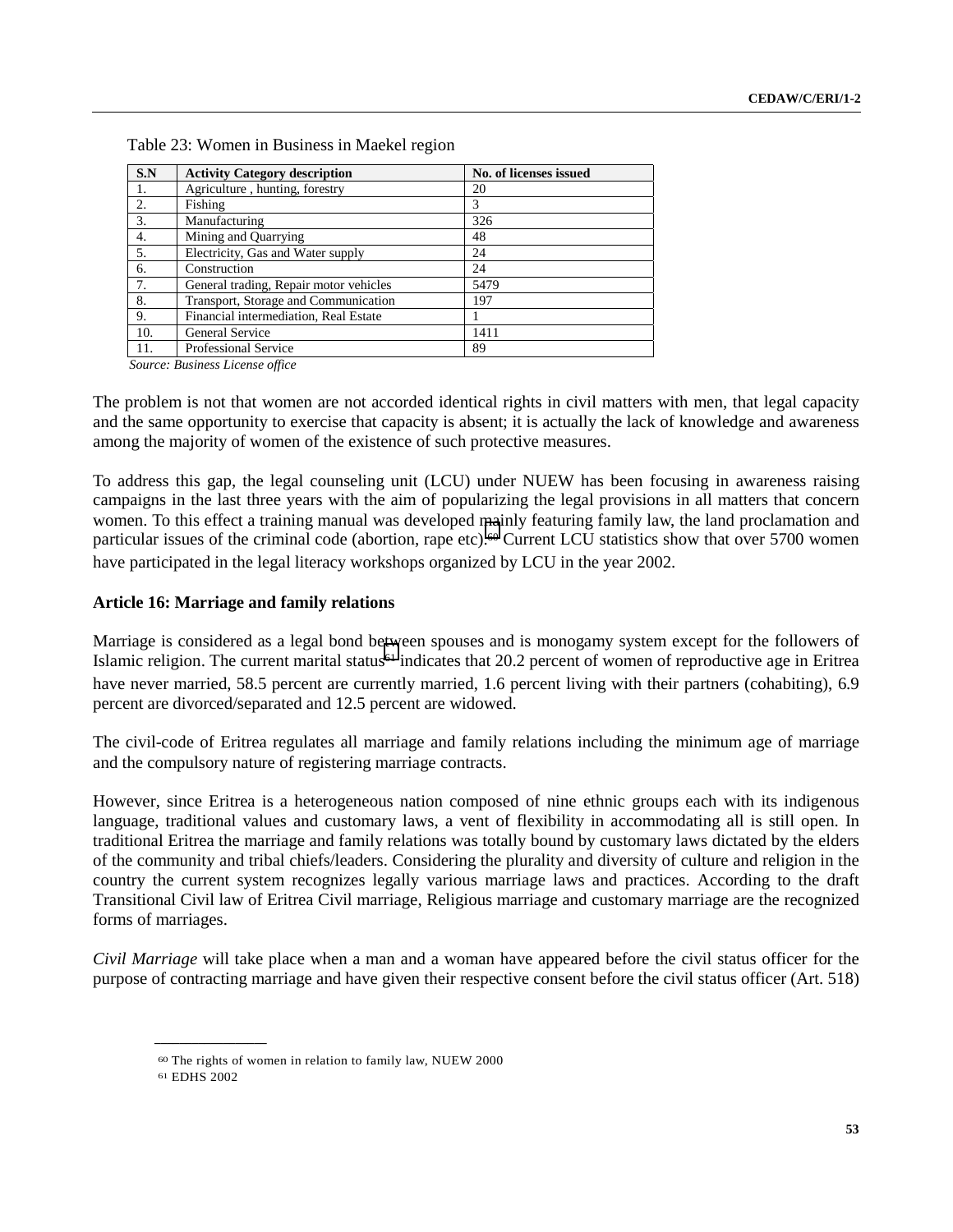#### **CEDAW/C/ERI/1-2**

*Religious marriage* shall take place when a man and a woman have performed such acts or rites as are deemed to constitute a valid marriage according to their religion or the religion of one of them (Art. 519).

*Marriage according to Custom* will take place when a man and a woman perform such rites as constitute a permanent union between such man and woman under the rules of the community to which they belong or to which one of them belongs. (Art. 520)

There are many customary laws practiced in the high-lands (mostly Christian) and low-lands (mostly Moslem) part of the country covering all most all the ethnic groups, to mention few:62

- Customary law of the *Adkeme Melgae* codified in 1936 in Tigringa
- The *Adgna Tegeleba* codified in 1937 in Tigringa
- The *Logo-chiwa* codified in 1413 initially later modified and coded in 1910 in Tigringa
- The *Karneshm* codified in 1910 in Tigringa
- The Lamza Saharti codified in 1936 in Tigrigna
- The *Shewate Anseba* codified in 1910 in Tigrigna
- The customary law of the *Kunama* is not codified but orally remembered and administered consistently
- The *Fithi Mehari of Mensa'e* codified in 1913 in Tigre
- The Ben-Amir codified in 1967 in English.

In all the customary laws authority of arranging betrothals is given to the male parents or male relatives of the bridegroom (except for the Kunama who follow matriarchal pattern). Customary marriage age for girls is 8-15 and for boys 12-15 years. The wife has no right to file petition of divorce under any circumstance in certain tribes however requests her spouse to call her parents to intervene on her behalf.

#### *Law reforms in marriage*

**\_\_\_\_\_\_\_\_\_\_\_\_\_\_\_\_\_\_**

The Macro Policy of the state of Eritrea laid the foundation for law reforms related to women's rights. It is clearly enshrined under the gender policy as:

### b. *the equal right of women will be upheld and all laws that subtract from this right will be changed.*

Hence, the law reform committee formed in 1997 under the Ministry of Justice has drafted new Civil and Penal codes considering the fundamental human right, gender equality and all constitutional rights in reference to women. Although after national independence the colonial civil and criminal code was adopted, it was however, supported by a law reform proclamation 1/1991, which repealed and reformed the codes to fit with the Eritrean legal preference and was referred to as the Transitional Code of Eritrea (TCE). Registration of marriages, minimum age marriage, period of widowhood, pecuniary effects of marriage and divorce, succession etc. are some of the issues that were reformed. Currently the courts are using TCE until the draft law is approved by the Parliament.

All forms of marriage (except that of *Sharia*) including customary and religious marriages in the new draft civil code/TCE have common binding conditions that enhance women's' right in marriage contracts. To mention few:

<sup>62</sup> An Assessment of Legal issues affecting women's lives in Eritrea, NUEW, March 2001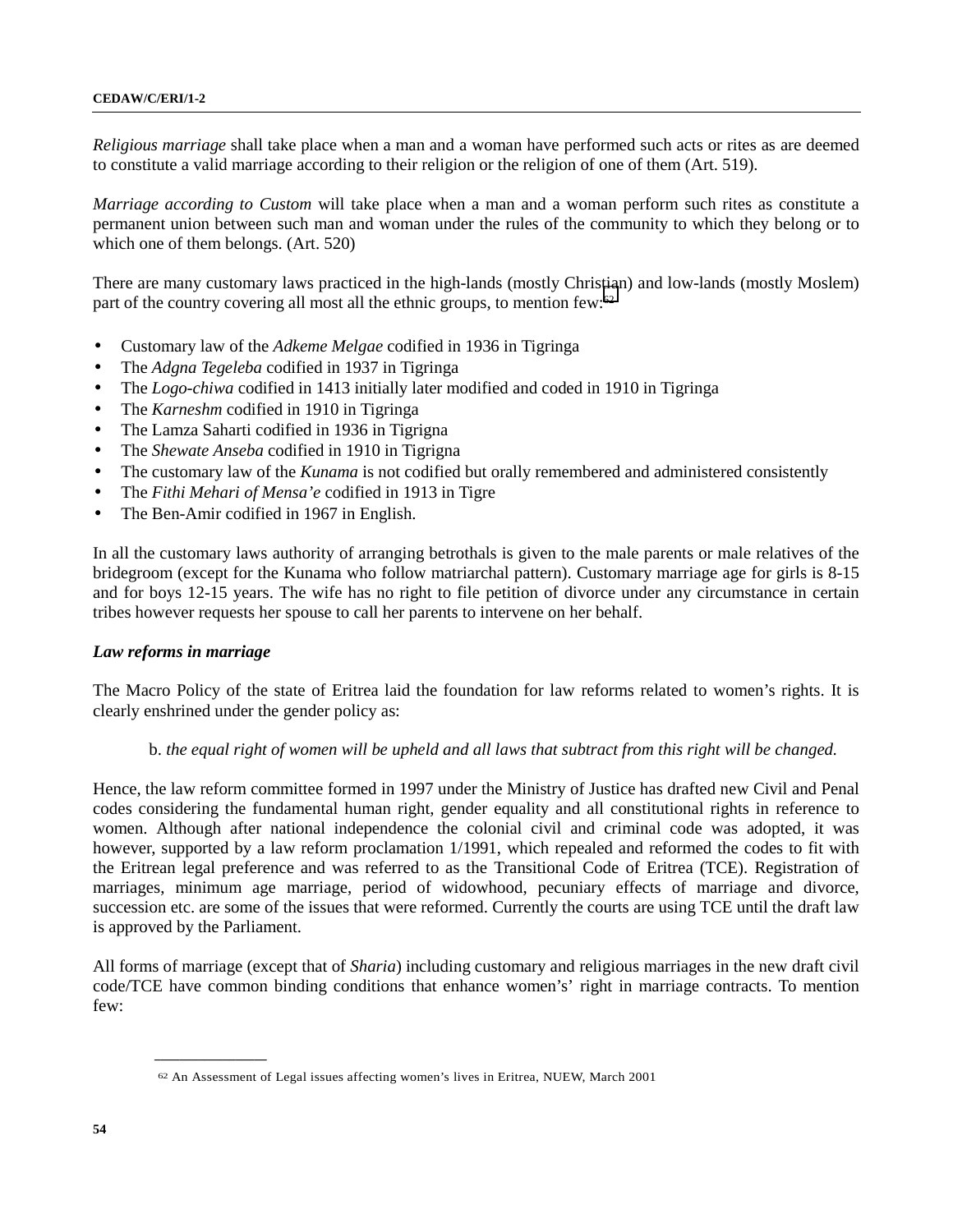*A man and a woman who have not both attained the full age of 18 years may not contract marriage (Art. 521) in case the woman is pregnant or has already given birth to a child at the age of sixteen dispensation might be granted from the rule concerning age.*

*Marriages between persons related by affinity and consanguinity are prohibited (Art. 522/523)*

*Each of the spouses shall personally consent to the marriage at the time the marriage takes place (525)…..representation shall not be allowed unless a dispensation be given for good cause by the attorney general.*

*No consent shall be valid which has been extorted by threat (Art. 528) etc.*

Currently, legal and administrative protections are guaranteed by reforming the family law and by foreseeing its' implementation and proper applications. The law magnifies that all forms of marriages should be contracted in mutual support and understanding and both the husband and wife will be held responsible for taking care of the family. The draft law reads

*The spouses owe each other respect, fidelity, protection, support and assistance (Art. 564)*

*The spouse shall co-operate in the interest of the family, on the basis of equal rights and responsibilities of both sexes, to ensure the moral and material direction of the family, the upbringing of the children and the preparation of the children for their place in society (Art. 565).*

*A record of marriage shall be drawn up in customary and religious marriages (Art .543/544)*

The challenging aspect in this law reform exercise is the harmonization of the provision of *Sharia law* with the provisions of the family law under the civil code. The *Sharia law* exercises its own divorce, inheritance and property management regulations, separate from the civil code. Once a woman is married under *Sheria law,* she is obliged to go by *Sharia* provisions in case of divorce, child custody and alimony, succession where it differs from the provisions given in the civil code.

Marriages based on affinity, consanguinity and or bigamy are prohibited under the law.

#### *Betrothal and under-age marriage*

Under-age marriage for girls has been a common practice among Eritrean communities. Girls were being married by arranged agreements between families without their consent at the age of thirteen, without even questioning the health, age and other situations of the man. Marriage by abduction/threat was an accepted phenomenon as well as marriage for settling family conflicts and vindication. The period of widow-hood extends to life for a woman while the man is allowed to marry the next day.

The traditional and customary marriage begun to subside during the liberation struggle when the EPLF proclaimed a new family law prohibiting certain acts such as bride price, abduction, under age marriage, marriage without consent etc, which were discriminating and oppressing women's rights. Of course laws and regulations do not stand alone and were reinforced by conducting awareness raising campaigns to change the traditional attitudes, the mindset and ensure social readiness of community to fit in the changing situation towards women's liberation. Through time, undeniable changes have been acquired, influencing the decline of early marriages. Today, the marriage age for girls is 18 by law.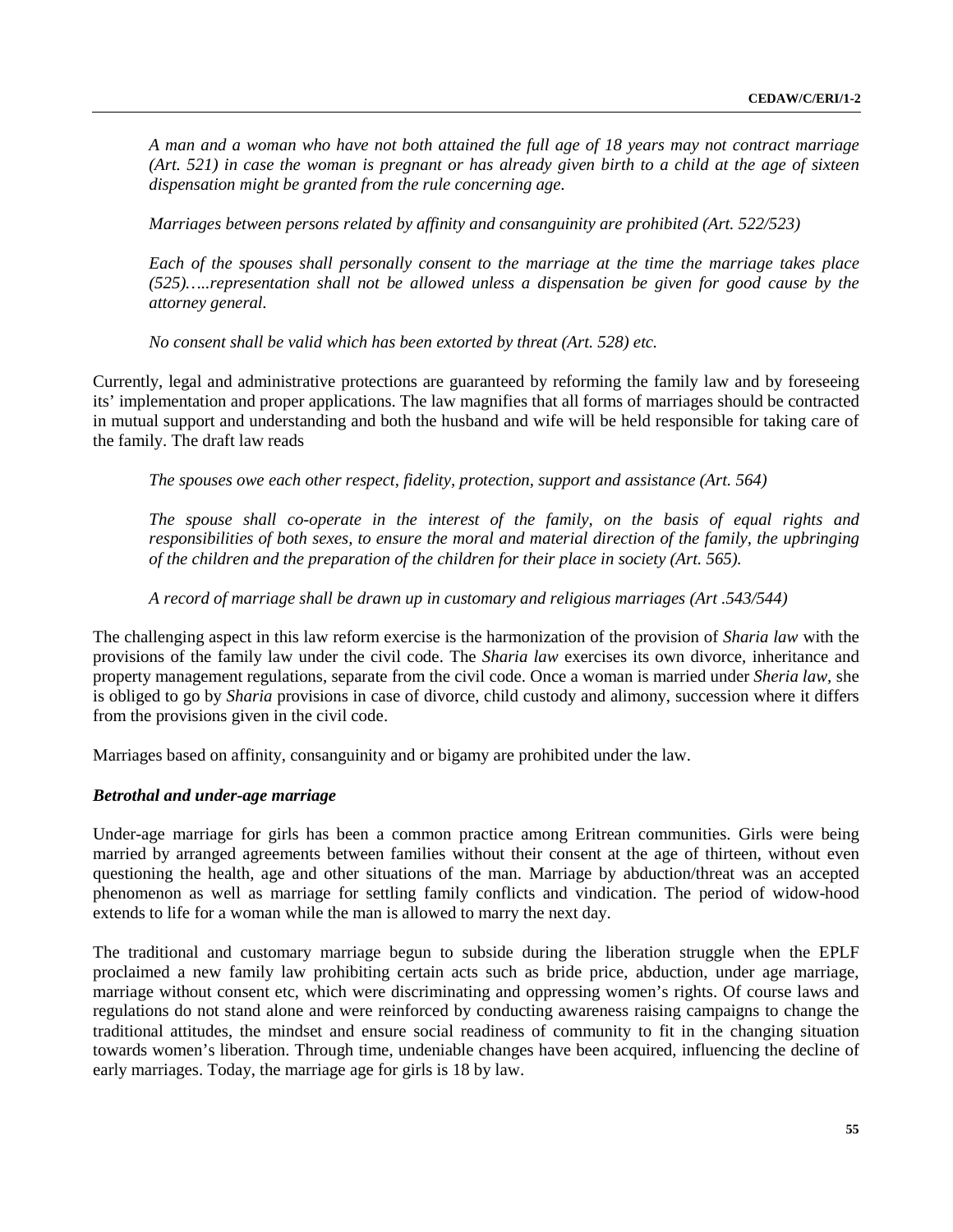According to DHS 1995, the median age at first marriage for women in Eritrea has risen steadily from 16 years among women age 40-49 to 18 years among women age 20-24. The proportion of women married by aged 15 declined from 31 percent among those ages 45-49 to 20 percent among women aged 15-19 years. Overall, 73 percent of Eritrean women currently aged 25-49 were married by age 20. Men enter into first union at a much later age than women: the median age at first marriage among men 25-59 is 25 years.

Betrothal is still taking place among Eritrean communities; used as a stepping stone to future marriages. According to the current civil (family) law, betrothal<sup>63</sup> can be conducted in front of two witnesses. However, it cannot enter in the registers of civil status. It shall also be of no effect until both future spouses attain the marriageable age required by law. In early days, parents enter into betrothal on behalf of their young girls (5-10 years of age) who stayed abided until they reached puberty. Currently, a time limit for the period of betrothal is defined under the new draft law. If at the time of betrothal, no period has been agreed, the marriage shall take place within six months from the date upon which either of the future spouses has expressed his or her wish that the marriage be celebrated.

## *Divorce*

There are legally accepted conditions for termination of marriage, which can be: death of the spouses; divorce for serious causes (when one of the spouses commits adultery, and or when one deserts); and by court order (Art. 663). Efforts to reconcile family cases are undertaken by family arbitration before divorce is ordered by court.

According to TCC, any unilateral repudiation of the wife by the husband or the husband by the wife is of no effect. In case of divorce, a petition of divorce can be made to the family arbitrators either by the two spouses jointly or by one of them.

However, if arbitration fails and divorce takes place under the civil law the following provisions are applied:  $-64$ 

- Pecuniary relations are liquidated.
- The custody and support of children born of the marriage are regulated having solely the interest of such children. Children are entrusted to their mother up to the age of five.
- The husband provides maintenance for the child decided by the arbitration committee.
- Common property is divided on equal terms between the spouses and common debts are settled. This is also applicable in the case of cohabitation.
- Have the right to retake their personal property.

Except for the followers of Sharia law.

**\_\_\_\_\_\_\_\_\_\_\_\_\_\_\_\_\_\_**

Divorce cases are handled by family arbitrators appointed by each of the spouse and or by court. But, only the court is competent to decide whether a divorce has been lawfully pronounced by the family arbitrators or not.

Unfortunately, women are not appointed to be members of the arbitration committee in most cases. A lot of complaints against family arbitrators have been filed to the legal counseling unit under NUEW for not handling such cases impartially and with the least of satisfaction to the woman in case. A lot of effort is being exerted by

<sup>63</sup> Defined as a contract whereby the fiance and fiancee agree that a marriage shall take place between them

<sup>64</sup> Family law, on Termination of marriage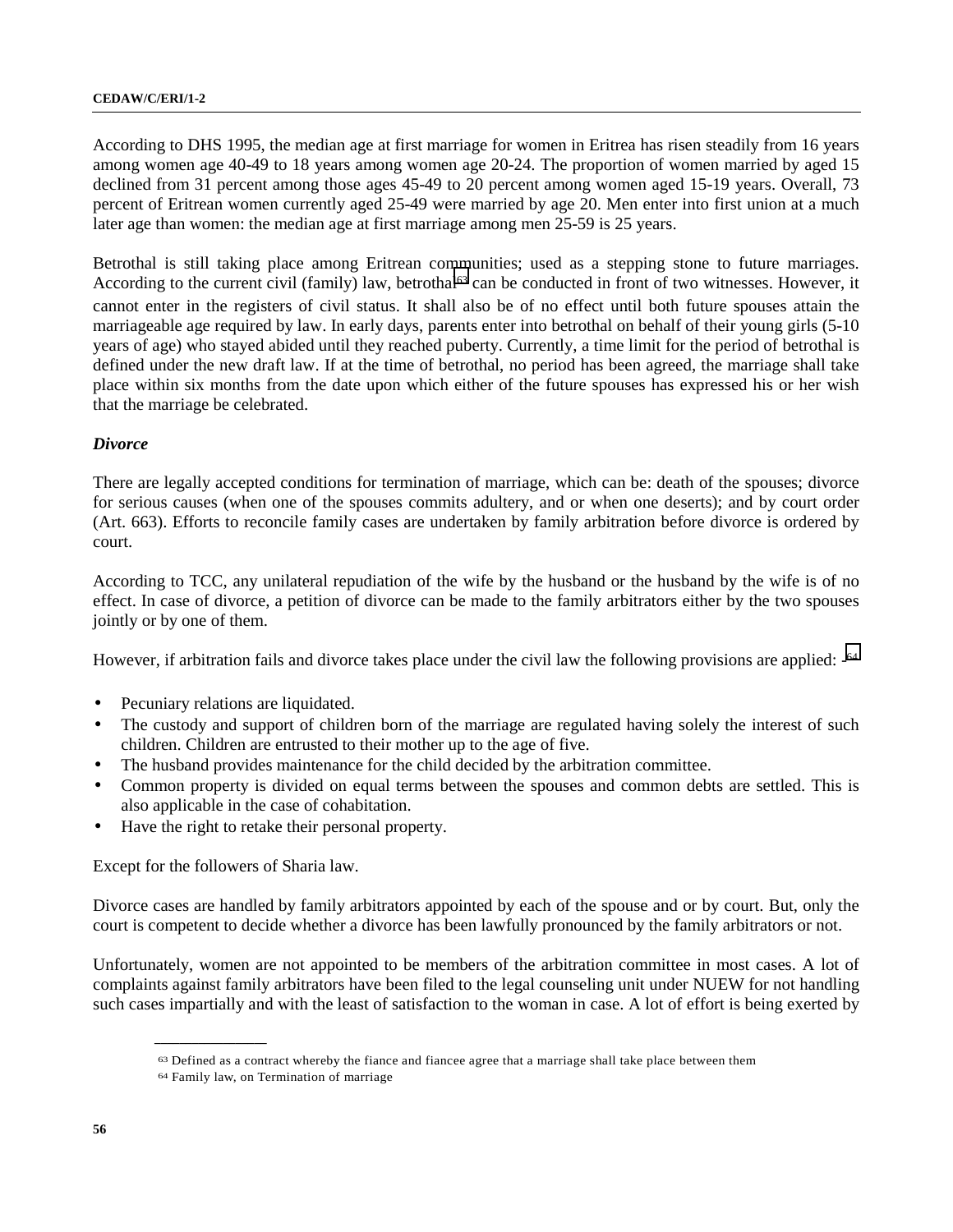NUEW to include women in the portfolio of family arbitration committee and even to go beyond and introduce community elected village courts that can replace the arbitration committees.

Currently, the divorce and or separation cases and child maintenance issues are showing an increasing trend.

## *Personal rights and Property*

There is no such law or tradition that states that a married woman should assume the name of her spouse; she retains her fathers' name even after her marriage, but their children assume the name of the father.

Husband and wife have the right to administer their personal property, receive the income and may freely dispose of his/her property. They can also receive their earnings and salaries and have a bank account to deposit personal property. Common property such as property donated to both, all property acquired by the spouses during marriage, salaries etc can be administered jointly or independently by each one of the spouses.<sup>65</sup>

### *Cohabitation*

A lot of women have become victims of unregistered unions in the past. Previously, according to the colonial civil law, cohabitation was allowed by law, but considered as an irregular union denying the right of succession, maintenance, community of property and bond of affinity to the woman. However, if they live together for over ten years compensation of divorce could be provided. In many cases divorces of cohabitation took place just before the cut-off period leaving the wife extremely helpless.

Irregular union has been totally repealed and cohabitation without marriage is now considered a regular union and must be registered. Legal protection in all terms of family relations is provided to those living together for a long time as if they were married. There is an important remark in relation to this article, which is the need and importance of defining the time limit by law.

### *Rape*

Although rape is a criminal offence some parents of raped females prefer to marry their daughters to the offender in order to cover the offence rendered against the family and sexual injury to their daughter. This kind of arbitration and agreement is conducted between the families involved avoiding the law. In most cases such marriages end up in divorce since the motive of the bridegroom behind that matrimony was to protect himself from any criminal charges of rape. The victim has no right to raise the rape case again after the divorce.

According to the criminal law:

**\_\_\_\_\_\_\_\_\_\_\_\_\_\_\_\_\_\_**

*Whoever compels a woman to submit to sexual intercourse outside wedlock, whether by the use of violence or grave intimidation or after having rendered her unconscious or incapable of resistance is punishable by law.*

<sup>65</sup> Ibid., on personal effects of marriage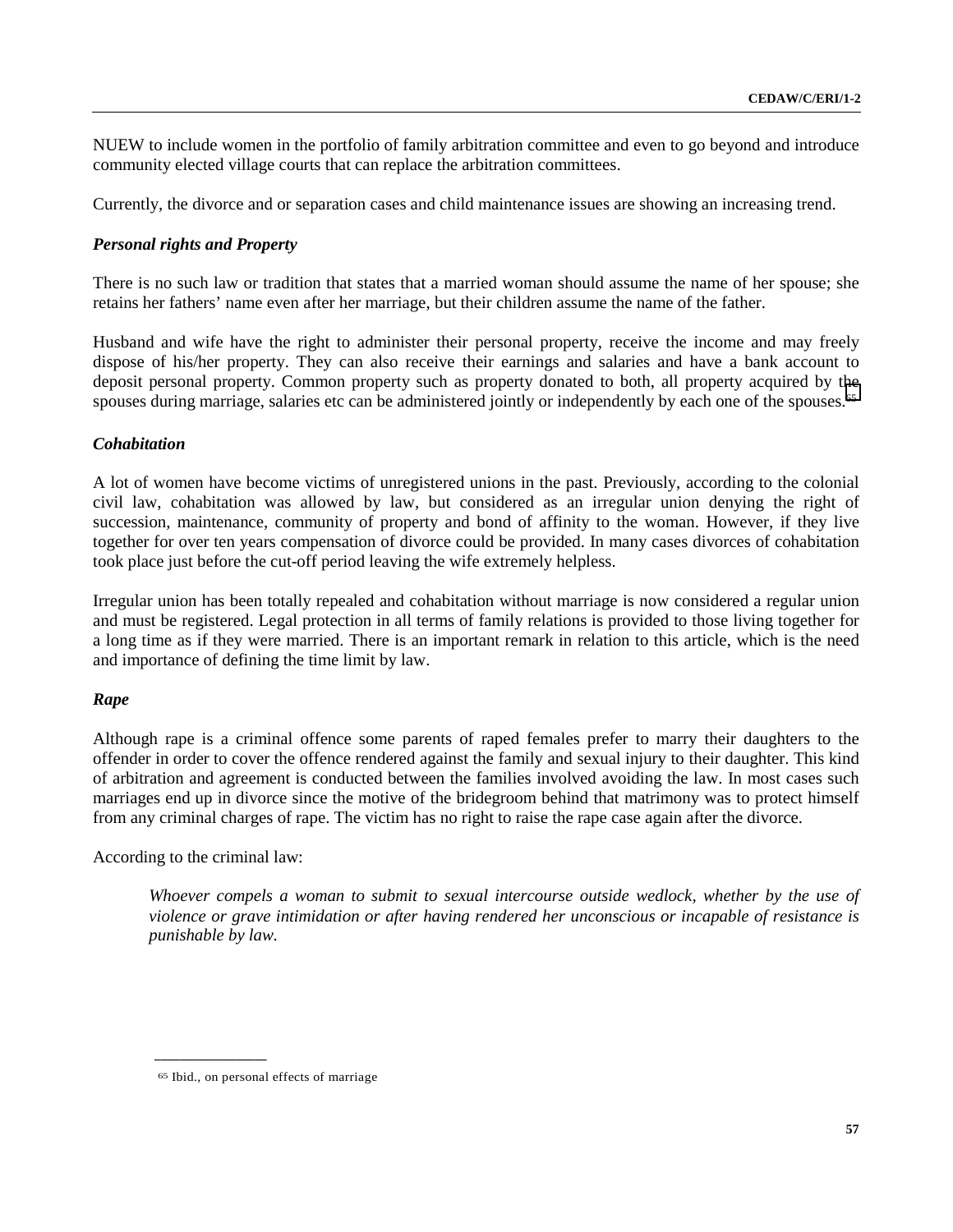This being the case the crime degree and level of punishment of rape differs when it is committed:

- a) on a child under 15 years of age
- b) to an inmate of a hospital, alms-house, asylum or any establishment of education, correction, detention places who is dependant upon, or under the supervision or control of the accused person
- c) by a number of persons acting in concert

Rape cases are usually reported to police and forwarded to the office of attorney general. But all rape incidents are not filed. People tend to conceal the situation fearing the social alienation their girls could face. Some times even the victim herself keeps the secret. The following table shows the rape cases reported to the police.

Table 24: Rape cases

| T<br>r ear                         | 1998     | 1999 | <b>2000</b> | 2001 | 2002   |
|------------------------------------|----------|------|-------------|------|--------|
| <b>Reported Rape cases</b>         | ∩.<br>∠⊥ | 49   | 49          | 63   | $77**$ |
| Source: Office of Attorney general |          |      |             |      |        |

\*\* The fourth quarter report not included, the figure will tend to increase

The statistics show that rape incidences are increasing. Compared to the year 2000 it has increased by 46% in the year 2002. According to the report, the victims are mostly between the age 13-17 i.e. underage girls.

Again intensive and comprehensive legal literacy activities among women and communities at large, are highly required and should be done through the joint efforts of NUEW, the MoJ and other civil society or organizations.

### *Inheritance/succession*

According to the civil law, there is no discrimination in inheritance. It clearly states that "*the sex, age, nationality of heir shall not affect anyway the ascertainment of his right to the succession*" (Art. 837). In case of the *Sharia* law, however, the provision varies.

In case of death of her spouse, the mother with her children inherits all property including farmland. Nevertheless, where the deceased is not survived by his children his parents are called to his success. If the wife and the in-laws cannot reconcile such a situation (which is always the case) then she will be compelled to sell the common property and take her share. This does not apply to personal properties.

In case of divorce, the family arbitrators may handle the case, and may even award to one of the spouses threequarters of the common property depending on the good and bad faith of the spouses, unlawful enrichments etc.

## **Conclusion**

The preceding report has examined each of the 16 Articles of the Convention on the Elimination of all forms of Discrimination against Women in the context of Eritrean reality. It has tried to illustrate the important legal and administrative provisions that have been adopted to deal with issues of discrimination and equality of opportunities as well as the challenges and traditional barriers.

However, even if legislation provides for equal rights and opportunities, attitudes and cultural practices still constitute major obstacles which affect possibilities of change, rendering it slow and gradual.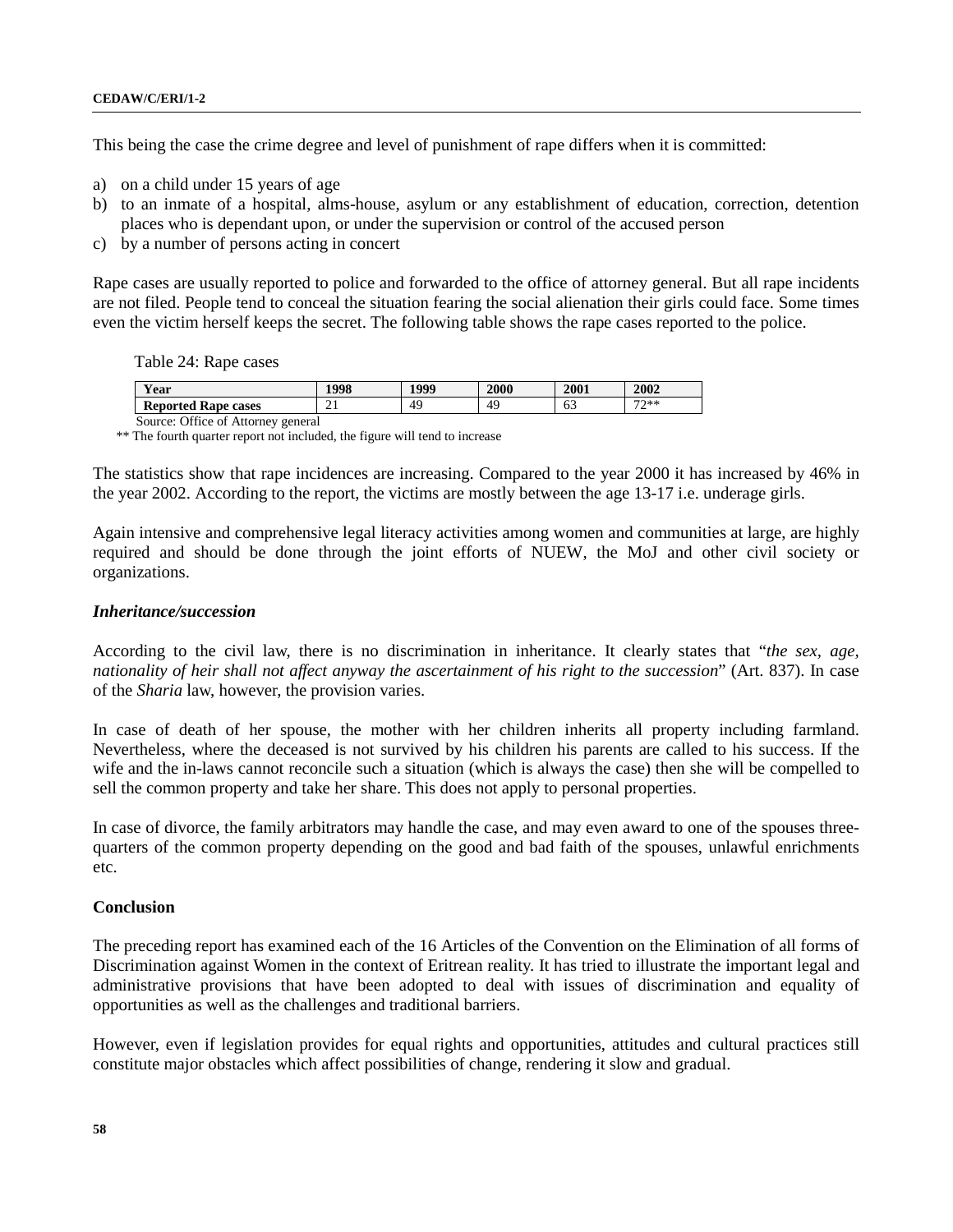The Government of Eritrea, however, declares its strong commitment and political will to achieve concrete equality measures and eradicate existing discrimination as it considers the participation of women and their full integration in national development and society as essential elements for development and establishment of true democracy.

It is the principle conviction of the government that women's rights and participation cannot be asserted if the fundamental change does not embrace the vast majority of women, if access and opportunity is not widely open to all. In such cases, the whole issue of empowerment remains cosmetic. The philosophy and principle belief of the government on this matter was more articulated on the 20th anniversary of NUEW in the keynote speech by the President of the State.

Choosing between symbolic dimension or substantive and broad-based participation is a crucial dimension. There is always the temptation to focus on the participation of a few women at the top or those at the highest echelon only. This approach is distorted and will inevitably confine the participation of women to a nominal degree. Genuine participation of women should mean empowering all or the majority of women to play meaningful role in all aspects of societal activities. The emphasis of the efforts that have to be exerted should therefore be geared at empowering all or the majority; thereby ensuring that participation would be substantive rather than symbolic.<sup>66</sup>

The Eritrean women believe that gender equality is not something that is granted and or donated but it is something that should be achieved through their conscious participation in all walks of life. Their journey of equal rights has started long ago, during the struggle for liberation under the slogan *"equality through equal participation in work''*, which Eritrean women will continue to retain and follow.

In line with UN system Millennium Development Goals (MDGs), the government and a UN country team under United Nations Development Assistance Framework (UNDAF) addressed the national priorities in the development and recovery program which has given emphasis to gender in development (GID) strategies as cross cutting issues. This is explicitly stated as follows:67

- i. support the implementation of the National Action Plan for the advancement of Women;
- ii. assist in strengthening institutional mechanism at the national, regional and local level to address gender issues in public policy, resource allocation, and monitor gender initiatives in policy, programs and legislation;
- iii. assist in strengthening the capacity of organizations that represent women's interest and promote advocacy , networking and partnership for the advancement of women;
- iv. assist in strengthening women's entrepreneurial skills, knowledge and capacities; and
- v. support institutions to collect analyze and disseminate gender-disaggregated data in their respective sectors and areas.

It should be a mutual consensus and understanding that achieving women's rights is not an exclusive task of women or their organizations, but it is the responsibility of all adherents of the fundamental rights of human beings.

<sup>66</sup> Address by H.E President of Eritrea, Isaias Afewerki , Nov.27-29, 1999

<sup>67</sup> United Nations Development Assistance Framework, 2002-06 Eritrea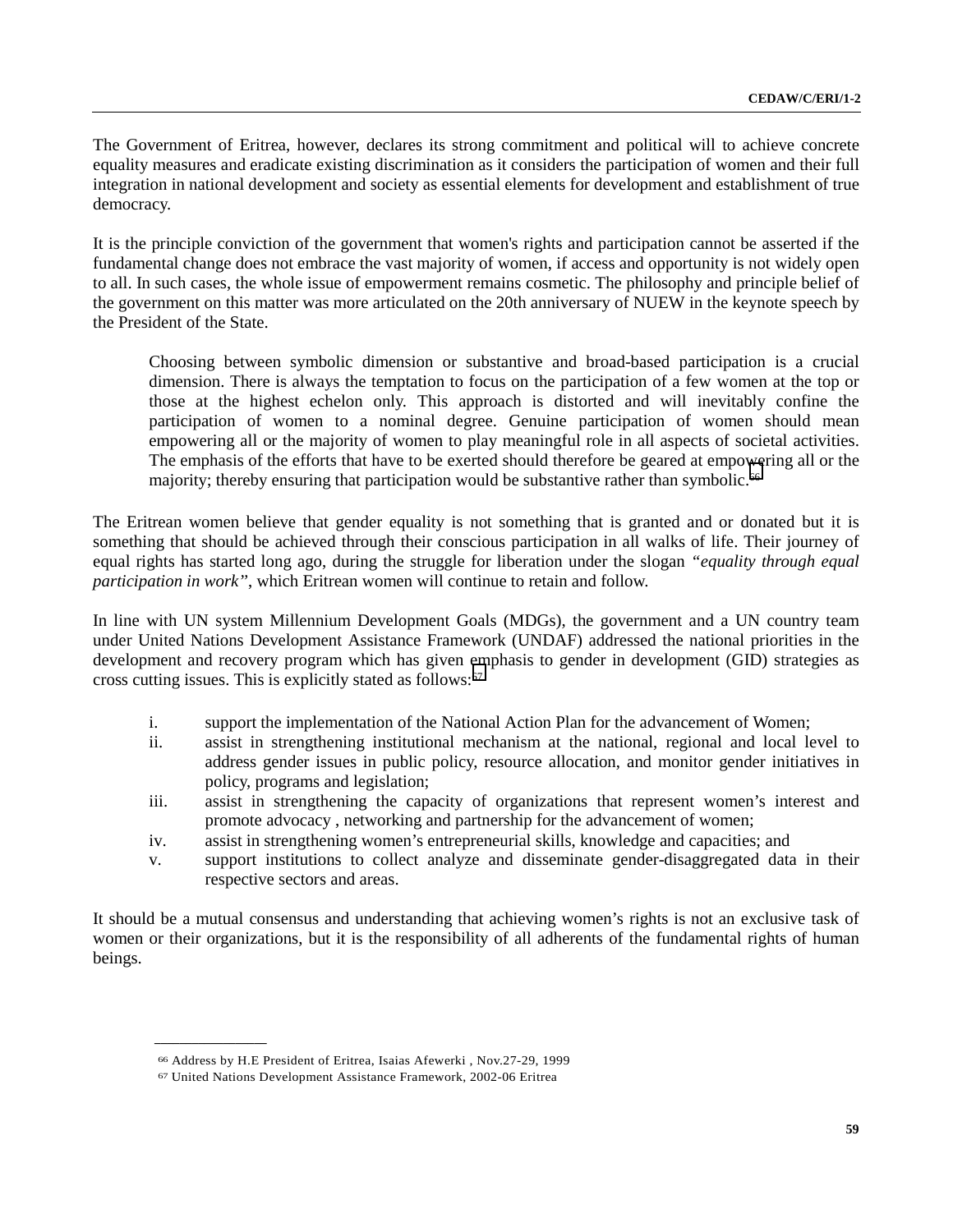A continuous research on various areas that have direct or indirect influence on the status of women need to be assessed and researched to provide a basis for gender policy formulation and future strategic framework to acquire fundamental change in Eritrean women's life and status.

**The Government Of The State of Eritrea**

**Dec. 2002**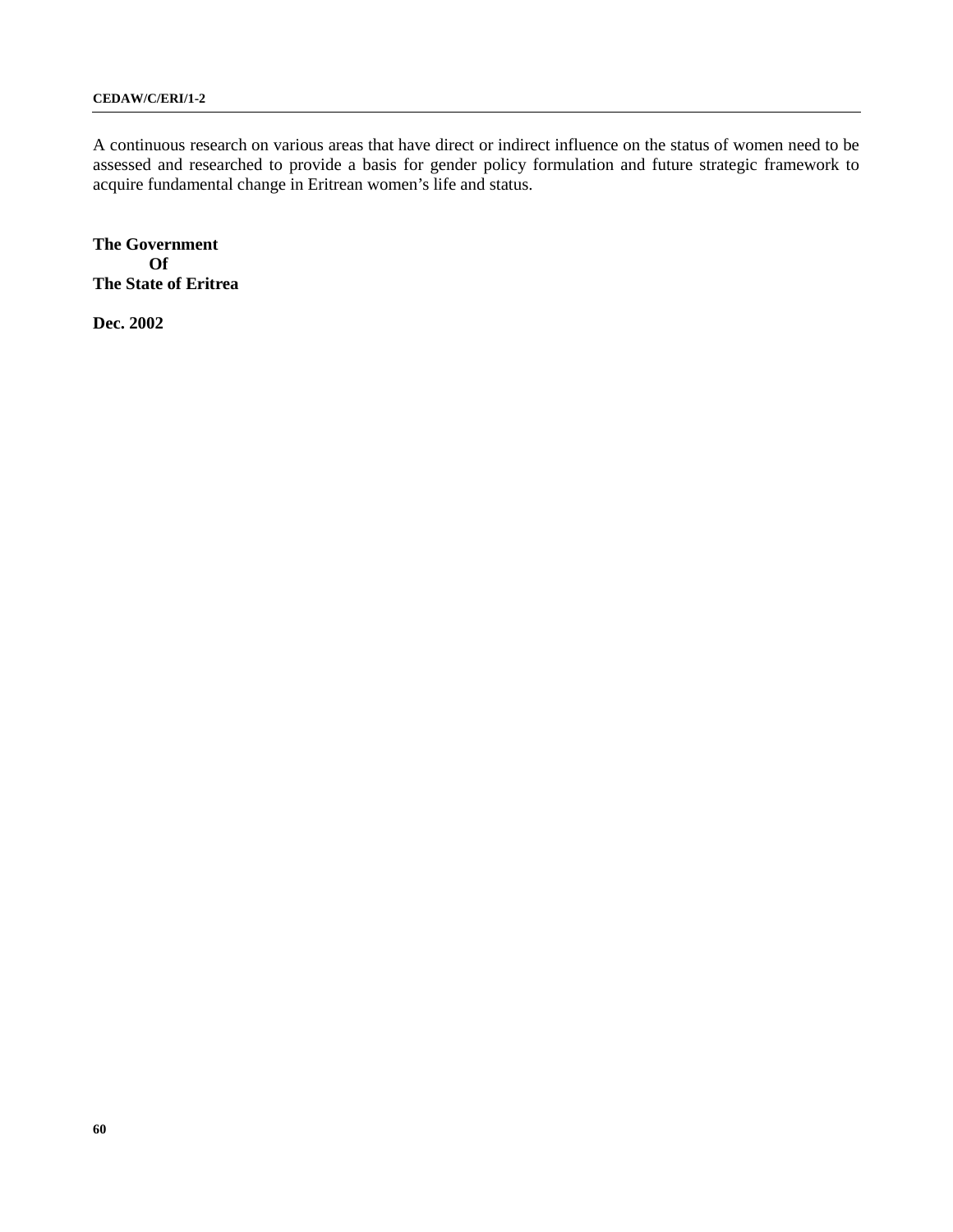## **Annex 1**

# **List of Acronyms**

| <b>ACORD</b>    | Agency for Co-operation of Research in Development                         |
|-----------------|----------------------------------------------------------------------------|
| ATTI            | Asmara Teacher Training Institute                                          |
| <b>CPA</b>      | <b>Central Personnel Administration</b>                                    |
| <b>CCE</b>      | <b>Constitutional Commission Eritrea</b>                                   |
| <b>CGRSR</b>    | Center for Gender Research Studies and Resource                            |
| <b>CEDAW</b>    | Convention on the Elimination of all forms of Discrimination Against Women |
| <b>CHW</b>      | <b>Community Health Workers</b>                                            |
| <b>CSW</b>      | Commission on the Status of Women                                          |
| <b>DEA</b>      | Division of Adult Education                                                |
| <b>ECRF</b>     | Eritrean Community Rehabilitation Fund                                     |
| <b>ECD</b>      | Early Childhood Development                                                |
| <b>ECDF</b>     | <b>Eritrean Community Development Fund</b>                                 |
| <b>EDHS</b>     | Eritrea Demographic and Health Survey                                      |
| <b>ENCC</b>     | Eritrean National Chamber of Commerce                                      |
| <b>EPLF</b>     | <b>Eritrean Peoples Liberation Forces</b>                                  |
| <b>ERREC</b>    | Eritrean Relief and Refugee Commission                                     |
| ERP             | <b>Emergency Reconstruction program</b>                                    |
| <b>ESECE</b>    | Eritrean Secondary Education Certificate Examination                       |
| FAS             | Farmer Advisory Service                                                    |
| <b>FFT</b>      | Food for Training                                                          |
| <b>FGM</b>      | <b>Female Genital Mutilation</b>                                           |
| <b>FRHAE</b>    | Family Reproductive Health Association of Eritrea                          |
| GAP             | <b>Gender Action Plan</b>                                                  |
| <b>GEO</b>      | Government of Eritrea                                                      |
| GID             | Gender In Development                                                      |
| <b>GNP</b>      | <b>Gross National Product</b>                                              |
| <b>HCBE</b>     | Housing and Commercial Bank of Eritrea                                     |
| <b>HAMSET</b>   | HIV/AIDS, Malaria, STD and Tuberculosis                                    |
| <b>HIMS</b>     | <b>Health Management Information System</b>                                |
| <b>HRD</b>      | Human Resource Development                                                 |
| <b>IDPs</b>     | <b>Internally Displaced Persons</b>                                        |
| <b>IEC</b>      | Information, Education and Communication                                   |
| <b>IMR</b>      | <b>Infant Mortality Rate</b>                                               |
| <b>IMCI</b>     | <b>Integrated Management of Childhood Illnesses</b>                        |
| <b>LCU/NUEW</b> | Legal Literacy Unit                                                        |
| LSEs            | Large Scale Enterprises                                                    |
| <b>NUEW</b>     | National Union of Eritrean Women                                           |
| <b>NUEYS</b>    | National Union of Eritrean Youth and Students                              |
| <b>NCEW</b>     | National Confederation of Eritrean Workers                                 |
| <b>MDGs</b>     | UN system Millennium Development Goals                                     |
| <b>MLA</b>      | Monitoring and Learning Achievement                                        |
| MoA             | Ministry of Agriculture                                                    |
| MoD             | Ministry of Defence                                                        |
| MoE             | Ministry of Education                                                      |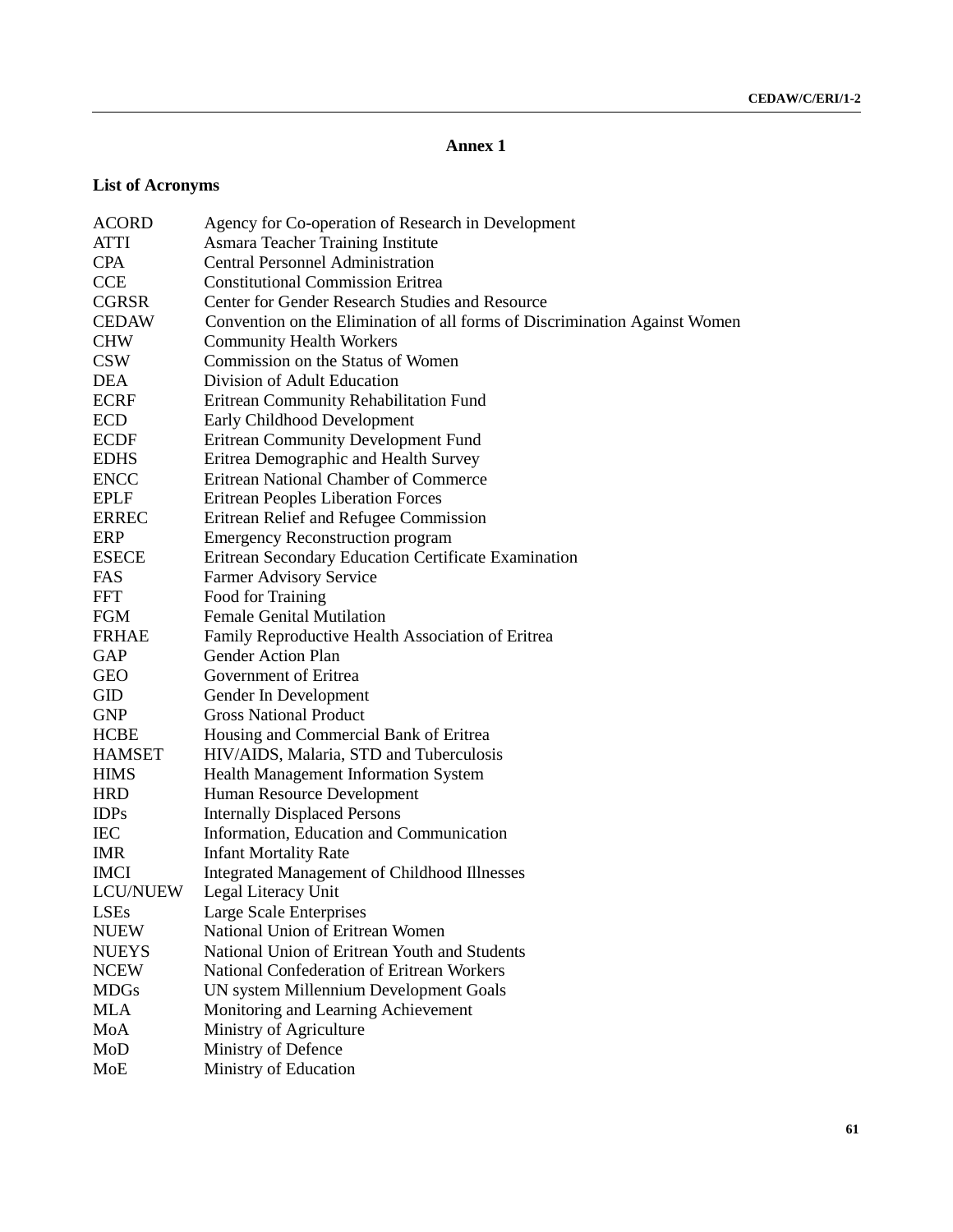| MoEM          | Ministry of Energy and Mines                                      |
|---------------|-------------------------------------------------------------------|
| MoH           | Ministry of Health                                                |
| <b>MoLWE</b>  | Ministry of Land Water and Environment                            |
| <b>MoLHW</b>  | Ministry of Labor and Human Welfare                               |
| MoLG          | Ministry of Local Government                                      |
| MoTI          | Ministry of Trade and Industry                                    |
| <b>MMR</b>    | <b>Maternal Mortality Ratio</b>                                   |
| MP            | <b>Member of Parliament</b>                                       |
| <b>MSME</b>   | Micro, Small, and Medium Enterprise                               |
| <b>NAR</b>    | <b>Net Attendance Ratio</b>                                       |
| <b>NEPFP</b>  | National Economic Policy Framework and Program                    |
| <b>NGO</b>    | Non Governmental Organizations                                    |
| <b>NLP</b>    | National Literacy Program                                         |
| <b>NRS</b>    | Northern Red Sea (region)                                         |
| <b>PFDG</b>   | Peoples Front for Democracy and Justice                           |
| <b>PGE</b>    | Provisional Government of Eritrea                                 |
| <b>PHC</b>    | Primary Health Care                                               |
| <b>PTC</b>    | <b>Parents Teachers Committee</b>                                 |
| <b>SMCP</b>   | Saving and Micro Credit Program                                   |
| <b>SRS</b>    | Southern Red Sea (region)                                         |
| <b>TBA</b>    | <b>Traditional Birth Attendants</b>                               |
| <b>TCCE</b>   | <b>Transitional Civil Code Eritrea</b>                            |
| <b>TCCE</b>   | <b>Transitional Criminal Code Eritrea</b>                         |
| <b>TCE</b>    | <b>Transitional Code of Eritrea</b>                               |
| TTI           | <b>Teacher Training Institute</b>                                 |
| <b>TVET</b>   | <b>Technical and Vocational Education Training</b>                |
| <b>UNDAF</b>  | United Nations Development Assistance Framework                   |
| <b>UNESCO</b> | United Nations, Educational, Scientific and Cultural Organization |
| <b>UNICEF</b> | <b>United Nations Children's Fund</b>                             |
| <b>UNIFEM</b> | United Nations Development Fund for Women                         |
| <b>UOA</b>    | University of Asmara                                              |
| <b>VEC</b>    | Village Electric Co-operation                                     |
| <b>WAD</b>    | Water Resource Department                                         |
| WBDU          | Women Business Development Unit                                   |
| <b>WES</b>    | Water, Environment Sanitation and Hygiene                         |
| <b>WFP</b>    | <b>World Food Program</b>                                         |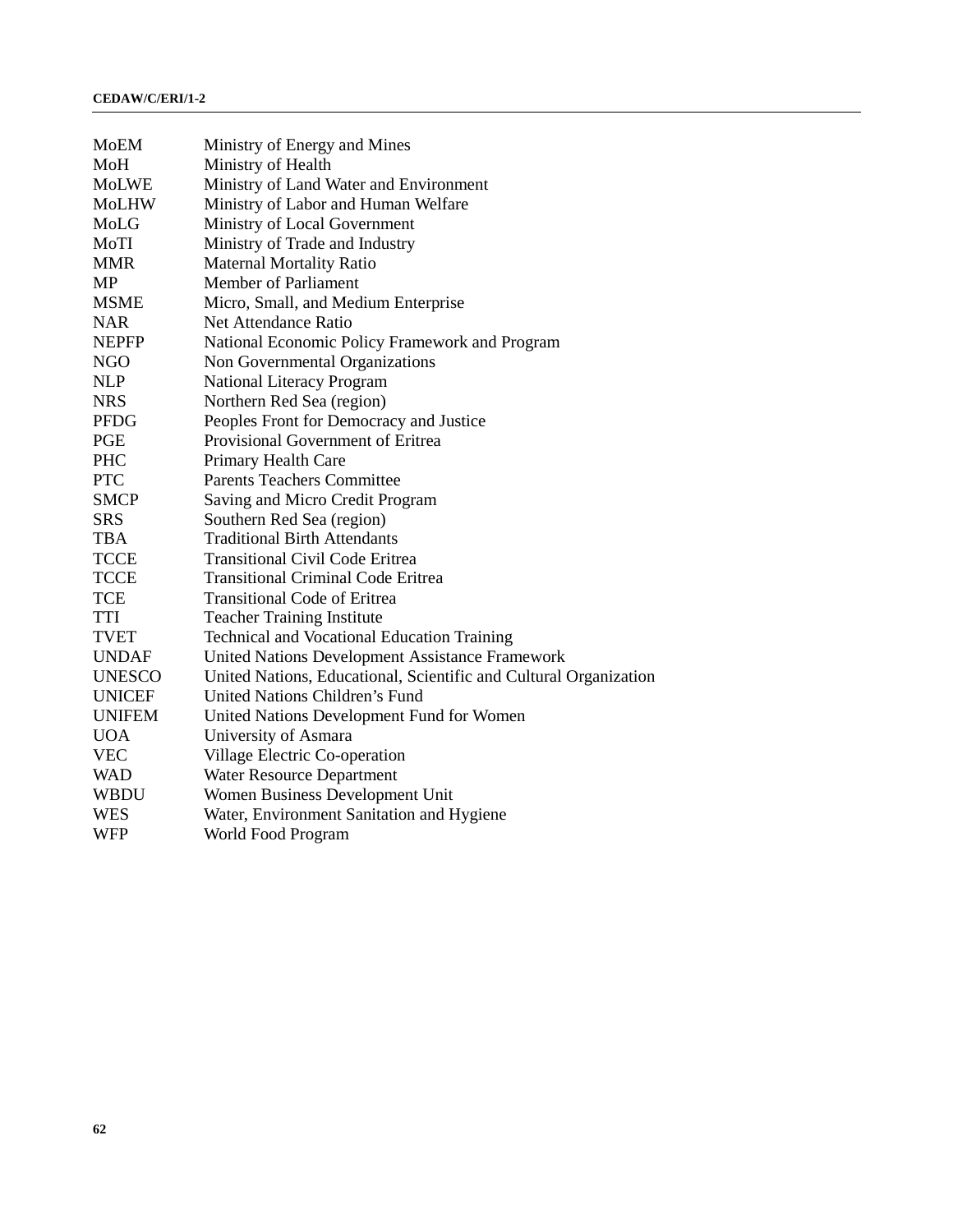#### **Annex 2**

## **References**

A National Charter for Eritrea, approved by the Third Congress of EPLF Nacfa, February 1994

An Assessment of Legal issues affecting women's lives in Eritrea, NUEW, March 2001

A study of the private sector with focus on the Micro, Small, and Medium Enterprise (MSME), prepared by macro Policy and International Economic Cooperation, 1996

Brief report of the Literacy Activities from 1998-2001 and semi-annual report of the 2002 literacy program, Ministry of Education, August 2002

Draft Civil Code of Eritrea

Eritrea: Basic education statistics 2000/01, MoE Nov. 2001

Eritrea Demographic Health Survey 1995

Eritrea Demographic Health Survey 2002, Preliminary Report

Eritrea Education and training sector note, July 8, 2002 ; Human Development I Africa Region, Document of the World Bank

Eritrea Education and Training Sector Note, July 8, 2002

Eritrea: Health Profile 2000, Ministry of Health May 2001

Eritrean National Clinical protocol on safe motherhood, second edition 2002

HCBE, Loan requirements for real estate loans

Human Resource for Sustainable Industrial Development, Part I, II, Sep 2002

Macro Policy Eritrea, 1994

MLA Project 2001, Summary report, MoE, department of General education

Ministry of Agriculture, Annual report 2001, Planning and Statistics office

Ministry of Education Basic Statistics 1999/2000- 2001/2002

National Economic Policy Framework and Program (NEPFP) for 1998-2000

National report of the implementation of the African and global platform for action for the advancement of Eritrean women, NUEW Publication Nov 1999 Asmara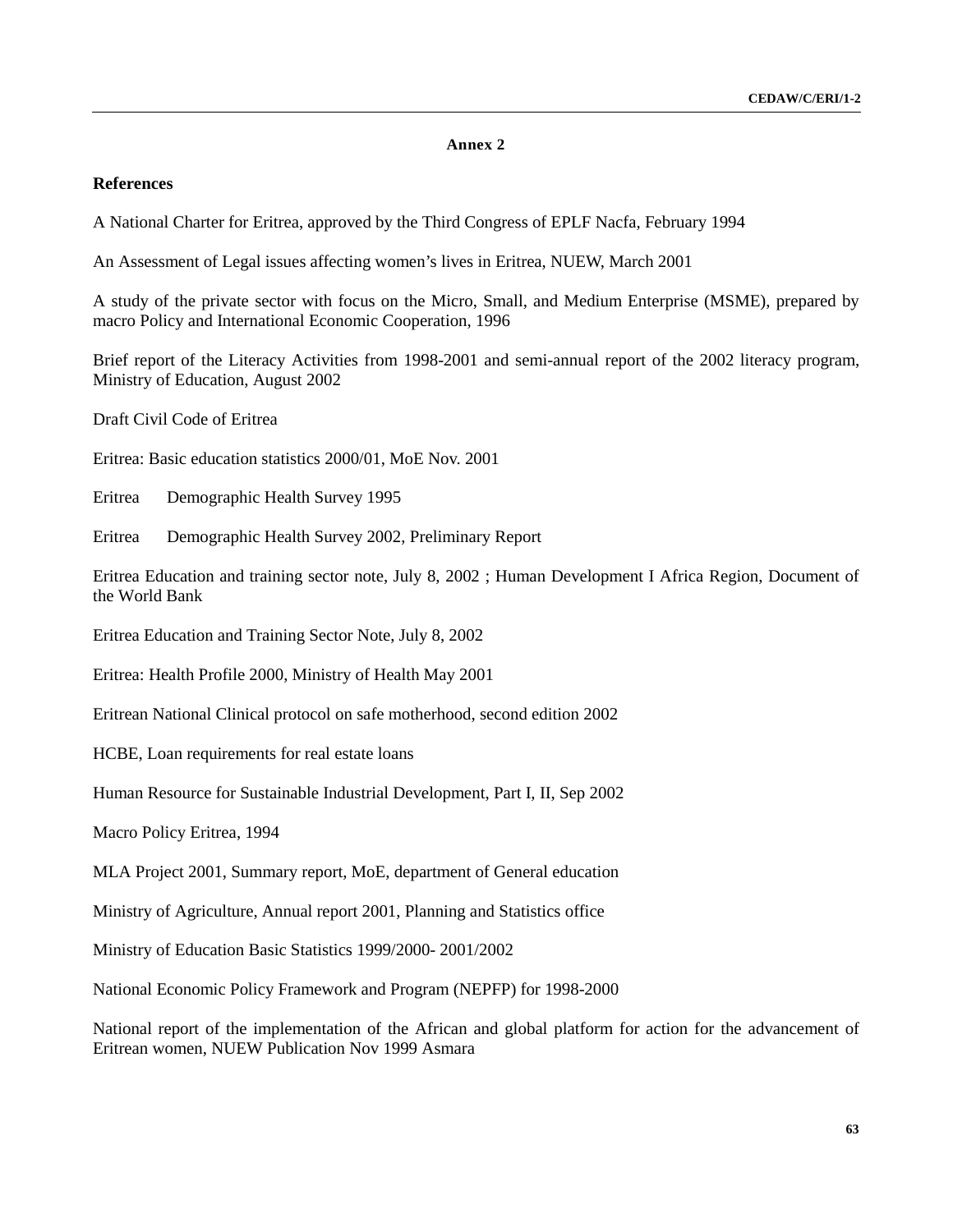On procedures of computation of cost of electric line connection and billing in rural areas and suburbia, Directive No.EI.001/2001, MoEM

Planning and Statistics Ministry of Agriculture annual report 2001-2002

Proposal for a Center for Gender Research Studies and Resource, University of Asmara, July 2002

Rural Water Supply and Sanitation PROGRAM , for Eritrea, WRD, March 2002

Saving and Micro Credit Program (SMCP) performance report July 1996-Dec. 2001

Statistical data 1996-2001, Department of Labor Employment Division

Study on Knowledge, Attitude and practices of TTBA, Dr. Abrehet Gebrekidan, July 2002

The Constitution of Eritrea

The Labor Proclamation of Eritrea No.118/2001

The Eritrean national report to the fourth world conference on women, Ministry of Foreign Affairs February 1995

The Gender Fair Teacher: Moving Towards Equity in the Eritrean Elementary Classroom, MoE and UNICEF, October 2002

The State of Eritrea, MoE, Education Brief March 1998

The Proceedings of the 20th Anniversary Conference of the National Union of Eritrean Women, Nov. 27-29, 1999

United Nations Development Assistance Framework (UNDAF), 2002-06, Eritrea, May 2002

Water point inventory and assessment of Debub, Anseba, SRS, Ministry of LWE/WRD Dec 2001